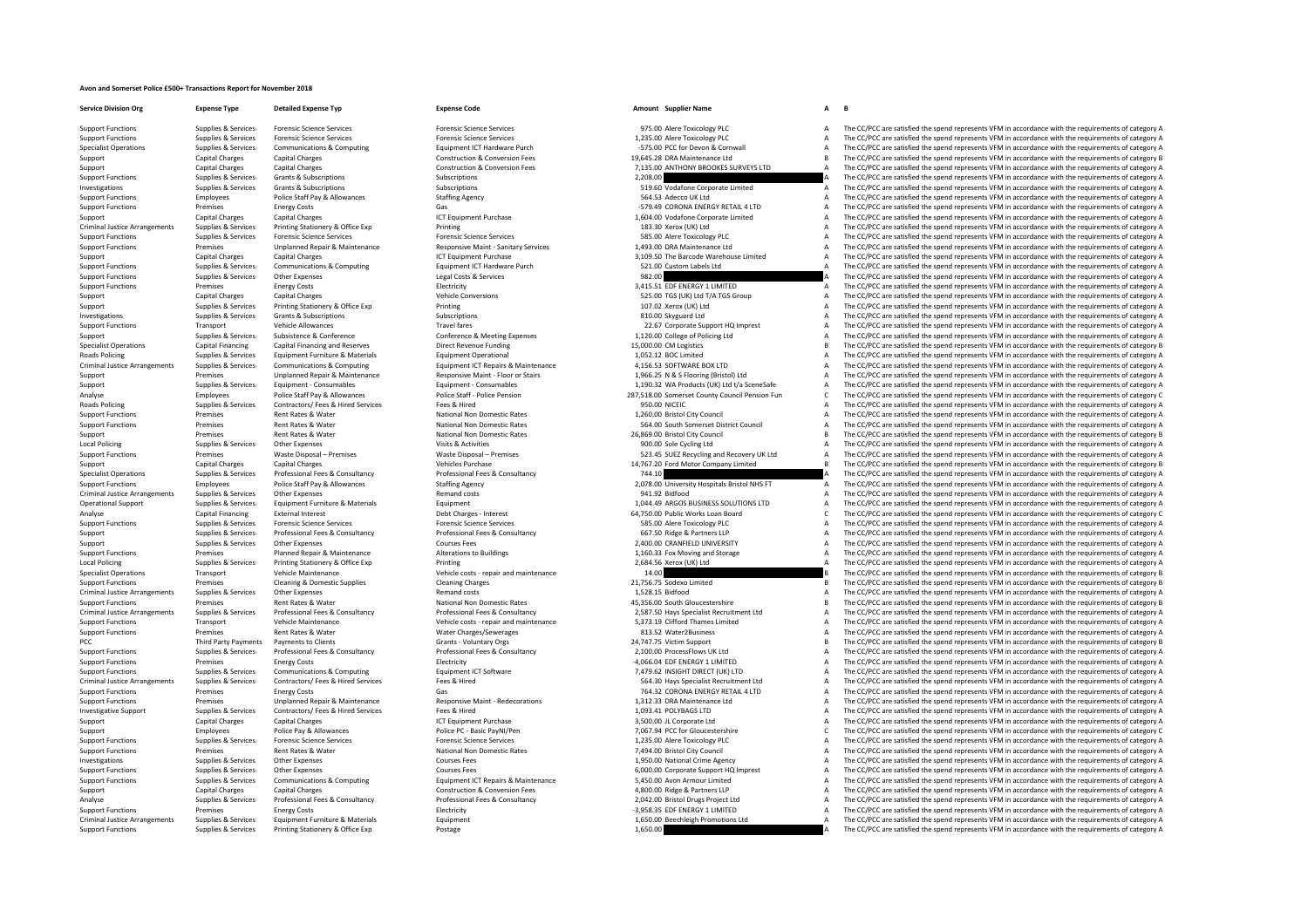Criminal JusticeCriminal JusticePCC Third**Roads Policing Local Policing** Criminal JusticeCriminal JusticeCriminal Justice**Local Policing Roads Policing** PCC Third Party Payments Criminal Justice

Support Supplies & Services Other Expenses Courses Fees Courses Fees Courses Fees 650.00 National Crime Agency A The CC/PCC are satisfied the spend represents VFM in accordance with the requirements of category A

Analyse Capital Financing External Interest Debt Charges – Interest Debt Charges – Interest External Interest Debt Charges – Interest 63,000.00 Public Works Loan Board C The CC/PCC are satisfied the spend represents VFM in Support Functions Transport Vehicle Allowances Travel fares Transport A The CC/PC are satisfied the spend represents VFM in accordance with the requirements of category A The CC/PC are satisfied the spend represents VFM in Operational Support Supplies & Services Other Expenses Courses Fees Courses Fees Courses Fees 6,000.00 PCC for Wiltshire A The CC/PCC are satisfied the spend represents VFM in accordance with the requirements of category A Support Functions Supplies & Services Clothing Uniforms & Laundry Clothing & Uniforms - Issues Clothing & Uniforms - Issues 703.50 DERBY UNITEX LTD 703.50 DERBY UNITEX LTD A The CC/PCC are satisfied the spend represents VF Support Functions Premises Planned Repair & Maintenance Plant Maintenance Plant Maintenance Plant Maintenance Plant Maintenance S.212.50 MDM Services (Cardiff) Ltd A The CC/PCC are satisfied the spend represents VFM in acc Arrangements Supplies & Services Other Expenses Charles Remand costs and the Content of Content Content of Content Content A CONSTRAT CONSTRAT (2007) A Services Other Expenses Research Other Preminents of category A The CC Support Functions Premises Unplanned Repair & Maintenance Responsive Maint - Drainage 846.05 DRA Maintenance Ltd A The CC/PCC are satisfied the spend represents VFM in accordance with the requirements of category A Arrangements Subsistence & Conference Conference & Meeting Expenses Subsistence & Conference & Meeting Expenses 518.00 Clevedon Hall Limited A The CC/PCC are satisfied the spend represents VFM in accordance with the requir Support Premises Rent Rates & Water Mater Landlords Service Charge 2012 and a SS6.00 Kingsmead of Bath A The CC/PCC are satisfied the spend represents VFM in accordance with the requirements of category A Support Functions The CC/PCC are satisfied the spend represents VFM in accordance with the requirements of category B Support Functions Supplies & Services Communications & Computing Equipment ICT Software Equipment ICT Software 680.34 Hands Free Computing Ltd A The CC/PCC are satisfied the spend represents VFM in accordance with the requ The CC/PCC are satisfied the spend represents VFM in accordance with the requirements of category A Suppliers and the contractors of the services of the services of the services of the contractors of the contractors of the contractors of the contractors of the contractors of the contractors of the contractors of the cont The CC/PCC are satisfied the spend represents VEM in accordance with the requirements of category B Support Functions Premises Rent Rates & Water National Non Domestic Rates 690.00 Taunton Deane Borough Council A The CC/PCC are satisfied the spend represents VFM in accordance with the requirements of category A Support F The  $C$ C/PCC are satisfied the spend represents VEM in accordance with the requirements of category  $\Delta$ Exampled the control of the control of the control of the control of the control of the control of the control of the control of the control of the control of the control of the control of the control of the control of the Party Payments Payments to Clients Grants Clients Grants Voluntary Orgs and A the 2,752.25 Somerset and Avon Rape and Sexual A The CC/PCC are satisfied the spend represents VFM in accordance with the requirements of catego Policing Supplies & Services Printing Stationery & Office Exp Postage Printing Stationery A Postage Postage Postage 1,218.51 Pitney Bowes Ltd A The CC/PCC are satisfied the spend represents VFM in accordance with the requi Operational Subsistence Subsistence Subsistence Conference Subsistence and Conference Subsistence Subsistence A The CC/PCC are satisfied the spend represents VFM in accordance with the requirements of category A Equipment Policing Supplies & Services Equipment Furniture & Materials Equipment Equipment Equipment Equipment Equipment Equipment Computer and the spend of the spend of the CC/PCC are satisfied the spend represents VFM in accordanc Supplies & Services Communications & Computing Communications Computing Equipment ICT Repairs & Maintenance 38,118.64 Solution Profiling Ltd B The CC/PCC are satisfied the spend represents VFM in accordance with the requir Support Functions Transport Vehicle Maintenance Vehicle costs - repair and maintenance 860.00 CASTROL (UK) LTD A The CC/PCC are satisfied the spend represents VFM in accordance with the requirements of category A Support Transport Vehicle Allowances Travel fares Travel fares Travel fares and the spend operations and the CC/PCC are satisfied the spend represents VFM in accordance with the requirements of category C Support Functions Supplies & Services Equipment Furniture & Materials Equipment Equipment 1,295.00 Solar Valley Electrical Limited A The CC/PCC are satisfied the spend represents VFM in accordance with the requirements of category A Third Party Payments Other Local Authorities or Forces Magency Payments - OLAs 15,237.51 Devon & Somerset Fire & Rescue Auth B The CC/PCC are satisfied the spend represents VFM in accordance with the requirements of catego Supplies & Services Professional Fees & Consultancy Professional Fees & Consultancy Professional Fees & Consultancy Professional Fees & Consultancy 1.979.70 PCC for Willtshire Services A The CC/PCC are satisfied the spend Specialist Operations Supplies & Services Subsistence Subsistence Subsistence Subsistence Subsistence Subsistence Subsistence Subsistence Subsistence Subsistence Subsistence Subsistence Subsistence Subsistence Subsistence Supplies & Services Other Expenses 2011 Charles Remand costs Remand costs Remand costs Remand costs and the Services and The CC/PCC are satisfied the spend represents VFM in accordance with the requirements of category A Arrangements Supplies & Services Other Expenses Remand costs 678.50 Charles Fellows Limited A The CC/PCC are satisfied the spend represents VFM in accordance with the requirements of category A Investigative Support Supplies & Services Other Expenses A Courses Fees Courses Fees 4,824.45 Open Text UK Ltd A The CC/PCC are satisfied the spend represents VFM in accordance with the requirements of category A Policing Supplies & Services Professional Fees & Consultancy Professional Fees & Consultancy Professional Fees & Consultancy 2,500.00 2,500.00 A The CC/PCC are satisfied the spend represents VFM in accordance with the requ Supplies & Services Communications & Computing Equipment ICT Hardware Purch 1,250.00 Tangible Benefit Limited A The CC/PCC are satisfied the spend represents VFM in accordance with the requirements of category A Support Functions Premises Rent Rates & Water Mational Non Domestic Rates 1,080.00 Mendip District Council A The CC/PCC are satisfied the spend represents VFM in accordance with the requirements of category A Support Funct Support Functions Transport Vehicle Maintenance Vehicle costs – tyres and tubes 1,762.93 GOODYEAR DUNLOP TYRES UK LTD A The CC/PCC are satisfied the spend represents VFM in accordance with the requirements of category A Co Analyse Employees Police Pay & Allowances Compensatory Grant - Superintendent 47,990.56 Matrix SCM Ltd B The CC/PCC are satisfied the spend represents VFM in accordance with the requirements of category B Support Functions Supplies & Services Printing Stationery & Office Exp Postage Protage Postage States Postage 1691 Postage 57.75 DERBY UNITEX LTD STATISTIC ARE CONTENTION A The CC/PCC are satisfied the spend represents VFM Support Supplies & Services Communications & Computing Equipment ICT Hardware Purch 1,690.40 Tangible Benefit Limited A The CC/PCC are satisfied the spend represents VFM in accordance with the requirements of category A Su Support Capital Charges Capital Charges Construction & Construction & Conversion Works 5,036.00 C & R FENCING LTD A The CC/PCC are satisfied the spend represents VFM in accordance with the requirements of category A Supplies & Services Other Expenses Legal Fees 3rd Party 2,370.00 2,370.00 A The CC/PCC are satisfied the spend represents VFM in accordance with the requirements of category A Support Contract Contract Contract Gas and Contract Contract Contract Contract Contract Contract Contract Contract Contract Contract Contract Contract Contract Contract Contract Contract Contract Contract Contract Contract Support Premises Rent Rates & Water Mational Non Domestic Rates 3,944.00 North Somerset Council A The CC/PCC are satisfied the spend represents VFM in accordance with the requirements of category A Support Functions Third Party Payments Other Local Authorities or Forces Contributions to Other Forces Contributions to Other Forces and the man and the man and the man and the COPCC are satisfied the spend represents VFM Supplies & Services Communications & Computing Communications Computing Equipment ICT Repairs & Maintenance S.950.00 Clarity Information Solutions Ltd A The CC/PCC are satisfied the spend represents VFM in accordance with Control of the C/PCC are satisfied the spend represents VFM in accordance with the requirements of category C والتعاون والمستعمل المستعمل المستعمل المستعمل المستعمل المستعمل المستعمل المستعمل المستعمل المستعمل المستعمل الم Support Functions Supplies & Services Printing Stationery & Office Exp Printing Printing Printing 48.51 Xerox (UK) Ltd A The CC/PCC are satisfied the spend represents VFM in accordance with the requirements of category A Support Functions Transport Vehicle Maintenance Vehicle Costs – tyres and tubes 2,516.62 ATS EUROMASTER LTD A The CC/PCC are satisfied the spend represents VFM in accordance with the requirements of category A Support Func Support Functions Transport Vehicle Maintenance Vehicle costs – repair and maintenance and maintenance and the SUPPOS TrustFirstParts A The CC/PCC are satisfied the spend represents VFM in accordance with the requirements Supplies & Services Other Expenses Support Functions Support Functions Legal Costs & Services Legal Costs & Services 1,808.00 A The CC/PCC are satisfied the spend represents VFM in accordance with the requirements of categ Support Functions Supplies & Services Other Expenses Legal Costs Computing Legal Costs & Services Legal Costs & Services Legal Costs & Services Legal Costs & Services Legal Costs & Services Legal Costs & Services Legal Cos Supplies & Services Communications & Computing Equipment ICT Hardware Purch 275.00 Hands Free Computing Ltd A The CC/PCC are satisfied the spend represents VFM in accordance with the requirements of category A Specialist Operations Supplies & Services Communications & Computing Equipment ICT Equipment ICT 617.58 Telefonica UK Limited A The CC/PCC are satisfied the spend represents VFM in accordance with the requirements of categ Support Support Support Other Expenses Legal Fees 3rd Party 1,088.00 1,088.00 A The CC/PCC are satisfied the spend represents VFM in accordance with the requirements of category A Third Party Payments Payments to Clients Grants Vibrants - Voluntary Orgs Grants Voluntary Orgs 16,215.00 Next Link B The CC/PCC are satisfied the spend represents VFM in accordance with the requirements of category B Vehi Support Functions Transport Vehicle Maintenance Vehicle costs – commissioning 570.00 Vehicle Livery Solutions Ltd A The CC/PCC are satisfied the spend represents VFM in accordance with the requirements of category A Specialist Operations Transport Vehicle Allowances Travel fares Transport Vehicle Allowances Travel fares Transport C The CC/PC are satisfied the spend represents VFM in accordance with the requirements of category C The C Support Premises Energy Costs Energy Costs Electricity Function and the COST of the COPCC are satisfied the spend represents VFM in accordance with the requirements of category A The COPCC are satisfied the spend represent Specialist Operations Premises Energy Costs Energy Costs Electricity Electricity Electricity Electricity Electricity energy and the material of the Specialist Operations and represents VFM in accordance with the requiremen The CC/PCC are satisfied the spend represents VFM in accordance with the requirements of category A Supplies & Services And Professional Fees & Consultancy Professional Fees & Consultancy Professional Fees & Consultancy Professional Fees & Consultancy Professional Fees & Consultancy Professional Fees & Consultancy Profes Arrangements of category Bertons - call out fees -28,550.00 G4S Forensic & Medical Services Ltd B The CC/PCC are satisfied the spend represents VFM in accordance with the requirements of category B Support Functions Premises Cleaning & Domestic Supplies Cleaning Charges Cleaning Charges Cleaning Charges Cleaning Charges Support Bunch and the CC/PC are satisfied the spend represents VFM in accordance with the requirem Support Functions Premises Rent Rates & Water National Non Domestic Rates National Non Domestic Rates Same District Council Support Functions A The CC/PCC are satisfied the spend represents VFM in accordance with the requi Support Functions Vehicle Costs - repair and maintenance and and the and the Support of the Support Vehicle Costs - repair and maintenance and maintenance and the Support of the Support of the Support of the Support A The Supplies & Services Contractors/ Fees Mired Services Pees & Hired Pees & Hired Pees & Hired Pees & Hired Pees & Hired Pees & Hired Pees & Hired Pees & Hired Pees & Hired Pees & Hired Pees & Hired Pees & Hired Pees & Hired Support Functions Supplies & Services Equipment Furniture & Materials Publications including books 1,969.52 BOOKSOURCE A The CC/PCC are satisfied the spend represents VFM in accordance with the requirements of category A Support Functions Supplies & Services Other Expenses Courses Fees Courses Fees 1,918.45 College of Policing Ltd A The CC/PCC are satisfied the spend represents VFM in accordance with the requirements of category A Supplies & Services Equipment - Consumables Equipment - Consumables Equipment - Consumables Equipment - Consumables Capital and the COS of the COS of the COS of the COS of the COS of the COS of the COS of the COS of the CO Analyse Capital Financing External Interest Debt Charges – Interest Debt Charges – Interest 110,500.00 Public Works Loan Board C The CC/PCC are satisfied the spend represents VFM in accordance with the requirements of cate Support Functions Premises Energy Costs Flectricity **Electricity 2,516.15** EDE ENERGY 1 LIMITED A The CC/PCC are satisfied the spend represents VFM in accordance with the requirements of category A Support Capital Charges Capital Charges Capital Charges Construction & Conversion Fees 4,095.00 Kendall Kingscott Ltd A The CC/PCC are satisfied the spend represents VFM in accordance with the requirements of category A Su Support Functions Premises Energy Costs Energy Costs Electricity Electricity Electricity Electricity Electricity and the spend and the CC/PCC are satisfied the spend represents VFM in accordance with the requirements of ca Support Functions Supplies & Services Catering Catering Catering Catering Catering Catering Catering Catering Catering Catering Catering Catering A The CC/PCC are satisfied the spend represents VFM in accordance with the r Supplies & Services Communications & Computing Equipment ICT Repairs & Maintenance 2087.71 PCC for Gloucestershire A The CC/PCC are satisfied the spend represents VFM in accordance with the requirements of category A Investigations Supplies & Services Other Expenses A Legal Costs & Services 452.00 A The CC/PCC are satisfied the spend represents VFM in accordance with the requirements of category A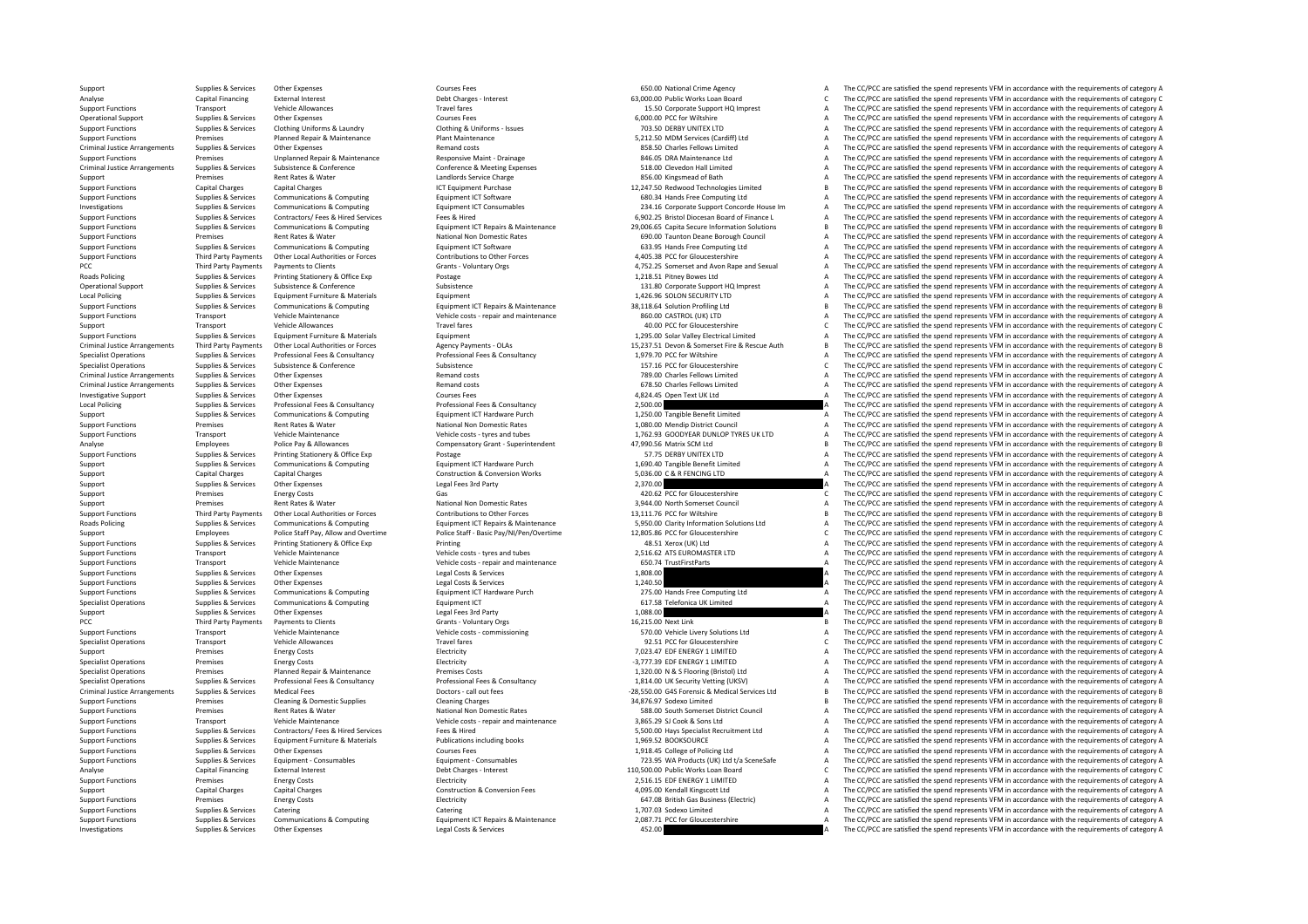Criminal JusticeCriminal JusticeCriminal JusticePCC Third Party Payments

Supplies & Services Contractors/ Fees & Hired Services Fees & Hired Fees & Hired Fees & Hired Fees & Hired Fees & Hired Fees & Hired Fees & Hired Fees & Hired Fees & Hired Fees & Hired Fees & Hired Fees & Hired Fees & Hire Support Functions Premises Planned Repair & Maintenance Servicing - Mechanical Plant Servicing - Mechanical Plant 8,269.67 Integral UK Ltd A The CC/PCC are satisfied the spend represents VFM in accordance with the requirem Support Functions Premises Energy Costs Electricity Functions Electricity 618.71 EDE ENERGY 1 LIMITED A The CC/PCC are satisfied the spend represents VFM in accordance with the requirements of category A Support Functions Supplies & Services Other Expenses Courses Fees Courses Fees Support Function Ltd A The CC/PCC are satisfied the spend represents VFM in accordance with the requirements of category A Support Functions Su Support Functions Supplies & Services Catering Catering Catering Catering Catering Catering Catering Catering Catering Catering Catering Catering Catering Catering Catering Catering Catering Catering Catering Catering Cate Support Functions Supplies & Services Other Expenses Courses Fees Courses Fees Courses Fees 1,401.80 CITY & GUILDS A The CC/PCC are satisfied the spend represents VFM in accordance with the requirements of category A Suppo Support Functions Supplies & Services Communications & Computing Equipment ICT Hardware Purch 699.65 Rocom Ltd A The CC/PCC are satisfied the spend represents VFM in accordance with the requirements of category A Support Functions Supplies & Services Other Expenses Legal Costs & Services Legal Costs & Services Legal Costs & Services Pathologists reports and the CC/PCC are satisfied the spend represents VFM in accordance with the re Investigative Support Supplies & Services Medical Fees Pathologists Pathologists reports Pathologists reports 2,612.00 Dr DS Cook A The CC/PCC are satisfied the spend represents VFM in accordance with the requirements of c Support Functions Premises Energy Costs Energy Costs Electricity Electricity Electricity 512.82 British Gas Business (Electricity A The CC/PCC are satisfied the spend represents VFM in accordance with the requirements of c Transport Vehicle Maintenance Maintenance Vehicle costs - repair and maintenance 639.49 Alliance Automotive T/A Mill Autoqu A The CC/PCC are satisfied the spend represents VFM in accordance with the requirements of categor Support Capital Charges Capital Charges Capital Charges Vehicle Conversions Vehicle Conversions 4,665.00 Woodway Engineering Ltd A The CC/PCC are satisfied the spend represents VFM in accordance with the requirements of ca Support Capital Charges Capital Charges Vehicle Conversions Vehicle Conversions 2,010.00 Vehicle Livery Solutions Ltd A The CC/PCC are satisfied the spend represents VFM in accordance with the requirements of category A Specialist Operations Premises Rent Rates & Water Rents 594.35 Knight Frank Client Account A The CC/PCC are satisfied the spend represents VFM in accordance with the requirements of category A The CC/PCC are satisfied the spend represents VEM in accordance with the requirements of category  $\Delta$ Support Functions Transport Vehicle Maintenance Vehicle costs - repair and maintenance Vehicle costs - repair and maintenance 1,715.14 SJ Cook & Sons Ltd A The CC/PCC are satisfied the spend represents VFM in accordance wi Premises Planned Repair & Maintenance Fire Alarms Functions Premises Premises and The CC/PC are satisfied the spend represents VFM in accordance with the requirements of category A Supplies Agentics Contractors/ Fees & Hired Supplies Contractors/ Fees & Hired Services Fees & Hired Services Fees & Hired Services Fees & Hired Services Fees & Hired Services Fees & Hired Services Fees and The CC/PCC are Support Functions Premises Energy Costs Energy Costs Energy Costs Electricity Electricity Electricity Electricity Electricity and the Support Functions A The CC/PCC are satisfied the spend represents VFM in accordance with Support Functions Supplies & Services Communications & Computing Equipment ICT Equipment ICT 23,528.02 Telefonica UK Limited B The CC/PCC are satisfied the spend represents VFM in accordance with the requirements of catego Unplanned Repair & Maintenance Mesponsive Maint-Internal Wall or Door 640.00 DRA Maintenance Ltd and The CC/PCC are satisfied the spend represents VFM in accordance with the requirements of category A<br>
Furiment Furniture & Operational Support Supplies & Services Equipment Furniture & Materials Equipment Operational Equipment Operational 945.00 BBI Detection Ltd A The CC/PCC are satisfied the spend represents VFM in accordance with the requir Investigations Supplies & Services Grants & Subscriptions Subscriptions Subscriptions Subscriptions Subscriptions Subscriptions Subscriptions Subscriptions Subscriptions Subscriptions Subscriptions Subscriptions Subscripti Support Functions Premises Energy Costs Energy Costs Electricity Electricity Electricity Electricity S32.75 EDF ENERGY 1 LIMITED A The CC/PCC are satisfied the spend represents VFM in accordance with the requirements of ca Support Functions Premises Planned Repair & Maintenance Fire Alarms 594.00 Sovereign Fire & Security Ltd A The CC/PCC are satisfied the spend represents VFM in accordance with the requirements of category A Support Capital Charges Capital Charges Capital Charges Construction & Conversion Fees 630.00 Solar Valley Electrical Limited A The CC/PCC are satisfied the spend represents VFM in accordance with the requirements of categ Support Functions Supplies & Services Medical Fees Drugs & Medical Fees Drugs & Medical Requisites Drugs & Medical Requirement CT. A The CC/PCC are satisfied the spend represents VFM in accordance with the requirements of Support Support Support Communications & Computing Equipment ICT Equipment ICT 1,388.12 BRITISH TELECOMMUNICATIONS PLC A The CC/PCC are satisfied the spend represents VFM in accordance with the requirements of category A Arranges Waste Disposal – Premises Waste Disposal – Premises Waste Disposal – Premises 125.00 SUEZ Recycling and Recovery UK Ltd A The CC/PCC are satisfied the spend represents VFM in accordance with the requirements of ca Transport Vehicle Maintenance Vehicle costs - repair and maintenance SOO.00 Alliance Automotive T/A Mill Autoqu A The CC/PCC are satisfied the spend represents VFM in accordance with the requirements of category A Third Party Payments Other Local Authorities or Forces Contributions to Other Forces And a Contributions to Other Forces 4,787.57 PCC for Gloucestershire A The CC/PCC are satisfied the spend represents VFM in accordance wi Support Capital Charges Capital Charges Capital Charges Construction & Conversion Fees 1,580.00 Smith Consult Limited A The CC/PCC are satisfied the spend represents VFM in accordance with the requirements of category A Arrangements Supplies Arrangements Other Expenses Remand costs and the Remand costs and the Supplies A The CC/PCC are satisfied the spend represents VFM in accordance with the requirements of category A Supplies A Supplies Supplies & Services Equipment Furniture & Materials Equipment Operational Equipment Operational Equipment Operational 693.00 Lodock Gear A The CC/PCC are satisfied the spend represents VFM in accordance with the requiremen Supplies & Services Other Expenses Legal Fees 3rd Party Party Party and A The CC/PCC are satisfied the spend represents VFM in accordance with the requirements of category A Support Support Third Party Party 97.66 A The CC Third Party Payments Other Local Authorities or Forces Contributions to Other Forces Contributions to Other Forces 4,666.85 PCC for Gloucestershire A The CC/PCC are satisfied the spend represents VFM in accordance with the Investigative Support Support Support Support Support Medical Fees Medical Fees Pathologists reports Pathologists reports and the spend of the CC/PCC are satisfied the spend represents VFM in accordance with the requiremen Supplies & Services Contractors/Fees & Hired Services Fees & Hired Fees & Hired Fees & Hired Fees & Hired Services Fees & Hired Services Fees & Hired Services Fees & Hired Services Fees & Hired Services Fees & Hired Servic Support Functions Premises Waste Disposal – Premises Waste Disposal – Premises Same in the Support Functions of the Support Functions of the Support of the Support of the Support of the Support of the Support of the Suppor Support Functions Premises Rent Rates & Water National Non Domestic Rates National Non Domestic Rates 1,476.00 South Gloucestershire A The CC/PCC are satisfied the spend represents VFM in accordance with the requirements o Supplies & Services Forensic Science Services Celence Services Celence Services Celence Services Celence Services Celence Services and Supplies (Supplies Celence Celence of The CC/PCC are satisfied the spend represents VFM Support Capital Charges Capital Charges Construction & Conversion Works 1,095.00 Solar Valley Electrical Limited A The CC/PCC are satisfied the spend represents VFM in accordance with the requirements of category A The CC/ Third Party Payments Other Local Authorities or Forces and Apency Payments - OI As and the space of the COME of the COPCC are satisfied the spend represents VFM in accordance with the requirements of category B Operational Support Supplies & Services Other Expenses Courses Fees Courses Fees 888.08 PCC for South Wales A The CC/PCC are satisfied the spend represents VFM in accordance with the requirements of category A For the control of the C/PCC are attisted the spend represents VFM in accordance with the requirements of category A<br>Proport Functions Supplies & Services Communications & Computing Schaff Equipment ICT Hardware Purch and Payments to Clients Crains Crains - Voluntary Orgs and the Sammandos B The CC/PCC are satisfied the spend represents VFM in accordance with the requirements of category B and the spend represents VFM in accordance with the Operational Support Premises Planned Repair & Maintenance Grounds Maintenance Grounds Maintenance and a services South West Ltd A The CC/PCC are satisfied the spend represents VFM in accordance with the requirements of cat Capital Charges Capital Charges Capital Charges Construction & Construction & Conversion Works 18,827.85 Benson Bros (Bristol) Ltd - In Liquidation B The CC/PCC are satisfied the spend represents VFM in accordance with the Analyse Transport Vehicle Allowances Travel fares Travel fares Travel fares and the CONTENT CONTENT ACCONTENT CONTENT A The CC/PCC are satisfied the spend represents VFM in accordance with the requirements of category B<br>A Third Party Payments Other Local Authorities or Forces Forces Contributions to Other Forces 21,111.76 PCC for Wiltshire Buby and the CC/PCC are satisfied the spend represents VFM in accordance with the requirements of cate Supplies & Supplies & Subsistence & Conference and Hospitality Hospitality and the Conference Hospitality and the Support Conference and the CO/PCC are satisfied the spend represents VFM in accordance with the requirements Supplies & Services Communications & Computing Telephone Calls The Computing Telephone Calls 11,468.21 Vodafone B The CC/PCC are satisfied the spend represents VFM in accordance with the requirements of category B Support Capital Charges Capital Charges Capital Charges Construction & Conversion Fees 658.33 Smith Consult Limited A The CC/PCC are satisfied the spend represents VFM in accordance with the requirements of category A Supp Support Transport Vehicle Hire Vehicle Costs Fired Vehicle Costs 529.60 Scot Group Ltd A The CC/PCC are satisfied the spend represents VFM in accordance with the requirements of category A Specialist Operations Supplies & Services Subsistence Subsistence Subsistence Subsistence Subsistence Subsistence Subsistence Subsistence Subsistence Subsistence and the Subsistence of Conference Subsistence and the CONFER The CC/PCC are satisfied the spend represents VFM in accordance with the requirements of category A Support Functions Transport Transport Vehicle Allowances Travel fares Travel fares Travel fares 11.67 Corporate Support HQ Imprest A The CC/PCC are satisfied the spend represents VFM in accordance with the requirements of Support Functions Premises Finergy Costs Gas Gas Gas Contacts Concerned Contacts Concerned Contacts Concerned A The CC/PCC are satisfied the spend represents VFM in accordance with the requirements of category A Support Functions Premises Planned Repair & Maintenance Intruder Alarms and Alarms 705.50 Sovereign Fire & Security Ltd A The CC/PCC are satisfied the spend represents VFM in accordance with the requirements of category A Species Police PC · Basic Pay/NI/Pen **And the Specialist Operations Police Pay A** The CC/PCC are satisfied the spend represents VFM in accordance with the requirements of category A 44.863.00 Bath & North East Somerset A S Support Functions Premises Rent Rates Rent Rates Rent Rates National Non Domestic Rates 44,863.00 Bath & North East Somerset B The CC/PCC are satisfied the spend represents VFM in accordance with the requirements of catego Support Capital Charges Capital Charges Capital Charges ICT Equipment Purchase 10,240.00 Tangible Benefit Limited B The CC/PCC are satisfied the spend represents VFM in accordance with the requirements of category B Support Functions Supplies & Services Other Expenses Courses Fees Courses Fees Courses Fees 6,599.98 Above Difference Ltd A The CC/PCC are satisfied the spend represents VFM in accordance with the requirements of category Support Functions Supplies & Services Other Expenses Courses Fees Courses Fees Courses Fees 623.70 CITY & GUILDS A The CC/PCC are satisfied the spend represents VFM in accordance with the requirements of category A Support Support Functions Premises Rent Rates Rent Rates Rent Rates Rent Rates Are National Non Domestic Rates 2,712.00 North Somerset Council A The CC/PCC are satisfied the spend represents VFM in accordance with the requirements Support Functions Premises Rent Rates & Water National Non Domestic Rates 600.00 South Gloucestershire A The CC/PCC are satisfied the spend represents VFM in accordance with the requirements of category A Supplies & Services Equipment Furniture & Materials Equipment Regairs & Maintenance 16.18 Corporate Support HO Imprest A The CC/PCC are satisfied the spend represents VFM in accordance with the requirements of category A Support Functions Premises Functions Functions Functions Functions Functions Functions Functions Premises Functions Functions Functions Functions Premises Functions Functions Functions Functions Premises Functions Funct Support Functions Supplies & Services Other Expenses Cost Of Appeals Cost Of Appeals Cost Of Appeals Cost Of Appeals 1,240.00 A The CC/PCC are satisfied the spend represents VFM in accordance with the requirements of categ Support Functions Premises Rent Rates & Water Rents Rents Rents Rents Rents Rents A The CC/PCC are satisfied the spend represents VFM in accordance with the requirements of category A Support Transport Vehicle Hire Website Hired Vehicle Costs Hired Vehicle Costs 926.80 Scot Group Ltd A The CC/PCC are satisfied the spend represents VFM in accordance with the requirements of category A Support Functions Premises Energy Costs Electricity Electricity and Electricity 3,258.20 EDE ENERGY 1 LIMITED A The CC/PCC are satisfied the spend represents VFM in accordance with the requirements of category A Support Functions Premises Energy Costs Energy Costs Consultancy Cas Gas Consultancy Costs Gas –572.40 CORONA ENERGY RETAIL 4 LTD A The CC/PCC are satisfied the spend represents VFM in accordance with the requirements of c Supplies & Services Professional Fees & Consultancy Professional Fees & Consultancy Professional Fees & Consultancy<br>
Support Support and the consultance of category A cause of category A cause of category A causa and the C Support Supplies & Services Equipment Furniture & Materials Equipment Equipment A Equipment Company and the Services and the CC/PCC are satisfied the spend represents VFM in accordance with the requirements of category A S Support Support Support Support Communications & Computing Equipment ICT Hardware Purch 3,562.27 Reveal Media Ltd A The CC/PCC are satisfied the spend represents VFM in accordance with the requirements of category A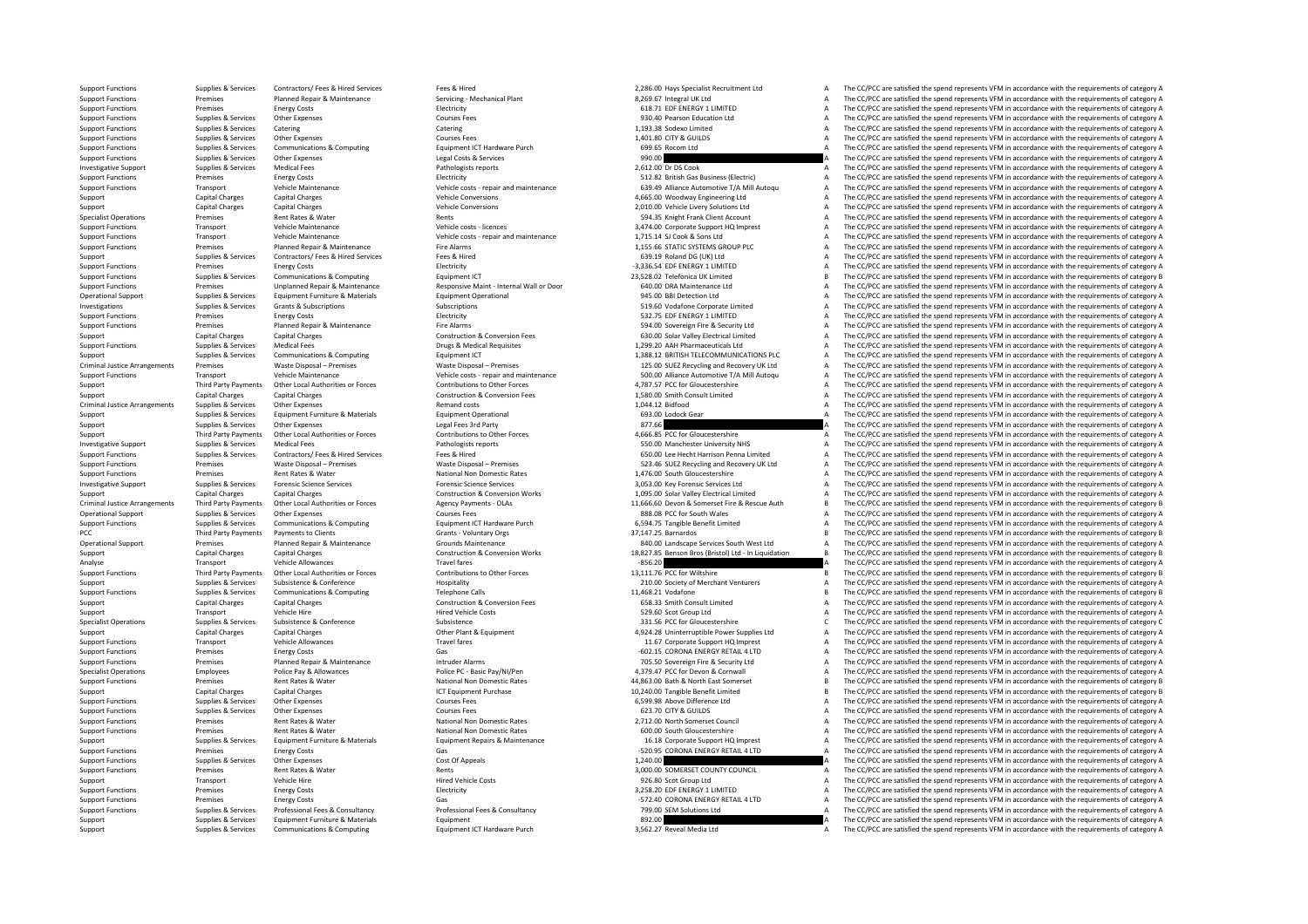Criminal JusticeCriminal JusticeCriminal JusticeCriminal Justice**Roads Policing** Roads Policing Local Policing **Local Policing** 

Support Functions Premises Energy Costs Electricity Electricity **Electricity Electricity Premises** Electricity **A Support Function A The CC/PCC** are satisfied the spend represents VFM in accordance with the requirement

Arrangements of category Call out fees Doctors - call out fees 146,361.89 G4S Forensic & Medical Services Ltd C The CC/PCC are satisfied the spend represents VFM in accordance with the requirements of category C Support Premises Rent Rates & Water Water Water Water Renairs A Mater2Business A The CC/PCC are satisfied the spend represents VFM in accordance with the requirements of category A The Crime of category A The Crime of cate of the Club of the Club of the Club of the Club of the Club of the Club of the Club of the Club of the Club of the Club of the Club of the Club of the Club of the Club of the Club of the Club of the Club of the Club of the Support Functions Supplies & Services Other Expenses Courses Fees Courses Fees Support Courses Courses Courses Fees Support Courses Fees Support Development of Category A The CC/PCC are satisfied the spend represents VFM i Support Supplies & Services Equipment Furniture & Materials Equipment Equipment Support Support Support Support A The CC/PCC are satisfied the spend represents VFM in accordance with the requirements of category A Support Capital Charges Capital Charges Capital Charges Construction & Conversion Works 2,975.00 Solar Valley Electrical Limited A The CC/PCC are satisfied the spend represents VFM in accordance with the requirements of ca Support Functions Premises Rent Rates & Water National Non Domestic Rates National Non Domestic Rates and the Satisfied City Council A The CC/PCC are satisfied the spend represents VFM in accordance with the requirements o Suppliers & Services Suppliers Faulthouse Equipment Renais Relations and CONSULTER ASS ANTENDANT CONSULTER AND SUPPLIER CONSULTER A Service CONSULTER AND A SUPPLIER CONSULTER A The CONSULTER AND A The CONSULTER AND A The C Specialist Operations Premises Energy Costs Energy Costs Electricity Electricity Electricity Electricity Electricity and the Spend I LIMITED A The CC/PCC are satisfied the spend represents VFM in accordance with the requir Specialist Operations Employees Police Overtime Police PC - Overtime Police PC - Overtime Police PC - Overtime<br>
Police Police Protections Police PC - Overtime Police PC - Overtime 2,327.04 PCC for Thames Valley A The CC/PC The CC/PCC are satisfied the spend represents VFM in accordance with the requirements of category A Operational Support Third Party Payments Other Local Authorities or Forces Contributions to Other Forces Contributions to Cher Forces and the managery and the COPCC are stisted the spend represents VFM in accordance with t The CC/PCC are satisfied the spend represents VFM in accordance with the requirements of category A Support Functions Premises Energy Costs Gas 890.37 Costs Gas 890.37 Costs Gas 890.37 Costs AREN'll AITD A The CC/PCC are satisfied the spend represents VFM in accordance with the requirements of category A<br>Costs Costs Cost Support Capital Charges Capital Charges Capital Charges Vehicle Conversions Vehicle Conversions 29,820.79 Halls Electrical Ltd B The CC/PCC are satisfied the spend represents VFM in accordance with the requirements of cate of the contract of the contract of the contract of the contract of the contract of the contract of the contract of the contract of the contract of the contract of the contract of the contract of the contract of the contrac Support Support Support Support Support Support Support Support Support Support Support Contract A The CC/PCC are satisfied the spend represents VFM in accordance with the requirements of category A The CC/PCC are satisfie Supplies Agentics Other Expenses Costs and the support of the services Costs and Costs and Costs and Costs and Costs and Costs and Costs and The CC/PCC are satisfied the spend represents VFM in accordance with the requirem Support Premises Rent Rates & Water National Non Domestic Rates Rent Rates and the CON Domestic Rates and the CONTENT CONTENT A The CC/PCC are satisfied the spend represents VFM in accordance with the requirements of categ Operational Support Third Party Payments Other Local Authorities or Forces Contributions to Other Forces Substeme Contributions to Cher Forces and a substance of category A The CC/PCC are satisfied the spend represents VFM Supplies & Services Subsistence & Conference Conference Conference & Meeting Expenses Conference & Meeting Expenses<br>
Supplies & Services Forensic Science Services Forensic Science Services Forensic Science Services Forensi Investigative Support Support Support Supplies & Services Forensic Science Services Forensic Science Services Forensic Science Services Forensic Science Services Science Services 2,248.75 Orchid Cellmark Ltd A The CC/PCC a Operational Support Supplies & Services Contractors/ Fees & Hired Services Fees & Hired Services Fees & Hired Services Fees & Hired Services Fees & Hired Services Fees & Hired Services Fees & Hired Services Fees & Hired Se Supplies & Services Communications & Computing Equipment ICT Repairs & Maintenance and A,725.40 Apex Engineering Group A,725.40 Apex Engineering Group A The CC/PCC are satisfied the spend represents VFM in accordance with Sunnort Functions Sunniles & Services Subsistence & Conference Conference Conference Supervine Fxpenses 1.300.00 POLICE SUPERINTENDENTS ASSOC. A The CC/PCC are satisfied the spend represents VEM in accordance with the requ Investigative Support Supplies & Services Contractors/ Fees & Hired Services Fees & Hired Services Fees & Hired 45.56 POLYBAGS LTD A The CC/PCC are satisfied the spend represents VFM in accordance with the requirements of Arrangements Supplies & Services Contractors/ Fees & Hired Services Fees & Hired 3,078.30 Trilateral Research Ltd A The CC/PCC are satisfied the spend represents VFM in accordance with the requirements of category A Support Capital Charges Capital Charges 2011 and Capital Charges Vehicle Conversions 29,516.22 RS Fleet Installations Ltd B The CC/PCC are satisfied the spend represents VFM in accordance with the requirements of category Support Functions Premises Energy Costs Energy Costs Electricity Electricity Electricity Electricity Electricity 638.43 EDF ENERGY 1 LIMITED A The CC/PCC are satisfied the spend represents VFM in accordance with the requir Support Capital Charges Capital Charges Capital Charges Other Plant & Equipment Plant & Equipment 7,440.00 Cleartone Telecoms Ltd A The CC/PCC are satisfied the spend represents VFM in accordance with the requirements of c Arrangement Equipment Equipment Equipment Equipment Equipment and Equipment and the COLEC are satisfied the spend represents VFM in accordance with the requirements of category A The CC/PCC are satisfied the spend represen of the controller of the C/PCC are attached the controller of the C/PCC are attacted the spend represents VFM in accordance with the requirements of category A and the material of the Summer of Category A and the controlle Support Capital Charges Capital Charges Capital Charges Construction & Conversion Works 8,244.00 Romac Building Contractors Ltd A The CC/PCC are satisfied the spend represents VFM in accordance with the requirements of cat Investigations Supplies & Supplies & Services Subsistence & Conference Conference & Meeting Expenses 518.00 Clevedon Hall Limited A The CC/PCC are satisfied the spend represents VFM in accordance with the requirements of c Specialist Operations Supplies & Corvices Other Expenses Corders Licences & Orders Licences & Orders Corders Corders 615.29 Experian Ltd A The CC/PCC are satisfied the spend represents VFM in accordance with the requiremen Support Functions Transport Vehicle Maintenance Vehicle costs - repair and maintenance S56.41 Westerly Bridgwater A The CC/PCC are satisfied the spend represents VFM in accordance with the requirements of category A The Cr Support Functions Transport Vehicle Maintenance Vehicle costs - repair and maintenance 985.00 CO-STAR ELECTRONIC COMPONENTS A The CC/PCC are satisfied the spend represents VFM in accordance with the requirements of categor Supplies & Services Professional Fees & Consultancy Professional Fees & Consultancy Professional Fees & Consultancy Professional Fees & Consultancy 7.166.06 The Convertent Licensing Agency Limi A The CC/PCC are satisfied t Support Functions Premises Energy Costs Energy Costs Electricity Electricity Electricity and the spend represents VFM in accordance with the requirements of category B Electricity Electricity and the spend represents VFM i Supplies & Services Equipment - Consumables Equipment • Consumables Equipment • Consumables Equipment • Consumables Equipment • Consumables and the spend represents VFM in accordance with the requirements of category A Sup Support Capital Charges Capital Charges Capital Charges Support Purchase 1CT Equipment Purchase 95,000.00 Telefonica UK Limited C The CC/PCC are satisfied the spend represents VFM in accordance with the requirements of cat Support Functions Support Communications & Communications & Computing Equipment ICT Software 5,252.69 CIVICA UK LTD A The CC/PCC are satisfied the spend represents VFM in accordance with the requirements of category A Support Functions and consider the premises Premises Planned Repair Repair of the Security 6,653.00 Avon Armour Limited A The CC/PCC are satisfied the spend represents VFM in accordance with the requirements of category A Investigative Support Support Support Support Support Support Forensic Science Services Forensic Science Services Forensic Science Services Forensic Science Services and The CC/PCC are satisfied the spend represents VFM in Policing Supplies & Services Printing Stationery & Office Exp Postage Printing Stationery & Office Exp Postage 3,107.81 A The CC/PCC are satisfied the spend represents VFM in accordance with the requirements of category A Support Functions Transport Vehicle Maintenance Vehicle costs - repair and maintenance 4,048.14 SJ Cook & Sons Ltd A The CC/PCC are satisfied the spend represents VFM in accordance with the requirements of category A Specialist Operations Transport Vehicle Maintenance Vehicle costs - fuel Vehicle costs - fuel 10,673.08 B The CC/PCC are satisfied the spend represents VFM in accordance with the requirements of category B Support Capital Charges Capital Charges Vehicles Purchase Vehicles Purchase Vehicles Purchase 6,678.50 Telefonica UK Limited A The CC/PCC are satisfied the spend represents VFM in accordance with the requirements of catego Support Functions Premises Planned Repair & Maintenance Servicing - Mechanical Plant 11,418.59 Integral UK Ltd Support Functions B The CC/PCC are satisfied the spend represents VFM in accordance with the requirements of ca Supplies & Services Printing Stationery & Office Exp Postage Printing Postage Printing States Printing Stationery & Office Exp Postage 8.25 DERBY UNITEX LTD A The CC/PCC are satisfied the spend represents VFM in accordance Policing Supplies & Services Printing Stationery & Office Exp Postage 3,211.70 A The CC/PCC are satisfied the spend represents VFM in accordance with the requirements of category A Supplies & Services Other Expendies Categ The CC/PCC are satisfied the spend represents VFM in accordance with the requirements of category A Support Functions Premises Rent Rates & Water Mater National Non Domestic Rates 6,951.00 Bristol City Council Council A The CC/PCC are satisfied the spend represents VFM in accordance with the requirements of category A Co Support Support Supporters Subsistence & Conference Conference Conference & Meeting Expenses 375.00 Society of Merchant Venturers A The CC/PCC are satisfied the spend represents VFM in accordance with the requirements of c Support Functions Supplies & Services Communications & Computing Equipment ICT Repairs & Maintenance 73,756.54 IBM (United Kingdom) Ltd C/PCC are satisfied the spend represents VFM in accordance with the requirements of ca Vehicle costs - repair and maintenance 12,178.57 SJ Cook & Sons Ltd 500 COOK B The CC/PCC are satisfied the spend represents VFM in accordance with the requirements of category B Spence 12,178.57 SJ Cook & Sons Ltd 500 COO Supplies Supplies Contract CENT A The CC/PC are satisfied the spend represents VFM in accordance with the requirements of category A The CC/PCC are satisfied the spend represents VFM in accordance with the requirements of Support Functions Premises Waste Disposal – Premises Waste Disposal – Premises Waste Disposal – Premises Waste Disposal – Premises 542.40 SUEZ Recycling and Recovery UK Ltd A The CC/PCC are satisfied the spend represents V Operational Support Supplies & Services Communications & Computing Equipment ICT Hardware Purch 27,234.69 SAVILLE AUDIO VISUAL BILE AUDIO VISUAL BILE AUDIO VISUAL BILE AND THE COPING THE COPING THE OPERATOR SATISfied the s 12,061.10 **The CC/PCC are satisfied the spend represents VFM** in accordance with the requirements of category B<br>19.127.00 Data Pro IT Ltd **B** The CC/PCC are satisfied the spend represents VFM in accordance with the require Support Capital Charges Capital Charges Capital Charges ICT Equipment Purchase 19,127.00 Data Pro IT Ltd B The CC/PCC are satisfied the spend represents VFM in accordance with the requirements of category B Support Categor Supplies Services Catering Catering Catering Catering Catering Support of CC/PCC are satisfied the spend represents VFM in accordance with the requirements of category A Support Functions Premises Energy Costs Gas Gas Gas Gas CORONA ENERGY RETAIL 4 LTD A The CC/PCC are satisfied the spend represents VFM in accordance with the requirements of category A Category A Category A Category A Cate Analyse Transport Vehicle Allowances Travel fares Travel fares Travel fares 10,120.56 B The CC/PCC are satisfied the spend represents VFM in accordance with the requirements of category B<br>Support Functions Supplies & Servi Supplies a comparison of the services of the property of the comparison of the comparison of the comparison of the comparison of the comparison of the comparison of the comparison of the comparison of the comparison of the Support Functions Premises Energy Costs Energy Costs Electricity Electricity Electricity Electricity Electricity energy and the spend represents VFM in accordance with the requirements of category A Support Functions Premises Energy Costs Electricity Electricity and the Support of the CC/PCC are satisfied the spend represents VFM in accordance with the requirements of category A Analyse Transport Vehicle Allowances Travel fares Travel fares Travel fares 15,128.71 B The CC/PCC are satisfied the spend represents VFM in accordance with the requirements of category B<br>1999 Specialist Operations Premise Premises Cleaning & Domestic Supplies Cleaning Charges Cleaning Charges Cleaning Charges 268.47 Sodexo Limited B The CC/PCC are satisfied the spend represents VFM in accordance with the requirements of category B Support Functions Supplies & Services Contractors/ Fees & Hired Services Fees & Hired Fees & Hired Fees & Hired Fees & Hired Services Fees & Hired Services Fees & Hired Services Fees & Hired Services Fees & Hired Services of the contractors of the contractors of the contractors of the contractors of the contractors of the contractors of the contractors of the contractors of the contractors of the contractors of the contractors of the contra 1.011.70 Dr Examples are the C/PCC are attisted the spend represents VFM in accordance with the requirements of category A Supplies & Services Professional Fees & Consultancy Professional Fees & Consultancy Professional Fe Investigative Support Support Support Support Support Support Forensic Science Services Forensic Science Services Forensic Science Services Forensic Science Services and A,762.00 Key Forensic Services Ltd A,762.00 Key Fore Support Capital Charges Capital Charges Capital Charges Capital Charges Other Plant & Equipment Charges Other Plant & Equipment 11,160.00 Cleartone Telecoms Ltd B The CC/PCC are satisfied the spend represents VFM in accord Supplies & Services Printing Stationery Stationery Stationery Stationery 2.50 PCC for Gloucestershire 2.480.64 DF ENERGY 1 LIMITED A The CC/PCC are satisfied the spend represents VFM in accordance with the requirements of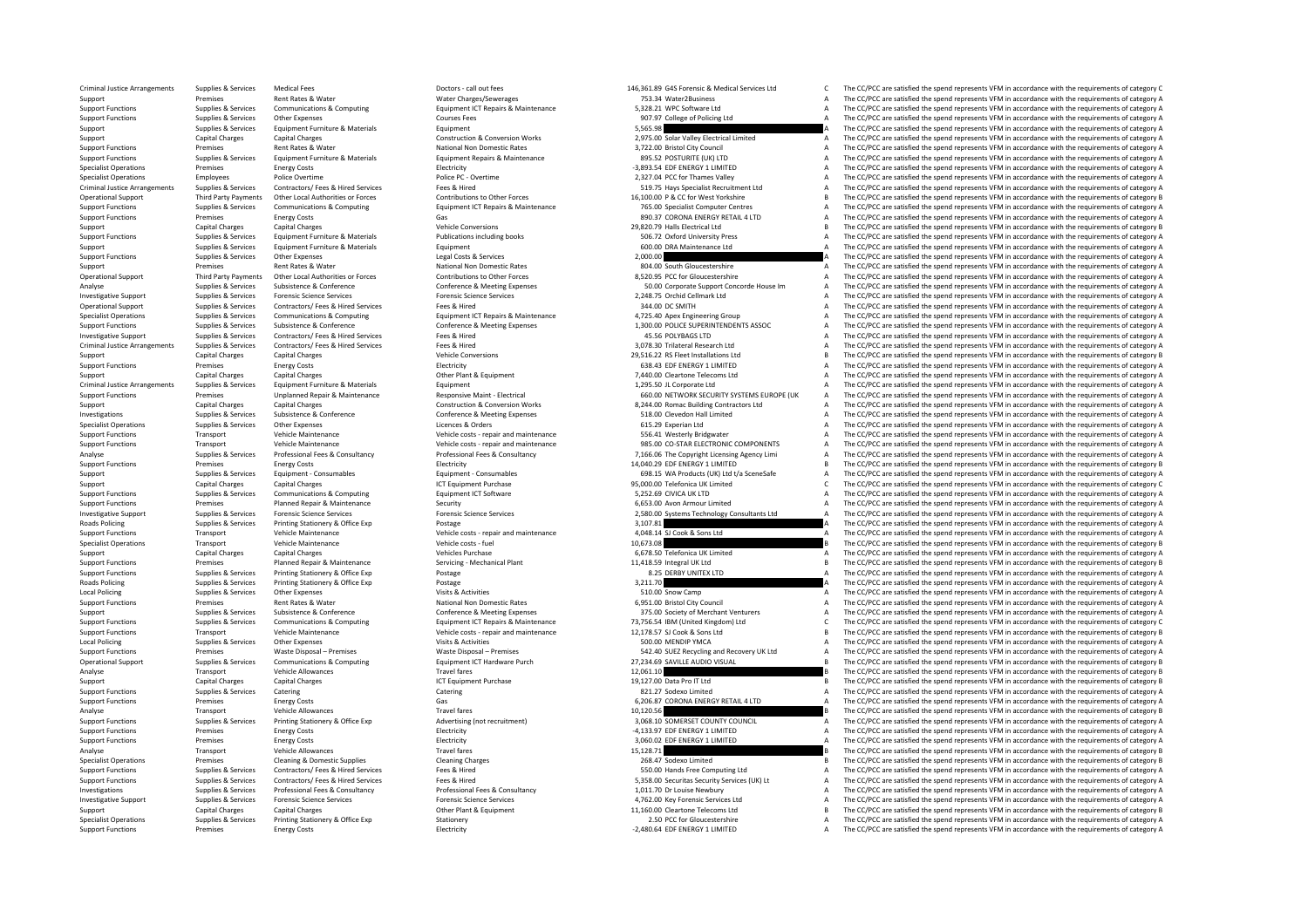**Roads Policing** Roads Policing Local Policing Criminal Justice**Roads Policing Roads Policing** Criminal JusticePCC Third Party Payments Criminal Justice

Support Functions Transport Vehicle Maintenance Vehicle costs - repair and maintenance 954.16 BMW (UK) Ltd (Vehicle costs - repair and maintenance 954.16 BMW (UK) Ltd (Vehicle costs - repair and maintenance 954.16 BMW (UK)

Support Functions Premises Energy Costs Energy Costs Electricity Electricity Electricity Electricity Electricity S,008.88 EDF ENERGY 1 LIMITED A The CC/PCC are satisfied the spend represents VFM in accordance with the requ Operational Support Transport Vehicle Hire Website Life Vehicle Costs Hired Vehicle Costs 1,024.80 Scot Group Ltd A The CC/PCC are satisfied the spend represents VFM in accordance with the requirements of category A Suppor Support Functions Supplies & Services Other Expenses Legal Costs & Services Legal Costs & Services Legal Costs & Services 1,549.93 A The CC/PCC are satisfied the spend represents VFM in accordance with the requirements of Policing Supplies Printing Stationery & Office Exp Portage Principles Principles and Decision of Category A The CC/PCC are satisfied the spend represents VEM in accordance with the requirements of category A The CC/PCC are Specialist Operations Premises Energy Costs Energy Costs and Electricity Electricity Electricity and Electricity and the manufacture and the spend of the Spend represents VFM in accordance with the requirements of category Premises Planned Repair & Maintenance Planned Maint - Internal Decoration 96,999.69 MD Building Services Ltd C The CC/PCC are satisfied the spend represents VFM in accordance with the requirements of category C Supplies & Investigative Support Supplies & Services Forensic Science Services Forensic Science Services Forensic Science Services Forensic Science Services Support Support Support Support Support Support Support Support Clemark Ltd Sunning Reprices Services Clothing Uniforms & Laundry Clothing Clothing Clothing Sunniforms Clothing Buniforms Clothing & Uniforms non-stock 2.137.50 Level Peaks Associates Limited A The CC/PCC are satisfied the spend repr Support Functions Transport Vehicle Allowances Travel fares Travel fares Travel fares Travel fares Travel fares 141.75 Victoria Green A The CC/PCC are satisfied the spend represents VFM in accordance with the requirements Support Supplies & Services Contractors/ Fees & Hired Services Fees & Hired Fees & Hired Fees & Hired Fees & Hired Fees & Hired Fees & Hired Fees & Hired Fees & Hired Pees & Hired Fees & Hired Services Fees & Hired Metale Support Capital Charges Capital Charges Capital Charges Vehicle Conversions Vehicle Conversions 22,957.06 RS Fleet Installations Ltd B The CC/PCC are satisfied the spend represents VFM in accordance with the requirements o Transport Vehicle Maintenance Vehicle Costs - repair and maintenance 622.64 Alliance Automotive T/A Mill Autoqu<br>Supplies & Services Equipment Furniture & Materials Equipment Equipment Equipment Cover and the content of cat Supplies & Supplies & Support Equipment Furniture & Materials Equipment Equipment Equipment 2,234.00 A The CC/PCC are satisfied the spend represents VFM in accordance with the requirements of category A The CC/PCC are sati Local Policing Third Party Payments Payments to Clients Grants Counters Grants Voluntary Orgs 16,147.00 BATH & NORTH EAST SOMERSET COUNCIL B The CC/PCC are satisfied the spend represents VFM in accordance with the require Contractors/ Fees & Hired Services Fees & Hired Fees & Hired Test & Hired Test & Market Strate and Holdings and Holdings (Contractors Care and The CC/PCC are satisfied the spend represents VFM in accordance with the requir Support Supplies & Services Equipment Furniture & Materials Equipment Equipment 2,640.09 Savannah Holdings A The CC/PCC are satisfied the spend represents VFM in accordance with the requirements of category A Contractor of The  $C$ C/PCC are satisfied the spend represents VFM in accordance with the requirements of category  $\Delta$ Support Supplies & Services Contractors/ Fees & Hired Services Fees & Hired Services Fees & Hired Services Fees & Hired Services Fees A The CC/PCC are satisfied the spend represents VFM in accordance with the requirements Support Capital Charges Capital Charges Capital Charges Capital Charges Vehicle Conversions 8, 705.25 Halls Electrical Ltd A The CC/PCC are satisfied the spend represents VFM in accordance with the requirements of category Support Functions Premises Premises Rent Rates & Water Mater Charges/Sewerages Premises A A Support Premises A The CC/PCC are satisfied the spend represents VFM in accordance with the requirements of category A Support Fun Supplies & Services Forensic Science Services Forensic Science Services Forensic Science Services Forensic Science Services 715.00 Alere Toxicology PLC A The CC/PCC are satisfied the spend represents VFM in accordance with Support Capital Charges Capital Charges ICT Equipment Purchase 16,575.00 University of Leeds and The CC/PCC are satisfied the spend represents VFM in accordance with the requirements of category B<br>Support Support Support o Support Support Support Communications & Communications Computing Telephone Calls 510.00 Vodafone Corporate Limited A The CC/PCC are satisfied the spend represents VFM in accordance with the requirements of category A Supplies & Services Professional Fees & Consultancy Professional Fees & Consultancy Professional Fees & Consultancy<br>
Professional Fees Professional Fees Accountance Professional Fees & Consultancy Professional Fees & Consu Support Functions Premises Energy Costs Energy Costs Electricity Electricity Electricity Electricity and The CC/PCC are satisfied the spend represents VFM in accordance with the requirements of category A Support Gas Busin Support Capital Charges Capital Charges Vehicle Conversions Vehicle Conversions 1,895.00 Vehicle Livery Solutions Ltd A The CC/PCC are satisfied the spend represents VFM in accordance with the requirements of category A Analyse Employees Police Staff Pay & Allowances Staffing Agency Staffing Agency Staffing Agency Staffing Agency C The CC/PCC are satisfied the spend represents VFM in accordance with the requirements of category C Staff Pa Supplies & Services Equipment Furniture & Materials Equipment Operational Supplies and the content of category A 2,656.06 Barrington International (SSS) Limi A The CC/PCC are satisfied the spend represents VFM in accordanc Support Functions Transport Vehicle Hire Metale Price Vehicle Costs Hired Vehicle Costs 1,526.42 Sodexo Limited a The CC/PCC are satisfied the spend represents VFM in accordance with the requirements of category B Support Support Capital Charges Capital Charges Capital Charges Capital Charges ICT Equipment Purchase ICT Equipment Purchase 1000 and Support Capital Charges A Support Charges A The CC/PCC are satisfied the spend represents VFM i Export Functions Supplies & Services Professional Fees & Consultancy Professional Fees & Consultancy Professional Fees & Consultancy Professional Fees & Consultancy Support Functions Associate the Support Functions of The Supplies A Services Printing Stationery & Office Exp Postage 4,575.60 Corporate Support HQ Imprest A The CC/PCC are satisfied the spend represents VFM in accordance with the requirements of category A Support Functions Premises Planned Repair & Maintenance Grounds Maintenance 1,400.00 SJH BUTLER A The CC/PCC are satisfied the spend represents VFM in accordance with the requirements of category A Supplies & Services Communications & Computing Equipment ICT Repairs & Maintenance 7,818.83 WPC Software Ltd a The CC/PCC are satisfied the spend represents VFM in accordance with the requirements of category A The CC/PCC are satisfied the spend represents VFM in accordance with the requirements of category A Supplies & Services Other Expenses Legal Costs & Services And Support Tunck of Costs and Costs and The COPCC are satisfied the spend represents VFM in accordance with the requirements of category B and the costs & Services Supplies & Services Other Expenses Legal Costs & Services Legal Costs & Services 1,125.00 A The CC/PCC are satisfied the spend represents VFM in accordance with the requirements of category A Support Functions Premises Planned Repair & Maintenance Repairs & Maint General Repairs & Maint General and Support Functions and the CC/PCC are satisfied the spend represents VFM in accordance with the requirements of cat Support Capital Charges Capital Charges ICT Equipment Purchase 18,950.00 Vysiion Ltd B The CC/PCC are satisfied the spend represents VFM in accordance with the requirements of category B Support Functions Premises Rent Rates & Water National Non Domestic Rates National Non Domestic Rates 1,452.00 Sedgemoor District Council A The CC/PCC are satisfied the spend represents VFM in accordance with the requireme Third Party Payments Other Local Authorities or Forces Contributions to Other Forces and the CAPILE of the CAPILE CAPILE ALLY CONNOCEDITE ARE COPIC are satisfied the spend represents VFM in accordance with the requirements Support Cleaning & Domestic Supplies Cleaning Cleaning Cleaning Charges Cleaning Charges 7,037.08 Sodexo Limited B The CC/PCC are satisfied the spend represents VFM in accordance with the requirements of category B Sodexo Support Capital Charges Capital Charges Capital Charges Vehicles Purchase 1,582.55 Kawasaki Motors Europe NV A The CC/PCC are satisfied the spend represents VFM in accordance with the requirements of category A Support Functions Premises Planned Repair & Maintenance Security Security Security SAS2.69 SECUREDOR SERVICES A The CC/PCC are satisfied the spend represents VFM in accordance with the requirements of category A Support Functions Premises Planned Repair & Maintenance Repairs Repairs Repairs Repairs Repairs Repairs Premises Planned Repairs Amaintenance Repairs Repairs Repairs Repairs Repairs Repairs Repairs Repairs Repairs Repairs Support Functions Supplies & Services Forensic Science Services Forensic Science Services Forensic Science Services Science Services Support Torensic Science Services SSS.00 Alere Toxicology PLC A The CC/PCC are satisfied Support Functions Transport Vehicle Maintenance Vehicle costs - repair and maintenance 696.88 Dick Lovett Ltd A The CC/PCC are satisfied the spend represents VFM in accordance with the requirements of category A Operational Support Transport Vehicle Hire Vehicle Hired Vehicle Costs Hired Vehicle Costs 1,024.80 Scot Group Ltd A The CC/PCC are satisfied the spend represents VFM in accordance with the requirements of category A Suppo Support Functions Premises Energy Costs Energy Costs and Electricity Electricity Electricity S,329.76 EDF ENERGY 1 LIMITED A The CC/PCC are satisfied the spend represents VFM in accordance with the requirements of category Supplies & Services Equipment Furniture & Materials Materials Publications including books and a state of the CC/PCC are satisfied the spend represents VFM in accordance with the requirements of category A and the CC/PCC a Specialist Operations Transport Transport Centre of Centre of Centre of Centre Vehicle Centre of Vehicle Centre Vehicle Centre of Vehicle Centre of Persons and Maintenance and the Centre of The CC/PCC are satisfied the spe The CC/PCC are satisfied the spend represents VFM in accordance with the requirements of category B Supplies & Services Professional Fees & Consultancy Professional Fees & Consultancy Professional Fees & Consultancy<br>
2.587.50 Hays Specialist Recultment Ltd The CC/PCC are satisfied the spend represents VFM in accordance w Support Supplies & Services Equipment Furniture & Materials Equipment Equipment Equipment Purch and the second of the Solutions Ltd A The CC/PCC are satisfied the spend represents VFM in accordance with the requirements of Support Support Support Support Communications & Computing Equipment ICT Hardware Purch and the support and the COMPUT A The CC/PCC are satisfied the spend represents VFM in accordance with the requirements of category A S Electricity Electricity and the support and the support of the Support A The CC/PCC are satisfied the spend represents VFM in accordance with the requirements of category A<br>a The CC/PCC are satisfied the spend represents V Support Functions a premises Rent Rates & Water Landlords Service Charge 3,750.00 Avon Fire & Rescue A The CC/PC are satisfied the spend represents VFM in accordance with the requirements of category A The CC/PC are satisf Support Functions and premises Rent Rates Rent Rates National Non Domestic Rates 21,602.00 Bristol City Council B The CC/PCC are satisfied the spend represents VFM in accordance with the requirements of category B Support Functions Premises Energy Costs Energy Costs Costs Gas Costs Gas Concerned Costs Gas Concerned Costs Concerned Costs Concerned Costs Concerned Costs Concerned Costs Gas Free Schiffed Concerned Costs Concerned Costs The CC/PCC are satisfied the spend represents VFM in accordance with the requirements of category A Superintery of the Specialist Operations Supplies & Sonstance Supplies & Sonstance Professional Fees & Consultancy Professional Fees & Consultancy Professional Fees & Consultancy Professional Fees & Consultance Professiona Premises Energy Costs Costs Electricity **Electricity Electricity Costs Electricity 1,782.40** EDF ENERGY 1 LIMITED A The CC/PCC are satisfied the spend represents VFM in accordance with the requirements of category A Transport Vehicle Maintenance Vehicle Costs - repair and maintenance SO2.04 Alliance Automotive T/A Mill Autoqu A The CC/PCC are satisfied the spend represents VFM in accordance with the requirements of category A Support Support Functions Premises Rent Rates & Water Mater Landlords Service Charge 1,851.88 A The CC/PCC are satisfied the spend represents VFM in accordance with the requirements of category A Support Functions Transport Vehicl Support Functions Vehicle Costs – repair and maintenance Vehicle Costs – repair and maintenance Support HOL INCO ASTROL (UK) LTD A The CC/PCC are satisfied the spend represents VFM in accordance with the requirements of ca Investigations Travel fares Travel fares Travel fares Travel fares Travel fares Travel fares 7.67 Corporate Support HQ Imprest A The CC/PCC are satisfied the spend represents VFM in accordance with the requirements of cate Specialist Operations The CC/PCC are satisfied the spend represents VFM in accordance with the requirements of category C Police PC - Basic Pay/NI/Pen/Overtime 17.918.79 PCC for Gloucestershire The CC/PCC are satisfied the Support Functions Premises Waste Disposal – Premises Waste Disposal – Premises Waste Disposal – Premises and Matery Recycling Ltd A The CC/PCC are satisfied the spend represents VFM in accordance with the requirements of c Supplies & Services Communications & Computing Equipment ICT Hardware Purch 4,500.00 CM Logistics B The CC/PCC are satisfied the spend represents VFM in accordance with the requirements of category B Support Capital Charges Capital Charges Capital Charges Construction & Conversion Fees 1,512.00 Haldons Ltd A The CC/PCC are satisfied the spend represents VFM in accordance with the requirements of category A Decleved and investigative Sunning Reserves Sunning Services Forencic Central Control Central Central Central Central Central Central Central Central Central Central Central Central Central Central Central Central Central Central Centr Supplies & Services Other Expenses Courses Fees Courses Fees Support Support Support Support Support Support Support Support Support Support Support Support Support Support Support Support Support Support Support Support S Payments to Clients Crants - Voluntary Orgs 6- 11,250.00 North Somerset Council B The CC/PCC are satisfied the spend represents VFM in accordance with the requirements of category B Third Party Payments Other Local Authorities or Forces Magency Payments - OLAs and the spanner of category B. The CC/PCC are satisfied the spend represents VFM in accordance with the requirements of category B. A supplies Support Supplies & Services Equipment Furniture & Materials Equipment Equipment Equipment and the Support and the Solutions Ltd A The CC/PCC are satisfied the spend represents VFM in accordance with the requirements of cat Support Functions Supplies & Services Clothing Uniforms & Laundry Clothing & Uniforms - Issues 1,641.50 DERBY UNITEX LTD A The CC/PCC are satisfied the spend represents VFM in accordance with the requirements of category A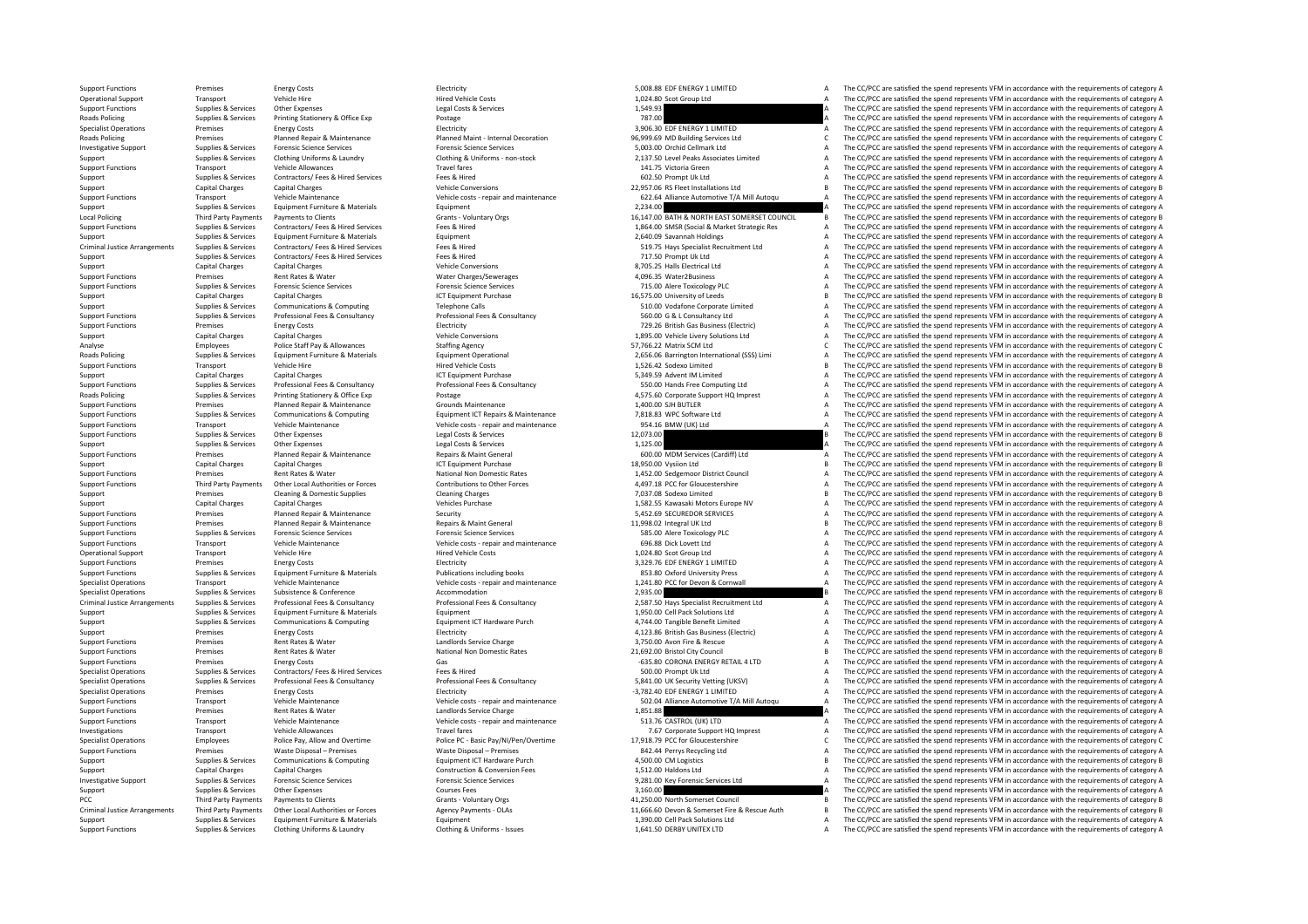Criminal JusticeCriminal Justice**Roads Policing** Roads Policing Criminal JusticePCC Third Party Payments Criminal JusticeCriminal Justice**Local Policing** Disused **Premises** Criminal JusticeCriminal JusticeCriminal Justice

Support Functions Transport Vehicle Maintenance Vehicle costs - commissioning 3,341.25 Woodway Engineering Ltd A The CC/PCC are satisfied the spend represents VFM in accordance with the requirements of category A Rates &

Operational Support Supplies & Services Other Expenses Dogs - Food Dogs - Food Support Dogs - Food 503.74 Crown Petfoods Ltd A The CC/PCC are satisfied the spend represents VFM in accordance with the requirements of catego Arrangements Supplies & Services Printing Stationery & Office Exp Postage 55.00 Beechleigh Promotions Ltd A The CC/PCC are satisfied the spend represents VFM in accordance with the requirements of category A Support Functions Supplies & Services Communications & Computing Equipment ICT Equipment ICT 1,224.50 Telefonica UK Limited A The CC/PCC are satisfied the spend represents VFM in accordance with the requirements of categor Support Premises Rent Rates & Water Rents Rents Rents Rents Rents Rents Rents Rents Rents Rents Rents 820.84 Summervale Surgery A The CC/PCC are satisfied the spend represents VFM in accordance with the requirements of cat Supplies & Services Communications & Computing Computing Equipment ICT Repairs & Maintenance 26,691.00 South West One Limited Burged The CC/PCC are satisfied the spend represents VFM in accordance with the requirements of Support Support Support Support Equipment Furniture & Materials Equipment Equipment Support Support Support Support Support Support Support Support Support Support Support Support Support Support Support Support Support Su Support Functions Support Printing Services Printing Stationery & Office Exp Postage Printing Stationery & Office Exp Postage Printing Stationery A The CC/PCC are satisfied the spend represents VFM in accordance with the r Support Functions Transport Vehicle Maintenance Vehicle costs - tyres and tubes 816.00 GOODYEAR DUNLOP TYRES UK LTD A The CC/PCC are satisfied the spend represents VFM in accordance with the requirements of category A Support Premises Rent Rates & Water National Non Domestic Rates 11,290.00 South Gloucestershire B The CC/PCC are satisfied the spend represents VFM in accordance with the requirements of category B Share and the requiremen Transport Vehicle Maintenance Maintenance Vehicle Costs – fuel Support Vehicle Costs Fuel 36,539.52 Arval UK Ltd B The CC/PCC are satisfied the spend represents VFM in accordance with the requirements of category B Courses Analyse Supplies & Services Other Expenses Courses Fees Courses Fees Courses Fees 960.00 F3 First Forensic Forum A The CC/PCC are satisfied the spend represents VFM in accordance with the requirements of category A Crimina The CC/PCC are satisfied the spend represents VFM in accordance with the requirements of category A Support Functions Transport Vehicle Maintenance Vehicle costs - repair and maintenance Sections are and the CC/PCC are satisfied the spend represents VFM in accordance with the requirements of category A Numer In the spend Support Functions Transport Functions Transport A Transport Constant Maintenance Vehicle A The CC/PCC are satisfied the spend represents VFM in accordance with the requirements of category A The CC/PCC are satisfied the sp Support Functions Transport Vehicle Maintenance Vehicle costs - tyres and tubes 1,046.56 GOODYEAR DUNLOP TYRES UK LTD A The CC/PCC are satisfied the spend represents VFM in accordance with the requirements of category A Th The CC/PCC are satisfied the spend represents VFM in accordance with the requirements of category C Support Premises Rent Rates & Water Water Charges/Sewerages 684.34 Water Water Charges/Sewerages 684.34 Water 2Business A The CC/PCC are satisfied the spend represents VFM in accordance with the requirements of category A Support Functions Premises Energy Costs Energy Costs Electricity Electricity Electricity Electricity Electricity Electricity and maintenance 2,309.72 British Gas Business (Electricity A The CC/PCC are satisfied the spend r Support Functions Transport Vehicle Maintenance Vehicle Costs - repair and maintenance 720.27 HOLDERS OF CONGRESBURY A The CC/PCC are satisfied the spend represents VFM in accordance with the requirements of category A Spe Courses Fees Courses Fees Courses Fees Courses Fees Courses Expenses A SUPPLE Agency Courses Courses Courses Courses Courses Courses Courses and Supplies and the spend represents VFM in accordance with the requirements of Policing Publications including books and the Supplies COLO HUGHES CUIDES A The CC/PCC are satisfied the spend represents VFM in accordance with the requirements of category A Supplies & Services Clothing Runiforms in Clot Support Functions Supplies & Services Clothing Uniforms & Laundry Clothing & Uniforms • Issues 5,690.50 DERBY UNITEX LTD A The CC/PCC are satisfied the spend represents VFM in accordance with the requirements of category A Premises Energy Costs Cas Sass Gas Category A Case Control Case Control and the CONSTANT CONTROLLET CONTROLLET<br>Sunnlies & Services Chan in accordance with the requirements of category A The CONSTANT CONTROLLET A The CONTRO Support Functions Supplies & Services Other Expenses Legal Costs & Services 270.00 270.00 A The CC/PCC are satisfied the spend represents VFM in accordance with the requirements of category A Support Functions Supplies & Services Other Expenses Legal Costs & Services Legal Costs & Services Pued Costs & Services 750.00 A The CC/PCC are satisfied the spend represents VFM in accordance with the requirements of cat Support Functions Transport Vehicle Workshops/Maintenance Vehicle Materials 764.47 Alliance Automotive T/A Mill Autoqu A The CC/PCC are satisfied the spend represents VFM in accordance with the requirements of category A Investigative Support Supplies & Services Forensic Science Services Forensic Science Services Procensic Science Services Forensic Science Services Forensic Science Services Forensic Science Services Procensic Science Servi Support Functions Premises Unplanned Repair & Maintenance Responsive Maint – Mechanical Plant 2,485.00 BS3 Services Ltd A The CC/PCC are satisfied the spend represents VFM in accordance with the requirements of category A Support Functions Supplies & Services Forensic Science Services Forensic Science Services Forensic Science Services 682.50 Alere Toxicology PLC A The CC/PCC are satisfied the spend represents VFM in accordance with the req Support Functions Premises Rent Rates & Water Landlords Service Charge Enterope Service Charge 513.13 Sedgemoor District Council A The CC/PCC are satisfied the spend represents VFM in accordance with the requirements of ca Support Third Party Payments Other Local Authorities or Forces Contributions to Other Forces 2,986.92 GMCA ‐ GMP A The CC/PCC are satisfied the spend represents VFM in accordance with the requirements of category A Supplies & Services Anting Stationery & Office Exp Movertising (not recruitment) 2,433.00 SOMERSET COUNTY COUNCIL A The CC/PCC are satisfied the spend represents VFM in accordance with the requirements of category A develo Printing Stationery & Office Exp Postage Printing Printing Stationery Arrangements Supplies Printing Stationery A The CC/PCC are satisfied the spend represents VFM in accordance with the requirements of category A Charges Party Payments Other Local Authorities or Forces Charges - Financial Services Charges Charges Financial Services Charges Services 9,200.00 RSM Risk Assurance Services LLP A The CC/PCC are satisfied the spend represents VFM Support Functions Supplies & Services Forensic Science Services Forensic Science Services Forensic Science Services Forensic Science Services Services Services Services Services Services Services Services Services Services Support Functions Travel fares Travel fares Travel fares 2,800.00 Southwest Minibuses Ltd A The CC/PCC are satisfied the spend represents VFM in accordance with the requirements of category A Analyse Supplies & Services Contractors/ Fees A Hired Services Fees & Hired Fees & Hired Fees & Hired Services Fees & Hired Fees & Hired Fees & Hired Fees & Hired Fees & Hired Services Fees & Hired Services Fees & Hired Th Supplies & Services Communications & Computing Equipment ICT Repairs & Maintenance A030.35 Microsoft Ltd A030.35 Microsoft Ltd AD30.35 Microsoft Ltd A The CC/PCC are satisfied the spend represents VFM in accordance with th Arrangements Supplies & Services Contractors/ Fees & Hired Services Fees & Hired Fees & Hired Fees & Hired Fees & Hired Fees & Hired Fees & Hired Fees & Hired Fees & Hired 608.85 Hays Specialist Recruitment Ltd A The CC/PC Support Transport Vehicle Maintenance Vehicle Costs - repair and maintenance 901.49 SJ Cook & Sons Ltd A The CC/PCC are satisfied the spend represents VFM in accordance with the requirements of category A Clothing & Linifo Support Functions Support Clothing Uniforms & Laundry Clothing & Liniforms - Issues 1,128.97 PCC for Wiltshire A The CC/PCC are satisfied the spend represents VFM in accordance with the requirements of category A The CC/PC Support Functions Premises Rent Rates & Water National Non Domestic Rates 1,799.00 West Somerset Council Rates/Council A The CC/PCC are satisfied the spend represents VFM in accordance with the requirements of category A Support Functions Supplies & Services Printing Stationery & Office Exp Postage Protage Postage 57.75 DERBY UNITEX LTD STATEX LTD A The CC/PCC are satisfied the spend represents VFM in accordance with the requirements of ca Arrangements of the CO/PCC are satisfied the spend represents VFM in accordance with the requirements of category A<br>
Maintenance of dogs/cats a meeting of the spend represents VFM in accordance with the requirements of cat Support Functions Supporters Supporters Contractors/ Fees A Hired Services Fees & Hired The Services Fees & Hired 1,735.99 CYCLESCHEME LTD A The CC/PCC are satisfied the spend represents VFM in accordance with the requirem Policing Supplies & Services Equipment Furniture & Materials Equipment 959.95 SFL Mobile Radio LTD A The CC/PCC are satisfied the spend represents VFM in accordance with the requirements of category A Support Functions Premises Energy Costs Energy Costs Electricity Electricity Electricity Electricity Electricity 2,934.72 EDF ENERGY 1 LIMITED A The CC/PCC are satisfied the spend represents VFM in accordance with the requ Operational Support Transport Vehicle Hire Mericle Hired Vehicle Costs Hired Vehicle Costs Bired Vehicle Costs 878.40 Scot Group Ltd A The CC/PCC are satisfied the spend represents VFM in accordance with the requirements o Support Supplies & Services Other Expenses Courses Courses Fees Courses Courses Courses Courses Courses Courses Courses Courses Courses Courses Courses Courses Courses Courses Courses Courses Courses Courses Equipment ICT Specialist Operations Supplies & Services Communications & Computing Equipment ICT Equipment ICT Services Computing Equipment ICT Services Computing Equipment ICT Services Supplies A The CC/PCC are satisfied the spend repr The CC/PCC are satisfied the spend represents VFM in accordance with the requirements of category A Supplies & Services Subsistence & Conference Conference Meeting Expenses and a service and a subsistence of Conference & Meeting Expenses and a service of the CC/PCC are satisfied the spend represents VFM in accordance wit Support Functions Support Functions Support Functions Supplies A The CC/PCC are satisfied the spend represents VFM in accordance with the requirements of category A Services Courses Fees 825.00 College of Policing Ltd A Th Support Functions Transport Vehicle Maintenance Vehicle costs - repair and maintenance Vehicle costs - repair and maintenance Spending and the SAFETY KLEEN UK LTD A The CC/PCC are satisfied the spend represents VFM in acco Subsection (aloud the CC/PCC are satisfied the spend represents VFM in accordance with the requirements of category C,<br>SSG 00 GOODVEAR DUNIOP TYRES UK UTD A The CC/PCC are satisfied the spend represents VFM in accordance w Support Functions Transport Vehicle Maintenance Vehicle costs and tubes and tubes and tubes and tubes and tubes and tubes and convening the costs and convening accordance with the requirements of category A The CC/PCC are Specialist Operations Premises Energy Costs Energy Costs Electricity Electricity and the Spend The COPCC are satisfied the spend represents VFM in accordance with the requirements of category A Rents 1,488.00 Avon Fire & Rescue A The CC/PCC are satisfied the spend represents VFM in accordance with the requirements of category A The CC/PCC are satisfied the spend represents VFM in accordance with the requirements Support Functions Transport Vehicle Maintenance Vehicle costs - repair and maintenance Vehicle costs - repair and maintenance 5,615.66 SJ Cook & Sons Ltd A The CC/PCC are satisfied the spend represents VFM in accordance wi Analyse Premises Rent Rates & Water Hire of Accommodation Hire of Accommodation (620.00 WIVELISCOMBE AREA PARTNERSHIP A The CC/PCC are satisfied the spend represents VFM in accordance with the requirements of category A Co Arrangements Supplies & Services Contractors/ Fees & Hired Services Fees & Hired 623.70 Hays Specialist Recruitment Ltd A The CC/PCC are satisfied the spend represents VFM in accordance with the requirements of category A Support Functions Premises Rent Rates & Water Mational Non Domestic Rates SAS.00 Mendip District Council Council A The CC/PCC are satisfied the spend represents VFM in accordance with the requirements of category A Support Support Functions Premises Premises Rent Rates & Water National Non Domestic Rates National Non Domestic Rates<br>
Support Functions Transport Vehicle Maintenance Wehicle costs - repair and maintenance 1,418.38 SLOOk & Sons L Support Functions Transport Vehicle Maintenance Vehicle Costs - repair and maintenance 1,418.38 SJ Cook & Sons Ltd A The CC/PCC are satisfied the spend represents VFM in accordance with the requirements of category A Speci Specialist Operations Premises Energy Costs Electricity Electricity Electricity and the content of category A The CC/PCC are satisfied the spend represents VFM in accordance with the requirements of category A Employees Police Staff Pay, Allow and Overtime Police Staff - Basic Pay NI/Pen/Overtime Police Staff - Basic Pay NI/Pen/Overtime 12.987.79 PCC for Gloucestershire CL/PCC are satisfied the spend represents VFM in accordance Support Capital Charges Capital Charges Capital Charges Construction & Conversion Fees 1,512.00 Haldons Ltd A The CC/PCC are satisfied the spend represents VFM in accordance with the requirements of category A Support Supp Support Premises Unplanned Repair & Maintenance Responsive Maint - Ceilings 987.12 DRA Maintenance Ltd A The CC/PCC are satisfied the spend represents VFM in accordance with the requirements of category A Support Functions Premises Energy Costs Energy Costs Electricity Electricity Electricity Electricity energy and the spend in the CC/PCC are satisfied the spend represents VFM in accordance with the requirements of category Support Capital Charges Capital Charges Vehicle Conversions Vehicle Conversions 4,433.00 Vehicle Livery Solutions Ltd A The CC/PCC are satisfied the spend represents VFM in accordance with the requirements of category A Support Capital Charges Capital Charges Capital Charges Construction & Conversion Fees 4,450.00 Heath Avery Architects Ltd A The CC/PCC are satisfied the spend represents VFM in accordance with the requirements of category Arrangements Supplies & Services Contractors/ Fees & Hired Services Fees & Hired 519.75 Hays Specialist Recruitment Ltd A The CC/PCC are satisfied the spend represents VFM in accordance with the requirements of category A Specialist Operations Supplies & Services Contractors/ Fees A Hired Services Fees & Hired Services Fees & Hired Services Fees & Hired Services Fees & Hired Services Fees & Hired Services Fees & Hired Services Fees & Hired Supplies & Services Clothing Uniforms & Laundry Clothing & Uniforms - Issues 960.00 Air Filtration Solutions Ltd A The CC/PCC are satisfied the spend represents VFM in accordance with the requirements of category A Arrangements Supplies & Services Other Expenses Courses Fees 1,201.28 College of Policing Ltd A The CC/PCC are satisfied the spend represents VFM in accordance with the requirements of category A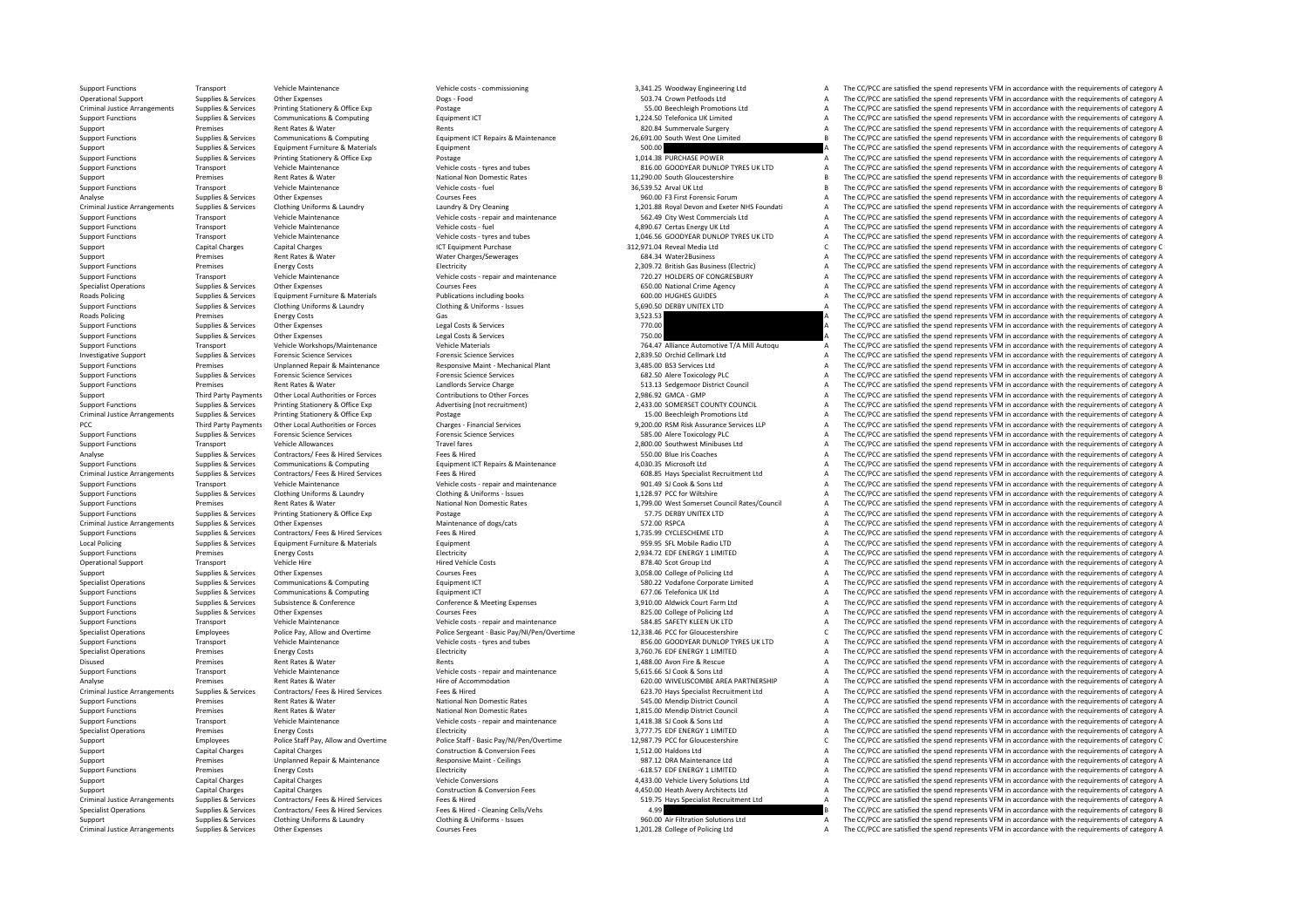PCC Third Party Payments PCC Third Party Payments Roads Policing Criminal JusticeCriminal JusticeCriminal Justice**Local Policing** Criminal JusticeCriminal Justice**Roads Policing** 

Support Functions Supplies & Services Printing Stationery & Office Exp Postage Protage Printing Stationery & Office Exp Postage 787.00 787.00 A The CC/PCC are satisfied the spend represents VFM in accordance with the requi Support Functions Transport Vehicle Maintenance Vehicle costs - tyres and tubes 690.38 GOODYEAR DUNLOP TYRES UK LTD A The CC/PCC are satisfied the spend represents VFM in accordance with the requirements of category A Supp Third Party Payments Other Incident Phintips or Forces Contributions to Other Forces 4381.02 PCC for Glourestershire a The CC/PC are satisfied the spend represents VFM in accordance with the requirements of category A Support Functions Premises Energy Costs Energy Costs Electricity Functions Premises Energy Costs EDF ENERGY 1 218.24 EDF ENERGY 1 LIMITED B The CC/DCC are satisfied the spend represents VFM in accordance with the requireme Investigations Supplies & Services Other Expenses Courses Fees Courses Fees 1,015.00 PCC for Gloucestershire A The CC/PCC are satisfied the spend represents VFM in accordance with the requirements of category A Specialist Operations Employees Police Pay, Allow and Overtime Police Inspector - Basic Pay/NI/Pen/Allow 6,517.52 PCC for Wiltshire and the CC/PCC are satisfied the spend represents VFM in accordance with the requirements Support Functions Employees Indirect Employee Expenses Reimbursements - Medical 11,520.00 B The CC/PCC are satisfied the spend represents VFM in accordance with the requirements of category B Support Functions Communicatio of the control of the Services of Communications & Computing a Equipment ICT Repairs & Maintenance and A COO INSIGHT DIRECT (UK) LTD A The CC/PCC are satisfied the spend represents VFM in accordance with the requirements o Investigative Support Support Support Support Support Support Communications & Computing Equipment ICT Consumables and the Support of the CONSULT DIRECT (UK) LTD A The CC/PCC are satisfied the spend represents VFM in accor Supplies & Supplies & Services Professional Fees & Consultancy Professional Fees & Consultancy Professional Fees & Consultancy Professional Fees & Consultancy Professional Fees & Consultancy Professional Fees & Consultancy Premises Rent Rates & Water National Non Domestic Rates 1,776.00 Bath & North East Somerset A The CC/PCC are satisfied the spend represents VFM in accordance with the requirements of category A Support Capital Charges Capital Charges Capital Charges Construction & Conversion Works Conversion Works and the Support Capital Charges A The CC/PCC are satisfied the spend represents VFM in accordance with the requiremen Fremises Contract Present School of The CONSTRATE CONSTRATED ACCORDING THE CONSTRATED ACCORDING THE CONSTRATED ACCORDING THE CONSTRATED AND THE CONSTRATED TRISTED AND THE CONSTRATED ACCORDING THE CONSTRATED ACCORDING THE C Support Functions Supplies & Services Grants & Subscriptions Subscriptions Subscriptions Subscriptions Subscriptions Subscriptions Subscriptions Subscriptions Subscriptions Subscriptions Subscriptions Subscriptions Mater C Premises Rent Rates & Water Water Charges Agency as a mater Charges A The CC/PC are satisfied the spend represents VFM in accordance with the requirements of category A The CC/PC are satisfied the spend represents VFM in a output in the C/PCC are attended to provided the spant of contact of the control of the control of the C/PCC are statistical the spend represents VFM in accordance with the requirements of category A and the C/PCC are stat .<br>Support Functions Rent Rates & Water National National Non Domestic Rates **National A The CC/PC are satisfied the spend represents VFM in accordance with the requirements of category A** Support Functions Premises Rent Rates & Water National Non Domestic Rates National Non Domestic Rates 18,981.00 North Sometherset Council B The CC/PCC are satisfied the spend represents VFM in accordance with the requireme Specialist Operations Premises Energy Costs Energy Costs Electricity and Superinten and COSTS ENERGY 1 LIMITED A The CC/PCC are satisfied the spend represents VFM in accordance with the requirements of category A The CC/PC Premises Premises Planned Repair & Maintenance Alterations - Health & Safety and Basing Contractors Ltd and Depair and the CC/PCC are satisfied the spend represents VFM in accordance with the requirements of category A<br>Tra Vehicle Maintenance Vehicle costs - tyres and tubes 1,903.36 GOODYEAR DUNLOP TYRES UK LTD A The CC/PCC are satisfied the spend represents VFM in accordance with the requirements of category A<br>Rent Rate in Rent Rate in Rent Support Functions Premises Rent Rates & Water Rents Rents Rents Rents Rents Rents Rents and Support Functions and the CC/PCC are satisfied the spend represents VFM in accordance with the requirements of category A Support Support Functions Transport Vehicle Maintenance Vehicle costs – fuel 2,585.25 Certas Energy UK Ltd A The CC/PCC are satisfied the spend represents VFM in accordance with the requirements of category A Support Functions Supplies & Services Other Expenses Legal Costs & Services Legal Costs & Services 1,311.00 A The CC/PCC are satisfied the spend represents VFM in accordance with the requirements of category A Supplies & Services Equipment Furniture & Materials Publications including books 633.40 Oxford University Press The CC/PCC are satisfied the spend represents VFM in accordance with the requirements of category A and the CC Support Functions Supplies & Services Communications & Computing Equipment ICT Equipment ICT Equipment ICT S1,174.00 Telefonica UK Limited A The CC/PCC are satisfied the spend represents VFM in accordance with the requirem Specialist Operations Supplies & Services Subsistence & Conference Conference & Meeting Expenses –199.00 PCC For Essex A The CC/PCC are satisfied the spend represents VFM in accordance with the requirements of category A Support Support Support Communications & Computing Equipment ICT Equipment ICT 770.82 BRITISH TELECOMMUNICATIONS PLC A The CC/PCC are satisfied the spend represents VFM in accordance with the requirements of category A Supplies & Services Equipment Furniture & Materials Materials Equipment Equipment Equipment Equipment Equipment Equipment Equipment Capacity Council and the Supplies of the CC/PCC are satisfied the spend represents VFM in Payments to Clients Crants Polyntary Orgs 6,450.53 Bristol City Council A The CC/PCC are satisfied the spend represents VFM in accordance with the requirements of category A Support Functions Transport Vehicle Maintenance Vehicle costs - fuel Vehicle costs - fuel 28,285.59 Arval UK Ltd B The CC/PCC are satisfied the spend represents VFM in accordance with the requirements of category B Payments to Clients Clients Crants - Voluntary Orgs 60 and the Spend of the CC/PCC are satisfied the spend represents VFM in accordance with the requirements of category B and the requirements of category B and the require Support Functions Supplies & Services Printing Stationery & Office Exp Postage Printing Stationery & Office Exp Postage 3,368.77 PURCHASE POWER A The CC/PCC are satisfied the spend represents VFM in accordance with the req Supplies & Services Printing Stationery & Office Exp Postage Principles and Postage 8.25 DERBY UNITEX LTD A The CC/PCC are satisfied the spend represents VFM in accordance with the requirements of category A Third Party Payments Contribution Contribution Contribution Contribution Contribution Contribution Contribution Contribution 10,000.00 PCC for West Mercia B The CC/PCC are satisfied the spend represents VFM in accordance w Support Functions Transport Vehicle Maintenance Vehicle costs – repair and maintenance Vehicle costs – repair and maintenance 4,470.53 SJ Cook & Sons Ltd A The CC/PCC are satisfied the spend represents VFM in accordance wi Supplies & Services Professional Free & Consultancy Professional Free & Consultancy 2,587.50 Hays Specialist Recruitment Ltd A The CC/PCC are satisfied the spend represents VFM in accordance with the requirements of catego Support Functions Premises Planned Repair & Maintenance Repairs & Maint General Repairs & Maint General Repairs & Maint General 748.00 Good Riddance Pest Control Ltd A The CC/PCC are satisfied the spend represents VFM in a Support Functions Support Grants & Subscriptions Subscriptions Subscriptions Subscriptions Support A The CC/PCC are satisfied the spend represents VFM in accordance with the requirements of category A Supplies & Services Professional Fees & Consultancy Professional Fees & Consultancy Consultancy Consultancy 2,070.00 Hays Specialist Recruitment Ltd A The CC/PCC are satisfied the spend represents VFM in accordance with th Professional Fees & Consultancy Professional Fees & Consultancy Consultancy 2,587.50 Hays Specialist Recruitment Ltd A The CC/PCC are satisfied the spend represents VFM in accordance with the requirements of category A Specialist Operations Supplies & Services Professional Fees & Consultancy Professional Fees & Consultancy Professional Fees & Consultancy 502.14 A The CC/PCC are satisfied the spend represents VFM in accordance with the re Support Functions Transport Vehicle Maintenance Vehicle costs tyres and tubes 2,113.76 GOODYEAR DUNLOP TYRES UK The The CC/PCC are satisfied the spend represents VFM in accordance with the requirements of category A Support Capital Charges Capital Charges Capital Charges Vehicles Purchase Vehicles Purchase 14,767.20 Ford Motor Company Limited B The CC/PCC are satisfied the spend represents VFM in accordance with the requirements of ca Species Services Contractors/ Fees & Hired Services Fees & Hired Services Fees & Hired Services Fees & Hired Services Fees & Hired 28.00 B The CC/PCC are satisfied the spend represents VFM in accordance with the requiremen Support Functions Premises Energy Costs Energy Costs Electricity Electricity S95.59 EDF ENERGY 1 LIMITED A The CC/PCC are satisfied the spend represents VFM in accordance with the requirements of category A Support Functions Premises Energy Costs Energy Costs Betricity Electricity Electricity Electricity and the energy and the spend represents VFM in accordance with the requirements of category B and the spend represents VFM Policing Supplies & Services Printing Supplies Alteriary A The CC/PCC are satisfied the spend represents VFM in accordance with the requirements of category A The Supplies & Services Forensic Science Services Forensic Scie Investigative Support Supplies & Services Forensic Science Services Forensic Science Services Forensic Science Services Forensic Science Services and a mecanical a mecanical a The CC/PCC are satisfied the spend represents Support Transport Vehicle Hire Vehicle Hire Hired Vehicle Costs Premises Hired Vehicle Costs Premises Premises Rent Rates Antional Non Domestic Rates 758.80 Scot Group Ltd A The CC/PCC are satisfied the spend represents VF Support Functions Premises Rent Rates Anatomal National Non Domestic Rates 10,846.00 Taunton Deane Borough Council B The CC/PCC are satisfied the spend represents VFM in accordance with the requirements of category B<br>Suppl Supplies & Services Equipment - Consumables Equipment - Consumables Equipment - Consumables 1,146.45 WA Products (UK) Ltd t/a SceneSafe A The CC/PCC are satisfied the spend represents VFM in accordance with the requirement Support Functions Premises Premises Unplanned Repair & Maintenance Mesponsive Maint - Internal Wall or Door 1,044.00 WESSEX GLASS COLITD A The CC/PCC are satisfied the spend represents VFM in accordance with the requiremen Arrange Category Anrangements Supports Annual Computer of doctrinance of dogs. A The CC/PCC are satisfied the spend represents VFM in accordance with the requirements of category A The CC/PCC are satisfied the spend repres Support Functions Supplies & Services Other Expenses Courses Fees Courses Fees Courses Fees 1,929.00 Brigstowe<br>Support Functions are an experiments of category A Degal Fees 3rd Party 2,557.51 2,557.51 A The CC/PCC are sati The CC/PCC are satisfied the spend represents VFM in accordance with the requirements of category A Arrives Other Expenses Control and Costs Remand costs and Costs and Costs and Costs and Costs and Costs 848.16 Bidfood A The CC/PCC are satisfied the spend represents VFM in accordance with the requirements of category A T Support Functions Premises Planned Repair & Maintenance Planned Maint • Mechanical Plant Planned Maint • Mechanical Plant 964.00 AWP Services Ltd A The CC/PCC are satisfied the spend represents VFM in accordance with the r Analyse Supplies & Supplies & Services Other Expenses Supplies Financial Adjustments Financial Adjustments 1.000.00 Sedgemoor District Council A The CC/PCC are satisfied the spend represents VFM in accordance with the requ The CC/PCC are satisfied the spend represents VFM in accordance with the requirements of category A Support Support Support Support Support Support Support Support Support Support Support Support Support Support<br>The Company of the Support Support Support Support Support Support Support Support Party of the Company of the Ргетние в Епетру Costs Совета Савета Савета Савета Савета Савета Савета Савета Савета Савета Савета Савета Савета Савета Савета Савета Савета Савета Савета Савета Савета Савета Савета Савета Савета Савета Савета Савета Investigative Support Support Supplies & Services Forensic Science Services Forensic Science Services Forensic Science Services Forensic Science Services of The CONNICISTID Support of the COPCC are satisfied the spend repr Analyse Supplies & Services Other Expenses Visits Activities Visits Activities 700.00 Full Circle A The CC/PCC are satisfied the spend represents VFM in accordance with the requirements of category A Support Capital Charges Capital Charges Capital Charges Conversion Fees Conversion Fees 5,325.00 White Young & Green (WYG) A The CC/PCC are satisfied the spend represents VFM in accordance with the requirements of category Operational Support Supplies & Services Other Expenses Courses Fees 1,475.00 College of Policing Ltd A The CC/PCC are satisfied the spend represents VFM in accordance with the requirements of category A Support Support Support Services Communications & Computing Equipment ICT Hardware Purch 2,848.50 Data Pro IT Ltd A The CC/PCC are satisfied the spend represents VFM in accordance with the requirements of category A Support Functions Supplies & Services Equipment - Consumables Equipment - Consumables Equipment - Consumables Equipment - Consumables and a Support Experiment Consumables and the CC/PCC are satisfied the spend represents V Support Functions Premises Energy Costs Energy Costs Electricity Electricity Electricity Electricity and the content of category A The CC/PCC are satisfied the spend represents VFM in accordance with the requirements of ca Support Functions Premises Rent Rates & Water Rents Rents Rents Rents Rents Rents Rents Rents Rent Rates and Rent Rates Rent Rates Rent Rates Rent Rates Rent Rates Rent Rates Rents Rent Rates Rents Rent Rents Faulthment Op Sunnet Burger Sunning Service Culture Contribution of the Materials Culture of Contribution of the CONSTANT CONTECT CONTECT A The COPC are satisfied the spend represents VEM in accordance with the requirements of category Support Employees Police Pay & Allowances Police Chief Inspector · Basic Pay/NI/Pen/Allow 6,853.13 PCC for Gloucestershire C The CC/PCC are satisfied the spend represents VFM in accordance with the requirements of category Support Functions Transport Vehicle Maintenance Vehicle costs - repair and maintenance 1,539.03 Rowcliffes Of Taunton Ltd A The CC/PCC are satisfied the spend represents VFM in accordance with the requirements of category Support Capital Charges Capital Charges Capital Charges Vehicles Purchase Vehicles Purchase 14,767.20 Ford Motor Company Limited B The CC/PCC are satisfied the spend represents VFM in accordance with the requirements of ca Investigative Support Support Support Support Support Support Communications & Computing Equipment ICT Software Equipment ICT Software 36,000.00 Sira Defence and Security Ltd B The CC/PCC are satisfied the spend represents Supplies & Services Printing Stationery & Office Exp Postage Printing Postage 2,608.59 2,608.59 A The CC/PCC are satisfied the spend represents VFM in accordance with the requirements of category A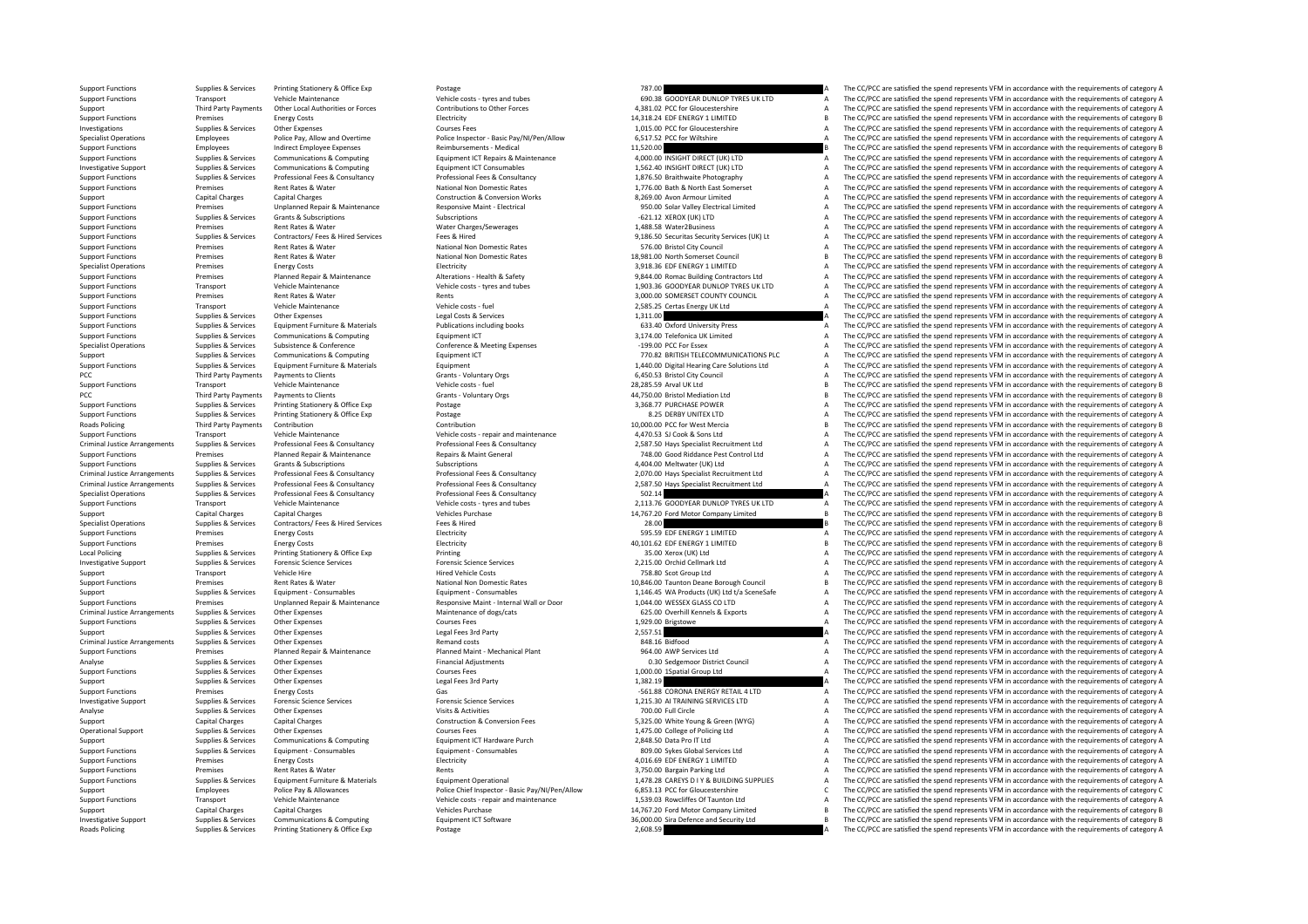.<br>Roads Rolicina Criminal Justice**Local Policing** Local Policing Criminal Justice**Roads Policing** 

Support Capital Charges Capital Charges Capital Charges ICT Equipment Purchase 1,369.74 South West One Limited A The CC/PCC are satisfied the spend represents VFM in accordance with the requirements of category A Investigative Support Support Support Support Support Support Support Support Support Support Support Support Support Support Support Support Support Support Support Support Support Support Support Support Support Support Investigations Supplies & Supplies & Services Professional Fees & Consultancy Professional Fees & Consultancy Professional Fees & Consultancy 545.00 A The CC/PCC are satisfied the spend represents VFM in accordance with th Support Functions Transport Vehicle Maintenance Vehicle costs - fuel Vehicle costs - fuel 10,766.00 Certas Energy UK Ltd B The CC/PCC are satisfied the spend represents VFM in accordance with the requirements of category B Analyse Supplies & Services Printing Stationery & Office Exp Printing Printing Printing Printing 369.55 Xerox (UK) Ltd A The CC/PCC are satisfied the spend represents VFM in accordance with the requirements of category A Operational Support Supplies & Services Other Expenses Manuscus Morses Forage Horses Forage Horses Forage 1,655.00 DC SMITH A The CC/PCC are satisfied the spend represents VFM in accordance with the requirements of categor Support Support Support Support Support Support Support Support Support Support Support Current Support Current Current Current of Category A Support Current Support Support Current of Current of category A Support Functio Transport Vehicle Maintenance Vehicle costs - repair and maintenance 589.20 CASTROL (UK) LTD A The CC/PCC are satisfied the spend represents VFM in accordance with the requirements of category A Operational Support Supplies & Services Subsistence Subsistence Accommodation Accommodation 74.80 Corporate Support HQ Imprest A The CC/PCC are satisfied the spend represents VFM in accordance with the requirements of cate Support Functions Transport Vehicle Maintenance Vehicle costs - fuel Vehicle costs - fuel 5,511.00 Certas Energy UK Ltd A The CC/PCC are satisfied the spend represents VFM in accordance with the requirements of category A Catering Catering Catering Catering Catering Catering Catering Catering Catering Catering Catering Catering Catering Catering Category A The CC/PCC are satisfied the spend represents VFM in accordance with the requirements Analyse Employees Police Pay & Allowances Compensatory Grant -Superintendent 47,791.78 Matrix SCM Ltd B The CC/PCC are satisfied the spend represents VFM in accordance with the requirements of category B Compensatory Grant The CC/PCC are satisfied the spend represents VFM in accordance with the requirements of category A Support Functions Supplies & Services Other Expenses Legal Costs & Services Legal Costs & Services Legal Costs & Services 802.00 A The CC/PCC are satisfied the spend represents VFM in accordance with the requirements of ca S21.10 Adecco UK Ltd State State State State State State State State State State State State State State State<br>2.400.88 RS Fleet Installations Ltd A The CC/PCC are satisfied the spend represents VFM in accordance with the Support Capital Charges Capital Charges Capital Charges Vehicle Conversions Vehicle Conversions 2,400.88 RS Fleet Installations Ltd A The CC/PCC are satisfied the spend represents VFM in accordance with the requirements of The  $C$ C/PCC are satisfied the spend represents VEM in accordance with the requirements of category B Support Third Party Payments Other Local Authorities or Forces Contributions to Other Forces 14,610.62 PCC for Wiltshire B The CC/PCC are satisfied the spend represents VFM in accordance with the requirements of category B Support Functions Premises Premises Planned Repair & Maintenance Servicing Lifts 1,448.98 Jackson Lift Services Ltd A The CC/PCC are satisfied the spend represents VFM in accordance with the requirements of category A The Support Supplies & Services Printing Stationery & Office Exp Reprographics Reprographics 1.28 PCC for Gloucestershire 1.28 PCC for Gloucestershire C The CC/PCC are satisfied the spend represents VFM in accordance with the Investigations Supplies & Supplies & Services Other Expenses Courses Fees Courses Fees Courses Fees 1,501.00 College of Policing Ltd A The CC/PCC are satisfied the spend represents VFM in accordance with the requirements o Operational Support Support Courses Courses Courses Courses Courses Courses Courses Courses Courses Courses Courses Courses Courses Courses Courses Courses Courses Courses Courses Courses Courses Courses Courses Courses Co Support Functions Supplies Services Other Expenses Courses Fees Courses Fees 622.50 College of Policing Ltd A The CC/PCC are satisfied the spend represents VFM in accordance with the requirements of category A Support Functions Premises Planned Repair & Maintenance Planned Maint + Electrical Planned Maint + Electrical Support Papar and the CO/PCC are satisfied the spend represents VFM in accordance with the requirements of categ Support Premises Rent Rates & Water National Non Domestic Rates 1,200.00 Bath & North East Somerset A The CC/PCC are satisfied the spend represents VFM in accordance with the requirements of category A Supplies & Services Equipment Furniture & Materials Equipment 1,570.00 Emblematic Ltd A The CC/PCC are satisfied the spend represents VFM in accordance with the requirements of category A Analyse Supplies & Services Insurance Supplies Insurance General Insurance General Supplies are and the CO/PCC are satisfied the spend represents VFM in accordance with the requirements of category A Support Functions Supplies & Services Other Expenses May begal Costs & Services and the spend requirements of category A The CC/PCC are satisfied the spend represents VFM in accordance with the requirements of category A Support Premises Cleaning & Domestic Supplies Cleaning Charges Cleaning Charges Cleaning Charges Cleaning Charges 269.01 Sodexo Limited B The CC/PCC are satisfied the spend represents VFM in accordance with the requirement Support Functions Premises Planned Repair & Maintenance Servicing - Mechanical Plant 3,600.04 Integral UK Ltd A The CC/PCC are satisfied the spend represents VFM in accordance with the requirements of category A Support Premises Planned Repair & Maintenance Alterations - Health & Safety 590.00 DRA Maintenance Ltd A The CC/PCC are satisfied the spend represents VFM in accordance with the requirements of category A Arrangements Supplies & Services Printing Stationery & Office Exp Postage 40.00 Beechleigh Promotions Ltd A The CC/PCC are satisfied the spend represents VFM in accordance with the requirements of category A Policing Supplies & Services Communications & Computing equipment ICT Software **Equipment ICT Software**  -2,683.08 SOFTWARE BOX LTD A The CC/PCC are satisfied the spend represents VFM in accordance with the requirements of Operational Support Supplies & Services Other Expenses horses Farrier Costs Horses Farrier Costs 713.00 A H Ball A The CC/PCC are satisfied the spend represents VFM in accordance with the requirements of category A Analyse Third Party Payments Other Local Authorities or Forces Agency Payments - OLAs 10,000.00 Bristol City Council B The CC/PCC are satisfied the spend represents VFM in accordance with the requirements of category B Sup Premises Rent Rates & Water Mater Water Water Mater Charges/Sewerages 2,548.96 Water2Business A The CC/PCC are satisfied the spend represents VFM in accordance with the requirements of category A The Criteria and the spend Support Functions Transport Vehicle Maintenance Vehicle costs - repair and maintenance 1,920.89 SJ Cook & Sons Ltd A The CC/PCC are satisfied the spend represents VFM in accordance with the requirements of category A Support Functions Transport Vehicle Allowances Medical Allowances Cycle costs 3,652.00 Bike UK A The CC/PCC are satisfied the spend represents VFM in accordance with the requirements of category A Support Functions and the Supplies Support Functions Support Functions Supplies Consumables and Consumables Consumables 640.00 SBI Tac Pro Ltd A The CC/PCC are satisfied the spend represents VFM in accordance with the requirements of category A Support Functions Supplies Support Other Expenses Legal Costs & Services Legal Costs & Services Legal Costs & Services 13,001.00 B The CC/PCC are satisfied the spend represents VFM in accordance with the requirements of ca Support Capital Charges Capital Charges Capital Charges Construction & Conversion Works 105,190.14 TAUNTON DEANE BOROUGH COUNCIL C The CC/PCC are satisfied the spend represents VFM in accordance with the requirements of ca Disused Supplies & Services Printing Stationery & Office Exp Printing 2,116.48 Xerox (UK) Ltd A The CC/PC are satisfied the spend represents VFM in accordance with the requirements of category A The CC/PC are satisfied the Support Capital Charges Capital Charges Capital Charges ICT Equipment Purchase 2,995.66 Vodafone 2,995.66 Vodafone A The CC/PCC are satisfied the spend represents VFM in accordance with the requirements of category A Support Capital Charges Capital Charges Construction & Construction & Construction & Construction & Construction & Construction A The CC/PCC are satisfied the spend represents VFM in accordance with the requirements of cat Support Support Support Support Support Support Communications & Computing Telephone Calls Telephone Calls 510.16 Vodafone Corporate Limited A The CC/PCC are satisfied the spend represents VFM in accordance with the requir Support Functions Premises Planned Repair & Maintenance Alterations - Health & Safety 750.00 DRA Maintenance Ltd A The CC/PCC are satisfied the spend represents VFM in accordance with the requirements of category A Support Support Functions Supplies & Services Clothing Uniforms & Laundry Clothing & Uniforms - Issues 6,277.50 DERBY UNITEX LTD A The CC/PCC are satisfied the spend represents VFM in accordance with the requirements of category A Support Capital Charges Capital Charges Capital Charges ICT Equipment Purchase ICT Equipment Purchase 1,133.20 University of Leeds A The CC/PCC are satisfied the spend represents VFM in accordance with the requirements of Support Functions Premises Rent Rates & Water National Non Domestic Rates 2000 and the material Council 21,177.00 South Somerset District Council B The CC/PCC are satisfied the spend represents VFM in accordance with the r Supplies & Services Communications & Computing Computing Equipment ICT Repairs & Maintenance 7,425.00 Cohort Software Ltd The CC/PCC are satisfied the spend represents VFM in accordance with the requirements of category A<br> Local Policing Supplies & Supplies & Services Subsistence Subsistence Mospitality and the protective of the Support HQ Imprest A The CC/PCC are satisfied the spend represents VFM in accordance with the requirements of cate Airwave and the Public Supplies of the Supplies of the COMMUNIC SOLUTIONS LTD COMPUTING AIRWAVE SOLUTIONS LTD COMPUTIONS LTD The CC/PCC are satisfied the spend represents VFM in accordance with the requirements of category Support Capital Charges Capital Charges Capital Charges Construction & Conversion Works 2,400.38 Sovereign Fire & Security Ltd A The CC/PCC are satisfied the spend represents VFM in accordance with the requirements of cate Support Supplies & Services Equipment Furniture & Materials Equipment Equipment Equipment Equipment Equipment Equipment and the Support and the Support of the Support A The CC/PCC are satisfied the spend represents VFM in Supplies & Services Professional Fees & Consultancy Professional Fees & Consultancy Professional Fees & Consultancy<br>CT Equipment Purchase Consultancy (CT Equipment Purchase 1990) and the CON Tangible Benefit Limited May Th Support Capital Charges Capital Charges Capital Charges ICT Equipment Purchase **665.00 Tangible Benefit Limited** A The CC/PCC are satisfied the spend represents VFM in accordance with the requirements of category A Specialist Operations Supplies & Services Other Expenses Courses Fees Courses Fees – 621.00 National Crime Agency A The CC/PCC are satisfied the spend represents VFM in accordance with the requirements of category A The Cr Support Functions Premises Energy Costs Energy Costs Electricity Electricity Electricity Electricity and the Support ENERGY 1 LIMITED A The CC/PCC are satisfied the spend represents VFM in accordance with the requirements Support Capital Charges Capital Charges Capital Charges Vehicle Conversions Vehicle Conversions Vehicle Conversions 2,653.00 Vehicle Livery Solutions Ltd A The CC/PCC are satisfied the spend represents VFM in accordance vi Vehicle costs - repair and maintenance and the send of category A structure of category A structure of category<br>The CC/PCC are satisfied the spend represents VFM in accordance with the requirements of category A structure Supplies & Supplies & Services Communications & Computing Equipment ICT Hardware Purch 11,235.01 Tangible Benefit Limited B The CC/PCC are satisfied the spend represents VFM in accordance with the requirements of category Support Capital Charges Capital Charges Capital Charges Vehicle Conversions Vehicle Conversions 1,895.00 Vehicle Livery Solutions Ltd A The CC/PCC are satisfied the spend represents VFM in accordance with the requirements Specialist Operations Supplies & Services Communications & Computing Telephone Calls 722.61 Vodafone Corporate Limited A The CC/PCC are satisfied the spend represents VFM in accordance with the requirements of category A Specialist Operations Premises Cleaning & Domestic Supplies Cleaning Charges Cleaning Charges 660.00 Knight Frank Client Account A The CC/PCC are satisfied the spend represents VFM in accordance with the requirements of ca Support Functions Premises Energy Costs Energy Costs and Electricity Electricity Electricity Electricity 1,385.69 EDF ENERGY 1 LIMITED A The CC/PCC are satisfied the spend represents VFM in accordance with the requirements Support Functions of the Premises and Department of the Manufacture of the Manufacture of the Manufacture of the CONSTRIKT CONSTRIKT AND THE CONSTRIKT AND THE CONSTRIKT ON THE CONSTRIKT OF THE CONSTRIKT ON THE CONSTRIKT OF Support Functions Premises Planned Repair & Maintenance Planned Maint - Mechanical Plant 3,628.50 Endo Enterprises UK Ltd A The CC/PCC are satisfied the spend represents VFM in accordance with the requirements of category Analyse Employees Police Staff Pay & Allowances Staffing Agency Staffing Agency and the Stategory B Analyse Computer and the CC/PCC are satisfied the spend represents VFM in accordance with the requirements of category B a Supplies & Services Communications & Computing Equipment ICT Hardware Purch 3,544.60 CJ FREEMAN & CO LTD A The CC/PCC are satisfied the spend represents VFM in accordance with the requirements of category A Support Supplies & Services Professional Fees & Consultancy Professional Fees & Consultancy Support Support Support A The CC/PCC are satisfied the spend represents VFM in accordance with the requirements of category A Support Support Support Support Support Support Support Support Support Support Support Support Support Support Support Support Support Support Support Support Support Support Support Support Support Support Support Suppor Support Francont States and the CONSTANT CONSTANT CONSTANT OF CONSTANT CONSTANT CONSTANT CONSTANT ON THE CONSTANT OF THE CONSTANT OF THE CONSTANT OF THE CONSTANT OF THE CONSTANT OF THE CONSTANT OF THE CONSTANT OF THE CONST Support Functions Employees Police Staff Pay & Allowances Staffing Agency Staffing Agency 1,664.00 University Hospitals Bristol NHS FT A The CC/PCC are satisfied the spend represents VFM in accordance with the requirements Third Party Payments Other Local Authorities or Forces Contributions to Other Forces Contributions to Cher Forces and the Support of the COPCC are satisfied the spend represents VFM in accordance with the requirements of c Energy Costs Costs Costs Costs Casts Gas Communications Casts Concerned Costs Gas 941.60 CORONA ENERGY RETAIL 4 LTD A The CC/PCC are satisfied the spend represents VFM in accordance with the requirements of category A Supp Support Functions Supplies & Services Equipment Furniture & Materials Equipment Equipment Equipment Equipment Equipment and the content of category A The CC/PCC are satisfied the spend represents VFM in accordance with the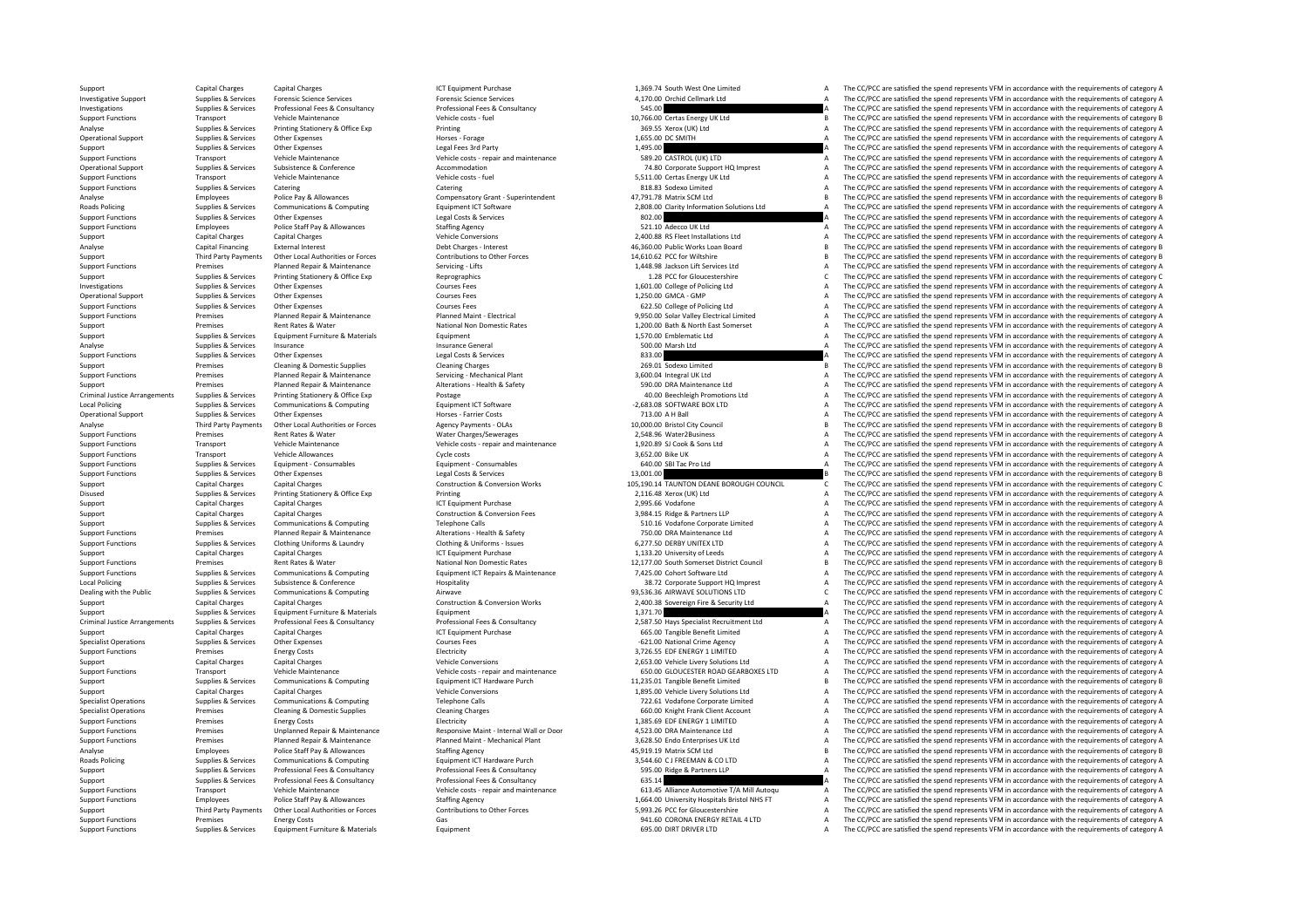**Roads Policing Local Policing** Criminal JusticeLocal Policing Roads Policing Criminal JusticeCriminal JusticeCriminal Justice

Support Functions Transport Vehicle Maintenance Vehicle costs - repair and maintenance 2,273.90 BMW (UK) Ltd<br>Specialist Operations Supplies & Services Communications & Computing Equipment ICT Software 1978 CHA SOLUTIONS LI

Support Functions Premises Energy Costs Gas ‐535.73 CORONA ENERGY RETAIL 4 LTD A The CC/PCC are satisfied the spend represents VFM in accordance with the requirements of category A Support Functions Transport Vehicle Maintenance Vehicle costs - repair and maintenance 568.50 Firemark Ltd A The CC/PCC are satisfied the spend represents VFM in accordance with the requirements of category A The Crime is Support Capital Charges Capital Charges Construction & Construction Morks 42,710.16 Midas Construction Ltd B The CC/PCC are satisfied the spend represents VFM in accordance with the requirements of category B Construction Support Functions Support Vehicle Maintenance Vehicle Costs (and Vehicle costs fuel 68.40 Corporate Support HQ Imprest A The CC/PCC are satisfied the spend represents VFM in accordance with the requirements of category A T Premises Waste Disposal – Premises Waste Disposal – Premises 1,982.00 Commercial Transfer Limited A The CC/PCC are satisfied the spend represents VFM in accordance with the requirements of category A Transfer Limited Vehic Support Functions Transport Vehicle Maintenance Vehicle costs - repair and maintenance Vehicle costs - repair and maintenance 1,289.08 DRIVE VAUXHALL A The CC/PCC are satisfied the spend represents VFM in accordance with t Supplies & Services Other Expenses Legal Fees 3rd Party 1,700.00 1,700.00 A The CC/PCC are satisfied the spend represents VFM in accordance with the requirements of category A Sunnort Functions Sunning Services Communications & Communications & Communications & Communications & Communications Fourisme Functionare Functional Inc. and The CC/PCC are satisfied the spend represents VFM in accordance Support Functions Transport Vehicle Allowances Travel fares Travel fares Travel fares and the spend requirements of category A The CC/PCC are satisfied the spend represents VFM in accordance with the requirements of catego Support Functions Transport Vehicle Maintenance Vehicle costs – tyres and tubes 690.00 GOODYEAR DUNLOP TYRES UK LTD A The CC/PCC are satisfied the spend represents VFM in accordance with the requirements of category A Supp ления в составитель в составитель в составитель в составитель в составитель в составитель в составитель в составитель в составитель в составитель в составитель в составитель в составитель в составитель в составитель в с The CC/PCC are satisfied the spend represents VFM in accordance with the requirements of category A The CC/PCC are satisfied the spend represents VFM in accordance with the requirements of category A Supplies & Services Communications & Computing Equipment ICT Repairs & Maintenance 3,304.28 Capita Secure Information Solutions A The CC/PCC are satisfied the spend represents VFM in accordance with the requirements of cat Analyse Supplies & Services Equipment Furniture & Materials Equipment Equipment 189.00 Corporate Support Concorde House Im A The CC/PCC are satisfied the spend represents VFM in accordance with the requirements of category Investigative Support Supplies & Services Medical Fees Pathologists reports Pathologists reports Pathologists reports 7,836.00 Dr R J Delaney A The CC/PCC are satisfied the spend represents VFM in accordance with the requi Support Support Communications & Computing Equipment ICT 1,216.80 A The CC/PCC are satisfied the spend represents VFM in accordance with the requirements of category A The CC/PCC are satisfied the spend represents VFM in a Policing Third Payments to Clients Crants Crants Crants Crants Crants Crants Council Dayments Crants Crants Crants Crants Crants Crants Crants Crants Crants Crants Crants Crants Crants Crants Crants Crants Crants Crants Cr Cunnot include the contract of capital contract contract contract contract contract contract contract contract contract contract contract contract contract contract contract contract contract contract contract contract con Operational Support Supplies & Services Equipment Furniture & Materials Equipment Operational Equipment of Category A Support the CO/PCC are satisfied the spend represents VFM in accordance with the requirements of categor Ontributions to Other Forces and the contributions to Other Forces and the sead of the SC/PCC are satisfied the spend represents VFM in accordance with the requirements of category B<br>Vehicle costs - tyres and tubes and the Support Functions Transport Vehicle Maintenance Vehicle costs – tyres and tubes 934.00 GOODYEAR DUNLOP TYRES UK LTD A The CC/PCC are satisfied the spend represents VFM in accordance with the requirements of category A Supp Support Capital Charges Capital Charges Vehicle Conversions and A Support Capital Ltd A The CC/PCC are satisfied the spend represents VFM in accordance with the requirements of category A Analyse Employees Indirect Employee Expenses Long Service Awards Long Service Awards Analyse ABLOO Corporate Support HQ Imprest A The CC/PCC are satisfied the spend represents VFM in accordance with the requirements of cat Support Supplies & Services Equipment Furniture & Materials Loose Furniture A Loose Furniture 304.00 BOF Group Ltd A The CC/PCC are satisfied the spend represents VFM in accordance with the requirements of category A Support Capital Charges Capital Charges Capital Charges Capital Charges Other Plant & Equipment Charges Capital Charges Other Plant & Equipment Charges Capital Charges Other Plant & Equipment Charges Capital Charges Vehicl Support Capital Charges Capital Charges Capital Charges Vehicle Conversions Vehicle Conversions 1,895.00 Vehicle Livery Solutions Ltd A The CC/PCC are satisfied the spend represents VFM in accordance with the requirements Support Functions Premises Planned Repair & Maintenance Servicing • CCTV 5,958.41 Sovereign Fire & Security Ltd A The CC/PCC are satisfied the spend represents VFM in accordance with the requirements of category A Support Capital Charges Capital Charges Capital Charges Construction & Conversion Works 770.00 Solar Valley Electrical Limited A The CC/PCC are satisfied the spend represents VFM in accordance with the requirements of cate Support Supplies & Services Subsistence Subsistence Subsistence Subsistence Subsistence Subsistence Subsistence Subsistence C The CC/PCC are satisfied the spend represents VFM in accordance with the requirements of categor Supplies & Services Other Expenses Legal Costs & Services 2,750.00 A The CC/PCC are satisfied the spend represents VFM in accordance with the requirements of category A Superior Superior Superior Communications & Communications & Communications & Communications & Communications & Communications & Communications & Communications & Communications & Communications & Communications & Communic Supplies arrangement of category Arrangements of category A The CC/PCC arrangements Courses Courses Fees 1,201.28 College of Policing Ltd A The CC/PCC are satisfied the spend represents VFM in accordance with the requireme Support Supplies & Services Other Expenses Legal Fees 3rd Party Legal Fees 3rd Party 25,000.00 25,000.00 B The CC/PCC are satisfied the spend represents VFM in accordance with the requirements of category B Support Third Party Payments Payments to Clients Crants Crants Voluntary Orgs 10,708.00 Womankind Bristol Women's Therapy C B The CC/PCC are satisfied the spend represents VFM in accordance with the requirements of categor Supplies & Services And Professional Fees & Consultancy Professional Fees & Consultancy Professional Fees & Consultancy Professional Fees & Consultancy 4,630.00 Stand Against Racism & Inequality A The CC/PCC are satisfied Specialist Operations Premises Rent Rates & Water National Non Domestic Rates National Non Domestic Rates 1,476.00 North Somerset Council A The CC/PCC are satisfied the spend represents VFM in accordance with the requireme Support Functions Supplies & Services Printing Stationery Soffice Exp Stationery Stationery Stationery Stationery Stationery States and Depot UK Ltd States A The CC/PCC are satisfied the spend represents VFM in accordance Policing Supplies Equipment Furniture & Materials Equipment Furniture Equipment Furniture and The CC/PCC are satisfied the spend represents VFM in accordance with the requirements of category A The CC/PCC are satisfied the Support Functions Supplies & Services Medical Fees Drugs & Medical Requisites Brugs & Medical Requisites Brugs & Medical Supplies Ltd A The CC/PCC are satisfied the spend represents VFM in accordance with the requirements Support Functions Premises Unplanned Repair & Maintenance Asbestos - General Asbestos - General 1,680.00 CABOT THERMALS LIMITED A The CC/PCC are satisfied the spend represents VFM in accordance with the requirements of cat of the contract the contract the contract the contract the contract the contract the contract the contract the contract the contract the contract of the contract of the contract of the contract of the contract of the contr Support Functions Supplies & Services Forensic Science Services Forensic Science Services Forensic Science Services Forensic Science Services Forensic Science Services Forensic Science Services 650.00 Alere Toxicology PLC Support Supplies & Services Communications & Computing Equipment ICT Hardware Purch 6,447.25 Tangible Benefit Limited A The CC/PCC are satisfied the spend represents VFM in accordance with the requirements of category A Support Capital Charges Capital Charges Capital Charges Construction & Conversion Fees 3,631.80 Ridge & Partners LLP A The CC/PCC are satisfied the spend represents VFM in accordance with the requirements of category A Ana Analyse Supplies Supplies Subsistence & Conference Conference & Meeting Expenses 872.36 Leonard Consultancy A The CC/PCC are satisfied the spend represents VFM in accordance with the requirements of category A Supplies & Services Printing Stationery & Office Exp Printing Printing Printing Printing 153.06 Xerox (UK) Ltd A The CC/PCC are satisfied the spend represents VFM in accordance with the requirements of category A Investigations Supplies & Supplies & Services Other Expenses Courses Fees Courses Fees 1,300.00 National Crime Agency A The CC/PCC are satisfied the spend represents VFM in accordance with the requirements of category A Su Support Functions Employees Police Staff Pay & Allowances Staffing Agency Staffing Agency Staffing Agency Staffing Agency Staffing Agency Staffing Agency Stategory A Secular Stategory A The CC/PCC are satisfied the spend r Professional Fees & Consultancy Professional Fees & Consultancy Consultancy 652.59 A The CC/PCC are satisfied the spend represents VFM in accordance with the requirements of category A Vehicle costs - repair and maintenanc Support Functions Transport Vehicle Maintenance Vehicle costs – repair and maintenance Support Functions Transport Transport Punctions Transport Vehicle costs and the costs expair and maintenance of the Support Category A The CC/PCC are satisfied the spend represents VFM in accordance with the requirements of category A Supplies & Services Professional Fees & Consultancy Professional Fees & Consultancy Professional Fees & Consultancy<br>
Third Party Payments Developments of Consultance Cranis - Voluntary Ores Samples and The COPCC are stiste Support Third Party Payments Payments of Clients Clients Grants Voluntary Orgs 5,354.37 Womankind Bristol Women's Therapy C A The CC/PCC are satisfied the spend represents VFM in accordance with the requirements of categor Arrangements of category Counters and the Supplies Medical Services Ltd Counters Consultance of Counters of Counters Doctors - call out fees Doctors - call out fees Doctors - call out fees 146,361.89 G4S Forensic & Medical Investigations Supplies & Services Professional Fees & Consultancy Professional Fees & Consultancy 3,110.70 BJK Associates Ltd A The CC/PCC are satisfied the spend represents VFM in accordance with the requirements of category A Disused Supplies & Services Printing Stationery & Office Exp Printing Printing Printing 158.06 Xerox (UK) Ltd A The CC/PC are satisfied the spend represents VFM in accordance with the requirements of category A The CC/PC a Support Supplies & Services Printing Stationery & Office Exp Reprographics Reprographics Reprographics Support Support Support Support C The CC/PCC are satisfied the spend represents VFM in accordance with the requirements Support Functions Transport Vehicle Maintenance Vehicle costs - tyres and tubes 690.00 GOODYEAR DUNLOP TYRES UK LTD A The CC/PCC are satisfied the spend represents VFM in accordance with the requirements of category A Supp Vaste Disposal – Premises Waste Disposal – Premises Waste Disposal – Premises 785.18 SUEZ Recycling and Recovery UK Ltd A The CC/PCC are satisfied the spend represents VFM in accordance with the requirements of category A Support Functions Transport Vehicle Maintenance Vehicle costs – tyres and tubes 1,001.00 GOODYEAR DUNLOP TYRES UK LTD A The CC/PCC are satisfied the spend represents VFM in accordance with the requirements of category A Su Support Support Support Services Medical Fees Drugs & Medical Requisites **A Drugs A Medical Requisites** 675.00 Boots A The CC/PCC are satisfied the spend represents VFM in accordance with the requirements of category A Investigative Support Support Support Support Support Support Support Services Forensic Science Services Forensic Science Services Forensic Science Services Forensic Science Services Forensic Science Services Services Serv Support Functions Premises Energy Costs Energy Costs Electricity Electricity Electricity energy A The CC/PCC are satisfied the spend represents VFM in accordance with the requirements of category A Arrangements Supplies & Services Contractors/ Fees & Hired Services Fees & Hired 623.70 Hays Specialist Recruitment Ltd A The CC/PCC are satisfied the spend represents VFM in accordance with the requirements of category A Support Functions Premises Energy Costs Energy Costs Electricity Electricity Electricity Electricity and the spend represents VFM in accordance with the requirements of category A Specialist Operations Supplies & Services Communications & Computing Equipment ICT examples and the spend represent and the CC/PCC are satisfied the spend represents VFM in accordance with the requirements of category B co Specialist Operations Supplies & Services Equipment Furniture & Materials Equipment Services Equipment 39.98 B The CC/PCC are satisfied the spend represents VFM in accordance with the requirements of category B Investigations Transport Vehicle Allowances Travel fares Travel fares Travel fares Travel fares 7.67 Corporate Support HQ Imprest A The CC/PCC are satisfied the spend represents VFM in accordance with the requirements of c Support Functions Transport Vehicle Maintenance Vehicle costs - repair and maintenance Support Functions and The CC/PCC are satisfied the spend represents VFM in accordance with the requirements of category A The CO/PC are Support Functions Support Functions Support Printing Stationery & Office Exp Postage 2,150.00 Neopost Ltd 2,150.00 Neopost Ltd A The CC/PCC are satisfied the spend represents VFM in accordance with the requirements of cate Specialist Operations Employees Police Pay & Allowances Police Chief Inspector - Basic Pay/NI/Pen/Allow 6,853.13 PCC for Gloucestershire A The CC/PCC are satisfied the spend represents VFM in accordance with the requiremen Employees Police Staff Pay & Allowances Staffing Agency Staffing Agency 538.47 Adecco UK Ltd A The CC/PCC are satisfied the spend represents VFM in accordance with the requirements of category A Supplies & Services Professional Fees & Consultancy Professional Fees & Consultancy Professional Fees & Consultancy<br>
Support Functions Supplies & Services Communications & Computing Equipment ICT Repairs & Maintenance 2,42 Supplies & Services Communications & Computing Equipment ICT Repairs & Maintenance 2.424.24 INSIGHT DIRECT (UK) LTD A The CC/PCC are satisfied the spend represents VFM in accordance with the requirements of category A Support Functions Premises Rent Rates & Water National Non Domestic Rates 75,429.00 Sedgemoor District Council C The CC/PCC are satisfied the spend represents VFM in accordance with the requirements of category C Rent Rate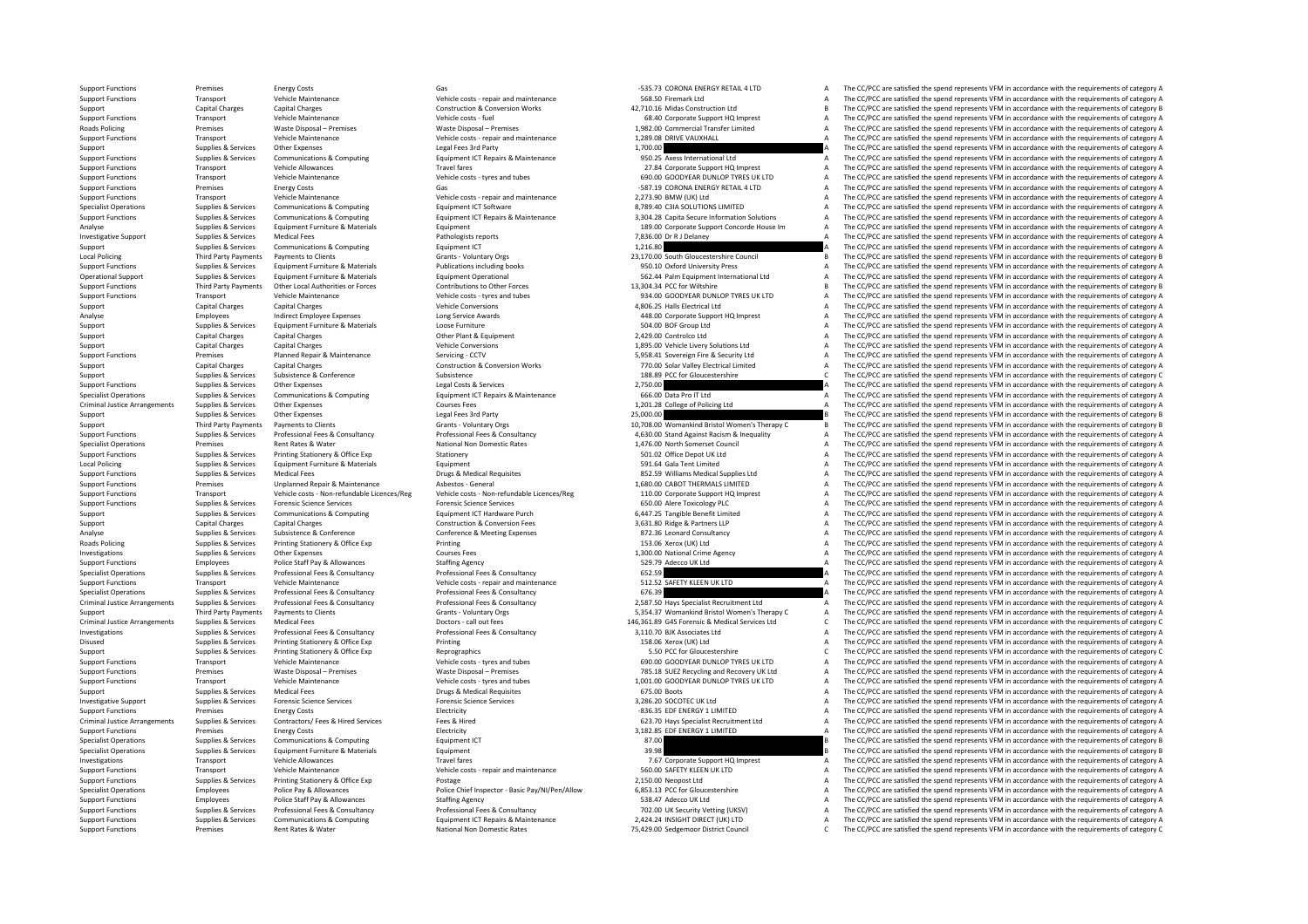Roads Policing **Roads Policing** Criminal Justice**Local Policing Roads Policing** Criminal JusticeCriminal JusticeRoads Policing

Operational Support Supplies & Services Other Expenses Horses Horses - Forage Horses - Forage 1,208.95 A NICHOLS (COW Support Functions Supplies & Services Other Expenses Courses Courses Fees Courses Courses Courses Courses Courses Courses Courses Courses Courses Courses and a The CC/PCC are satisfied the spend represents VFM in accordanc Investigative Support outcomes Supplies & Services Equipment Furniture & Materials Equipment Operational Equipment Operational Equipment Operational 632.00 D.tec International Limited A The CC/PCC are satisfied the spend r

Support Functions Supplies & Services Catering Catering Catering Catering Catering Catering Catering Support Functions A The CC/PCC are satisfied the spend represents VFM in accordance with the requirements of category A Support Capital Charges Capital Charges Capital Charges Construction & Conversion Works 992.00 Romac Building Contractors Ltd A The CC/PCC are satisfied the spend represents VFM in accordance with the requirements of categ Support Functions Premises Waste Disposal – Premises Waste Disposal – Premises 785.18 SUEZ Recycling and Recovery UK Ltd A The CC/PCC are satisfied the spend represents VFM in accordance with the requirements of category A Support Supplies & Services Other Expenses Courses Fees Courses Fees Courses Fees 4,700.00 Sigma Security Devices Ltd A The CC/PCC are satisfied the spend represents VFM in accordance with the requirements of category A Su Support Functions Supplies & Services Other Expenses New and Scheme Reward Scheme 283.33 Corporate Support HQ Imprest A The CC/PCC are satisfied the spend represents VFM in accordance with the requirements of category A Support Supplies & Services Equipment Furniture & Materials Equipment Equipment Equipment and the Cultument of Category A The CC/PCC are satisfied the spend represents VFM in accordance with the requirements of category B<br> Operational Support Third Party Payments Other Local Authorities or Forces Contributions to Other Forces School and the COPCC are satisfied the spend represents VFM in accordance with the requirements of category B<br>Support Support Functions and the criterial properties and the criterial properties and the criterical properties are the criterical impact that the criterical control of the criterical control of the criterical control of the cri Support Functions Premises Planned Repair & Maintenance Grounds Maintenance Grounds Maintenance Grounds Maintenance Grounds Maintenance Grounds Maintenance 679.55 Bunce (Ashbury) Ltd A The CC/PCC are satisfied the spend re Support Supplies & Services Other Expenses Legal Fees 3rd Party Legal Fees 3rd Party 3,500.00 A The CC/PCC are satisfied the spend represents VFM in accordance with the requirements of category A Category A Category A Cate Analyse Employees Police Staff Pay & Allowances Staffing Agency Staffing Agency Staffing Agency 50,906.83 Matrix SCM Ltd C The CC/PCC are satisfied the spend represents VFM in accordance with the requirements of category C Supplies & Services Professional Free Aconsultancy Professional Fies & Consultancy Professional Fies & Consultancy Professional Fies & Consultancy Professional Fies & Consultancy Professional Fies & Consultance and Aconsul Transport Vehicle Maintenance Vehicle costs - repair and maintenance 694.25 Rowcliffes Of Yeovil A The CC/PCC are satisfied the spend represents VFM in accordance with the requirements of category A Support Capital Charges Capital Charges ICT Equipment Purchase 11,240.00 Data Pro IT Ltd B The CC/PCC are satisfied the spend represents VFM in accordance with the requirements of category B<br>Support Premises Innlanned Bena Unplanned Repair & Maintenance Mesponsive Maint - Electrical 1,494.00 Electrio Ltd A The CC/PCC are satisfied the spend represents VFM in accordance with the requirements of category A Grants & Conserved Category A Cramic Support Functions Supplies & Services Grants & Subscriptions Subscriptions Subscriptions Subscriptions Subscriptions Subscriptions Subscriptions Subscriptions Subscriptions Subscriptions Subscriptions Subscriptions Subscri examines Energy Costs Contrast Electricity Costs Electricity Costs Electricity Costs Electricity 719.08 British Gas Business (Electricity A The CC/PCC are satisfied the spend represents VFM in accordance with the requireme Investigative Support Support Services Forensic Science Services Forensic Science Services Forensic Science Services Forensic Science Services 7,411.70 Orchid Cellmark Ltd A The CC/PCC are satisfied the spend represents VF Support Functions Supplies & Services Catering Catering Catering Catering Catering Catering Catering Catering Catering Catering Catering and a Support Functions A The CC/PCC are satisfied the spend represents VFM in accord Support Functions Supplies & Services Forensic Science Services Forensic Science Services Forensic Science Services Forensic Science Services and the Support Punctic Rates and the CC/PC are satisfied the spend represents V Support Functions Premises Actions Premises Rent Rates Mational Non Domestic Rates Support Scheen Scheen Scheen Scheen A The CC/PCC are satisfied the spend represents VFM in accordance with the requirements of category A S Policing Supplies Equipment Equipment Equipment Furniture & Materials Equipment Equipment Equipment America County County of the Supplies Path Office Network Services L A The CC/PCC are satisfied the spend represents VFM i Support Functions Premises Rent Rates & Water National Non Domestic Rates 1,416.00 West Somerset Council Rates/Council A The CC/PCC are satisfied the spend represents VFM in accordance with the requirements of category A Support Functions Supplies & Services Other Expenses 20,000 Courses Fees 20,000 Courses Professional Fees & Consultancy 29,914.67 Police Now Enterprises Ltd B The CC/PCC are satisfied the spend represents VFM in accordance Sunniles & Services Professional Fees & Consultancy Professional Fees & Consultancy Professional Fees & Consultancy Professional Fees & Consultancy 512.00 Actor Factory Productions 6 The CC/PCC are satisfied the spend repr Support Capital Charges Capital Charges Capital Charges Construction & Conversion Works 3,903.00 D R Jones (Yeovil) Ltd A The CC/PCC are satisfied the spend represents VFM in accordance with the requirements of category A Policy Supplies & Services Printing Stationery & Office Exp Postage 3,243.76 A The CC/PCC are satisfied the spend represents VFM in accordance with the requirements of category A The Criminal and the spend represents VFM i Analyse Supplies & Services Other Expenses Donations Donations Donations 1,000.00 Corporate Support HQ Imprest A The CC/PCC are satisfied the spend represents VFM in accordance with the requirements of category A Support Supplies & Services Equipment Furniture & Materials Equipment Equipment Equipment Pure Equipment Pure Equipment Support 945.09 SOMERLAP FOREST PRODUCTS LTD A The CC/PCC are satisfied the spend represents VFM in acc Support Premises Unplanned Repair & Maintenance Responsive Maint ‐ Sanitary Services 848.00 AWP Services Ltd A The CC/PCC are satisfied the spend represents VFM in accordance with the requirements of category A Support Supplies & Services Communications & Computing Telephone Calls 510.00 Vodafone Corporate Limited A The CC/PCC are satisfied the spend represents VFM in accordance with the requirements of category A Support Support Support Supplies & Services Other Expenses Legal Fees 3rd Party 60,845.00 C The CC/PCC are satisfied the spend represents VFM in accordance with the requirements of category C Support Functions Premises Energy Costs Electricity Functions Electricity and the spend of the spend represents VFM in accordance with the requirements of category B and the spend represents VFM in accordance with the requ Supplies & Services Clothing Uniforms & Laundry and the capacy of Cleaning and the company of the COPCC are stisfied the spend represents VFM in accordance with the requirements of category A<br>Supplies & Services Contractor Support Functions Supplies & Services Contractors/ Fees A Hired Services Fees & Hired Services Fees & Hired Services Fees & Hired Fees & Hired Fees & Hired Fees & Hired Services Fees & Hired 614.40 Actor Forces A Support F Third Party Payments Other Local Authorities or Forces Contributions to Other Forces Contributions to Other Forces Contributions to Other Forces and the Support Functions AGS CODIC are stated the spend represents VFM in ac Supplies & Services Communications & Computing Equipment ICT 1,605.00 EE Limited A The CC/PCC are satisfied the spend represents VFM in accordance with the requirements of category A 1.208.95 A NICHOLS (COW MILLS) LTD A The CC/PCC are satisfied the spend represents VFM in accordance with the requirements of category A Investigative Support Supplies & Services Forensic Science Services Forensic Science Services Forensic Science Services Forensic Science Services Protestic Science Services Protestic Science Services Protestic Science Serv Supplies & Services Printing Stationery & Office Exp Advertising (not recruitment) 1,377.73 SOMERSET COUNTY COUNCIL A The CC/PCC are satisfied the spend represents VFM in accordance with the requirements of category A Support Capital Charges Capital Charges Capital Charges ICT Equipment Purchase 1,080.00 Uninterruptible Power Supplies Ltd A The CC/PCC are satisfied the spend represents VFM in accordance with the requirements of category Support Functions Supplies & Services Other Expenses Legal Costs & Services Category A The CC/PC are satisfied the spend represents VFM in accordance with the requirements of category A Support Capital Charges Capital Charges Vehicles Purchase 25,535.95 Volvo Car UK Ltd B The CC/PCC are satisfied the spend represents VFM in accordance with the requirements of category B Third Party Payments Other Local Authorities or Forces Contributions to Other Forces Contributions to Other Forces 1,446.46 P & CC for West Yorkshire May a The CC/PCC are satisfied the spend represents VFM in accordance wi Employees Police Pay, Allow and Overtime Police Chief Inspector - Basic Pay/NI/Pen/Allow 6,853.13 PCC for Gloucestershire C/PCC are satisfied the spend represents VFM in accordance with the requirements of category C<br>Suppo Support Functions Transport Vehicle Maintenance Vehicle costs - repair and maintenance 574.92 TrustFirstParts A The CC/PCC are satisfied the spend represents VFM in accordance with the requirements of category A Support Supplies & Services Equipment Furniture & Materials Equipment Equipment Equipment Equipment Equipment Equipment 2,375.75 A The CC/PCC are satisfied the spend represents VFM in accordance with the requirements of ca Operational Support Support Other Expenses Other Expenses Orges Food Crown Support Support Support Crown Petfoods Ltd A The CC/PCC are satisfied the spend represents VFM in accordance with the requirements of category A Su Local Policing Supplies & Services Printing Stationery & Office Exp Printing Printing Printing Printing Printing States Printing States States States and States Stationer States and Department of category A Station Categor Employees Police Pay & Allowances Police Inspector - Basic Pay/NI/Pen 5,834.01 PCC for Gloucestershire C The CC/PCC are satisfied the spend represents VFM in accordance with the requirements of category C Capital Changes C Support Capital Charges Capital Charges Capital Charges Construction & Conversion Works 780.00 Solar Valley Electrical Limited A The CC/PCC are satisfied the spend represents VFM in accordance with the requirements of cate Supplies & Services Equipment Furniture & Materials Equipment Equipment 23.23 Corporate Support HQ Imprest A The CC/PCC are satisfied the spend represents VFM in accordance with the requirements of category A Support Supplies & Services Catering Catering Catering Catering Catering Catering Catering Catering Catering Catering Catering Catering and the Support of the CC/PCC are satisfied the spend represents VFM in accordance wit The CC/PCC are satisfied the spend represents VFM in accordance with the requirements of category B Transport Vehicle Maintenance Vehicle Courses Feesing and maintenance (Subalism and the CC/PCC are satisfied the spend represents VFM in accordance with the requirements of category A Criminal Justice Arrangements Supplies The CC/PCC are satisfied the spend represents VFM in accordance with the requirements of category A PCC Supplies & Services Printing Stationery & Office Exp Printing Printing Printing Printing Printing Printing and the spend Represents VFM in accordance with the requirements of category A The CC/PCC are satisfied the spe Supplies & Services Equipment Europeiant Supplies Equipment Fund and Supplies COM Beechleigh Promotions Ltd A The CC/PCC are esticiant the spend represents VFM in accordance with the requirements of category A Support Functions Supplies & Services Other Expenses Legal Costs Category A Legal Costs & Services Legal Costs & Services Services Category A The CC/PCC are satisfied the spend represents VFM in accordance with the require Support Support Turniture A Support Support Support Support Turniture A The CC/PCC are satisfied the spend represents VFM in accordance with the requirements of category A The CC/PCC are satisfied the spend represents VFM Support Capital Charges Capital Charges Capital Charges Conversion Conversion Works Conversion Works 7,267.00 Sign Efex Ltd A The CC/PCC are satisfied the spend represents VFM in accordance with the requirements of categor Stationery **Expression Support Support Supplier Stationery** 20.00 INSIGHT DIRECT (UK) LTD A The CC/PCC are satisfied the spend represents VFM in accordance with the requirements of category A Support Functions Supplies & Services Communications & Computing Equipment ICT Equipment ICT Equipment ICT ESS, 28.00 South West One Limited C The CC/PCC are satisfied the spend represents VFM in accordance with the requir Planned Repair & Maintenance 2012 Planned Maint - Ext Wall Window or Door 1,245.00 Romac Building Contractors Ltd A The CC/PCC are satisfied the spend represents VFM in accordance with the requirements of category A Support Functions Supplies & Services Other Expenses Courses Fees Courses Fees Courses Courses Courses Courses Courses Courses Courses Courses and the CO/PC are satisfied the spend represents VFM in accordance with the req Policing Supplies & Services Printing Stationery & Office Exp Postage Printing Stationery and Postage Printing Stationery and Postage Printing Stationery and Policing Printing Stationery and Principal Principal and A The C Support Functions Supplies & Services Communications & Computing Equipment ICT Repairs & Maintenance 4,000.00 Vivasoft 4,000.00 Vivasoft A The CC/PCC are satisfied the spend represents VFM in accordance with the requiremen Support Functions Supplies & Services Communications & Computing Equipment ICT Equipment ICT Equipment CT 11,971.96 Vodafone 11,971.96 Vodafone B The CC/PCC are satisfied the spend represents VFM in accordance with the req Support Supplies & Services Other Expenses Legal Costs & Services Legal Costs & Services Legal Costs & Services 1,850.00 A The CC/PCC are satisfied the spend represents VFM in accordance with the requirements of category A Specialist Operations Transport Vehicle Allowances Travel fares Travel fares Travel fares Travel fares and the content of category C The CC/PCC are satisfied the spend represents VFM in accordance with the requirements of Support Functions Support Functions Support Printing Stationery & Office Exp Postage 927.00 SCANNA MSC LTD A The CC/PCC are satisfied the spend represents VFM in accordance with the requirements of category A Transport Vehicle Maintenance Vehicle Construction & Conversion Working Construction & Conversion Working Construction & Conversion Working and maintenance and a minitenance and a sample of the CC/PCC are satisfied the spe Support Capital Charges Capital Charges Capital Charges Construction & Conversion Works 2,675.00 Revolution Air Services Ltd A The CC/PCC are satisfied the spend represents VFM in accordance with the requirements of catego Support Functions Premises Premises Energy Costs Support Functions Courses Fees Courses Fees Courses Fees Courses Courses Courses Fees Courses Courses Premier Premier Premier Premier Premier Premier Premier Premier Premier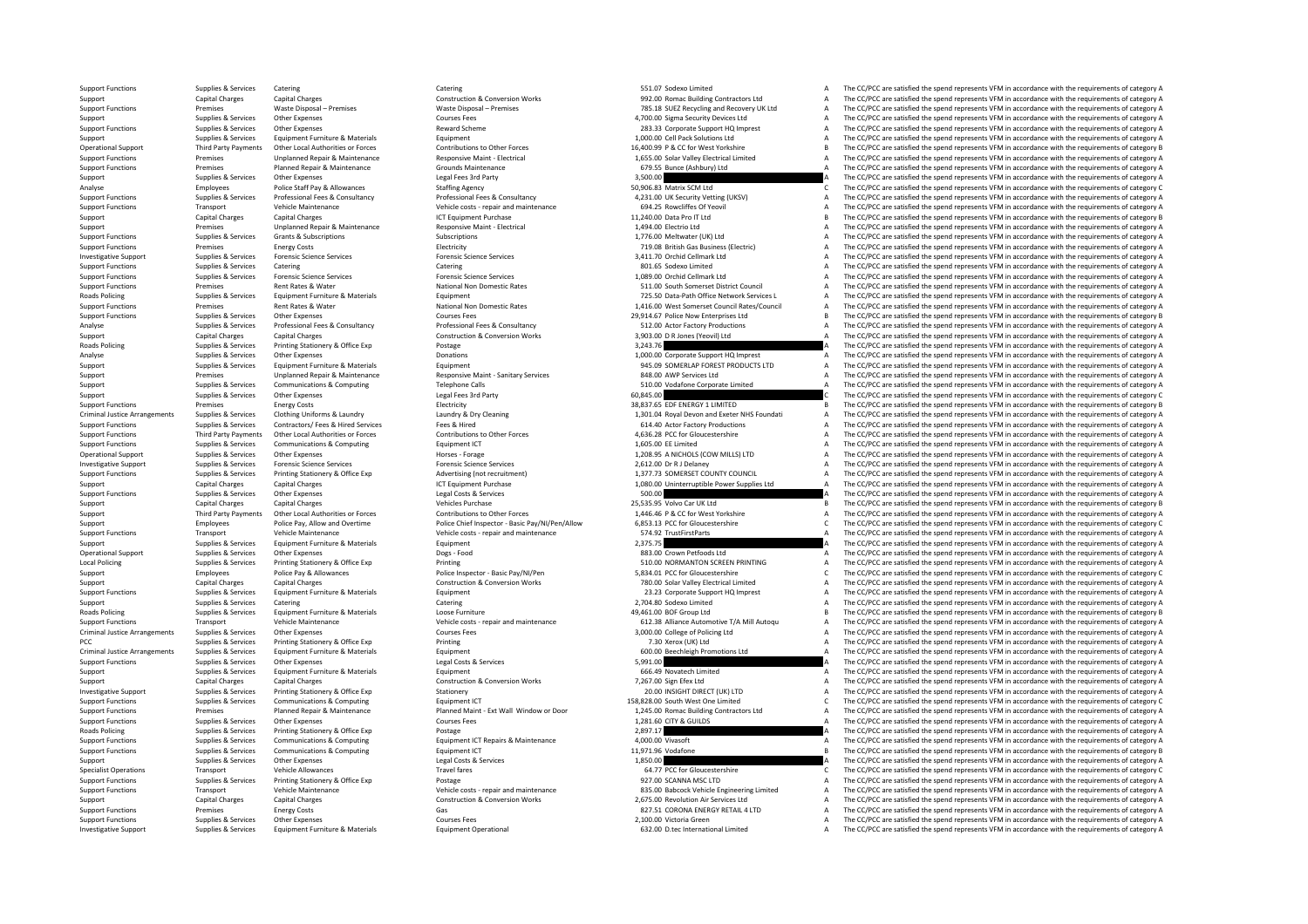Roads Policing Criminal JusticeCriminal Justice**Local Policing** PCC Third Party Payments Criminal JusticeCriminal JusticeCriminal JusticeCriminal JusticeCriminal JusticeCriminal Justice

Support capital Charges Capital Charges Capital Charges And Charges Capital Charges Vehicle Conversions Capital Charges And Charges Capital Charges And Charges Vehicle Conversions Capital Charges And Charges Conversions Ca

Investigations Supplies & Services Subsistence & Conference Hospitality Hospitality 775.00 Sodexo Limited A The CC/PCC are satisfied the spend represents VFM in accordance with the requirements of category A

Support Functions Transport Vehicle Allowances Webicle Allowances Cycle costs 2006 Cycle costs 28,065.15 Bike UK 28,065.15 Bike UK B The CC/PCC are satisfied the spend represents VFM in accordance with the requirements of Policing Supplies & Services Equipment Furniture & Materials Equipment Operational Equipment Operational Equipment Operational Supplies and the CC/PCC are satisfied the spend represents VFM in accordance with the requireme Arrangements Supplies Supplies Track Arrangements of category A The CC/PC arrangement Contractors of the requirements of category A The CC/PCC are satisfied the spend represents VFM in accordance with the requirements of c Support Premises Rent Rates & Water Rents 36,284.67 NATIONAL CAR PARKS LTD B The CC/PCC are satisfied the spend represents VFM in accordance with the requirements of category B Support Functions Premises Energy Costs Energy Costs Electricity Electricity Electricity Electricity Electricity Construction & Conversion Works -4,023.91 EDF ENERGY 1 LIMITED A The CC/PCC are satisfied the spend represent Support Capital Charges Capital Charges Capital Charges Construction & Conversion Works 9,250.00 Solar Valley Electrical Limited A The CC/PCC are satisfied the spend represents VFM in accordance with the requirements of ca opport Functions and The CO/PCC are attached the predictions of the comparison of the comparison of the CO/PCC are controlled the spend represents VFM in accordance with the requirements of category A and the comparison of Suppliers & Services Contractors/ Fees & Hired Services Fees & Hired Fees & Hired Services (Services Fees & Hired Services Fees & Hired 2500.00 Havs Specialist Recruitment Itd A The CC/PCC are satisfied the spend represent Criminal Justice Arrangements Third Party Payments Other Local Authorities or Forces Agency Payments - OLAS 13,306.00 Devon & Somerset Fire & Rescue Auth B The CC/PCC are satisfied the spend represents VFM in accordance wi 1.450.00 Solar Valley Electrical Language and the CC/PCC are assisted the spend represents VFM in accordance with the requirements of category A Responsive Maint - Electrical Maint - Electrical Maint - Electrical 1.450.00 Supplies & Services Contractors/ Fees Nired Services Fees & Hired Fees & Hired Fees & Hired Fees & Hired Fees & Hired Contractors/ Fees & Hired Fees & Hired Fees & Hired Contractors Fees & Hired Contractors Read The CO/PCC PCC Supplies & Services Contractors/ Fees & Hired Services Fees & Hired Fees & Hired The Services Fees & Hired The Services Fees & Hired The Services Fees & Hired The Services Fees & Hired The Services Fees & Hired The Ser Premises Energy Costs Costs Gas Gas 1,546.28 CORONA ENERGY RETAIL 4 LTD A The CC/PCC are satisfied the spend represents VFM in accordance with the requirements of category A Support Functions Premises Rent Rates Rent Rates Rent Rates Rent Rates National Non Domestic Rates 876.00 Bristol City Council A The CC/PCC are satisfied the spend represents VFM in accordance with the requirements of cate Forensic Science Services<br>
Forensic Science Services<br>
Police Inspector - Basic Pay/NI/Pen Manus (2534.01 PCC for Gloucestershire CALL The CC/PCC are satisfied the spend represents VFM in accordance with the requirements of Support Employees Police Pay & Allowances Police Inspector - Basic Pay/NI/Pen 5,834.01 PCC for Gloucestershire C The CC/PCC are satisfied the spend represents VFM in accordance with the requirements of category C Employees -1,425.60 Sodexo Limited<br>A The CC/PCC are satisfied the spend represents VFM in accordance with the requirements of category A<br>1.520.16 Oxford University Press Support Exercise Supplies & Services Content Experiment Fundation Publications and Publications and the content of the experiment of the content of the experiment of the content of the content of the content of the content Support Support Support Other Expenses Control Control Control of the Services Control Control of the Services Control of the Services Control of the Services Control of the Services Control of the Services Control of the  $\small \textbf{Local Policy} \begin{minipage}{0.5cm} \begin{minipage}{0.5cm} \begin{minipage}{0.5cm} \begin{minipage}{0.5cm} \begin{minipage}{0.5cm} \begin{minipage}{0.5cm} \begin{minipage}{0.5cm} \begin{minipage}{0.5cm} \begin{minipage}{0.5cm} \begin{minipage}{0.5cm} \begin{minipage}{0.5cm} \begin{minipage}{0.5cm} \begin{minipage}{0.5cm} \begin{minipage}{0.5cm} \begin{minipage}{0.5cm} \begin{minipage}{0.5cm} \begin{minipage}{0.5cm} \begin{minipage}{0$ Capital Charges Capital Charges Vehicle Conversions Charges Capital Charges 12,727.75 Ford Motor Company Limited B The CC/PCC are satisfied the spend represents VFM in accordance with the requirements of category B Vehicle Support Functions Transport Transport Vehicle Maintenance Vehicle costs - repair and maintenance S37.33 TrustFirstParts A The CC/PCC are satisfied the spend represents VFM in accordance with the requirements of category A The CC/PCC are satisfied the spend represents VFM in accordance with the requirements of category A (UK) Ltd A The CC/PCC are satisfied the spend represents VFM in accordance with the requirements of category A<br>2.587.50 Havs Specialist Recruitment Itd A The CC/PCC are satisfied the spend represents VFM in accordance with Suppliers & Services Professional Fees & Consultancy Professional Fees & Consultancy Professional Fees & Consultancy Professional Fees & Consultancy 2.587.50 Havs Specialist Recruitment Itd A The CC/PCC are satisfied the s Investigative Support Support Suppolies & Services Forensic Science Services Forensic Science Services Forensic Science Services Forensic Science Services and Decayles 2,580.00 Systems Technology Consultants Ltd A The CC/P Specialist Operations Supplies & Services Communications & Computing Tel Enquiry Service Tel Enquiry Service 9,253.00 PCC for Dorset A The CC/PCC are satisfied the spend represents VFM in accordance with the requirements o Support Support Support Communications & Computing Equipment ICT Hardware Purch 520.00 520.00 A The CC/PCC are satisfied the spend represents VFM in accordance with the requirements of category A Analyse Transport Vehicle Allowances Travel fares Travel fares Travel fares Travel fares Travel fares Travel fares Travel fares 7,111.67 A The CC/PCC are satisfied the spend represents VFM in accordance with the requiremen Support Premises Energy Costs Energy Costs Electricity Electricity Electricity Electricity Electricity and the ENERGY 1 LIMITED A The CC/PCC are satisfied the spend represents VFM in accordance with the requirements of cat Third Party Payments Other Local Authorities or Forces Safeguarding Boards Contribution 19,600.00 SOMERSET COUNTY COUNCIL BE The CC/PCC are satisfied the spend represents VFM in accordance with the requirements of category Support Functions Premises Rent Rates & Water National Non Domestic Rates 70,499.00 North Somerset Council C The CC/PCC are satisfied the spend represents VFM in accordance with the requirements of category C Support Funct Support Functions Supplies & Services Insurance Insurance Insurance General 14,950.00 POLICE SUPERINTENDENTS ASSOC B The CC/PCC are satisfied the spend represents VFM in accordance with the requirements of category B Third Party Payments Contribution Contribution Contribution Contribution Contribution Contribution Contribution Contribution Contribution 6,500.00 DRUGLINK LTD A The CC/PCC are satisfied the spend represents VFM in accorda Specialist Operations Premises Rent Rates Rent Rates Rent Rates National Non Domestic Rates 1,164.00 North Somerset Council A The CC/PCC are satisfied the spend represents VFM in accordance with the requirements of categor Support Capital Charges Capital Charges Capital Charges Vehicle Conversions Vehicle Conversions 12,727.75 Ford Motor Company Limited B The CC/PCC are satisfied the spend represents VFM in accordance with the requirements o Disused Supplies & Services Printing Stationery & Office Exp Printing Printing A The CC/PCC are satisfied the spend represents VFM in accordance with the requirements of category A Support Capital Charges Capital Charges Construction & Construction & Conversion Fees 2,750.00 ARTURUS ARCHITECTS A The CC/PCC are satisfied the spend represents VFM in accordance with the requirements of category A Support Functions Transport Vehicle Allowances Cycle costs 6,266.51 Bike UK A The CC/PCC are satisfied the spend represents VFM in accordance with the requirements of category A Support Functions and the requirements of ca Support Functions Premises Unplanned Repair & Maintenance Vandalism ‐ Forced Entry 3,166.30 Boing Rapid Secure Ltd A The CC/PCC are satisfied the spend represents VFM in accordance with the requirements of category A Specialist Operations Supplies & Services Communications & Computing Equipment ICT Equipment ICT 624.89 Telefonica UK Limited A The CC/PCC are satisfied the spend represents VFM in accordance with the requirements of categ Support Functions and the premises Waste Disposal – Premises Waste Disposal – Premises Waste Disposal – Premises 841.00 Perrys Recycling Ltd A The CC/PC are satisfied the spend represents VFM in accordance with the require Support Supplies & Services Printing Stationery & Office Exp Reprographics 0.11 PCC for Gloucestershire C The CC/PCC are satisfied the spend reprographic C The CC/PCC are satisfied the spend reprogramments of category C Supplies & Services Professional Fees & Consultancy Consultancy Professional Fees & Consultancy Professional Fees & Consultancy Professional Fees & Consultancy Consultancy Casa and D.587.50 Hays Specialist Recruitment Ltd Operational Support Supplies & Services Other Expenses Process and Dogs - Kennel Purchase & Maint 1,008.00 Hartshill Kennels and Cattery and The CC/PCC are satisfied the spend represents VFM in accordance with the requirem Support Functions Transport Vehicle Maintenance Vehicle costs – commissioning 593.83 J Conversions Ltd A The CC/PCC are satisfied the spend represents VFM in accordance with the requirements of category A Support Capital Charges Capital Charges 2,275.00 Data Pro IT Ltd A The CC/PCC are satisfied the spend represents VFM in accordance with the requirements of category A Support Functions Premises Planned Repair & Maintenance Repairs & Maint General Repairs & Maint General 27,521.42 Integral UK Ltd B The CC/PCC are satisfied the spend represents VFM in accordance with the requirements of c Support Supplies & Services Other Expenses Legal Fees 3rd Party 1999 Fees 3rd Party Support Support Support Support The CC/PCC are satisfied the spend represents VFM in accordance with the requirements of category C Operat Operational From Expenses Other Expenses Dogs - Equipment Dogs • Equipment Dogs • Equipment 50 Dogs • Equipment 50 Dogs • Equipment Support Support Support Support Support Support Support Support Support Support Support A Professional Fees & Consultancy Professional Fees & Consultancy 2,587.50 Hays Specialist Recruitment Ltd A The CC/PCC are satisfied the spend represents VFM in accordance with the requirements of category A Professional Fe Supplies & Services Equipment - Consumables Equipment - Consumables Equipment - Consumables Equipment - Consumables 6,750.00 Boots A The CC/PCC are satisfied the spend represents VFM in accordance with the requirements of Specialist Operations Premises Energy Costs Energy Costs Energy Costs Electricity Electricity Electricity Electricity Electricity and the Specialist A The CC/PCC are satisfied the spend represents VFM in accordance with th Operational Support Support Support Support Support Support The CC/PCC are satisfied the spend represents VFM in accordance with the requirements of category A The CC/PCC are satisfied the spend represents VFM in accordan Support Functions Premises Rent Rates & Water Rent Rates Rent Rates Rent Rates Rent Rates Rent Rates Rent Rates Rent Rates Rent Rent Rates Rent Rent Rates Rent Rates Rent Rates Rent Rents Rents Rents Rents Rent Rates Rent The CC/PCC are satisfied the spend represents VFM in accordance with the requirements of category A Support Support Support of the COST of the Services Other Expenses Legal Costs & Services Legal Costs & Services Legal Costs & Services Concert Support Support of the Service of Category A The CC/PCC are satisfied the spen Support Functions Cupplies & Sanicas Drefessional Feas & Consultancy Drefessional Feas & Consultancy Drefessional Feas & Consultancy 10.00 Corporate Support HO Impress Support HO Impress The OCIDCC are asticfied the spendy Support Supplies & Services Subsistence & Conference Conference & Meeting Expenses 575.00 College of Policing Ltd A The CC/PCC are satisfied the spend represents VFM in accordance with the requirements of category A Suppor Support Functions Supplies A The CC/PCC are satisfied the spend represents VFM in accordance with the requirements of category A The CC/PCC are satisfied the spend represents VFM in accordance with the requirements of cate Support Functions Supplies & Services Other Expenses Courses Fees Courses Fees and Support Functions and the CC/PCC are satisfied the spend represents VFM in accordance with the requirements of category A Support Functions Support Functions Supplies & Services Printing Stationery & Office Exp Printing Printing Printing 117.83 Xerox (UK) Ltd A The CC/PCC are satisfied the spend represents VFM in accordance with the requirements of category A Supplies & Services Other Expenses Legal Fees 3rd Party Party 1,250.00 A The CC/PCC are satisfied the spend represents VFM in accordance with the requirements of category A Support Category A Support Category A Support of Support Capital Charges Capital Charges Capital Charges Construction & Conversion Fees 658.33 Smith Consult Limited A The CC/PCC are satisfied the spend represents VFM in accordance with the requirements of category A Investigations Transport Vehicle Allowances Travel fares Travel fares Travel fares Travel fares Travel fares Travel fares Travel fares Travel fares Travel fares Travel fares Travel fares Travel fares and the corporate Supp Investigative Support Supplies & Services Medical Fees Pathologists reports Pathologists reports 2,612.00 Dr A J Jeffery A The CC/PCC are satisfied the spend represents VFM in accordance with the requirements of category A Support Support Support Services Communications & Computing Equipment ICT 15,628.17 BRITISH TELECOMMUNICATIONS PLC B The CC/PCC are satisfied the spend represents VFM in accordance with the requirements of category B Support Premises Rent Rates & Water Rents Rents Rents Rents Rents Rents Rents Rents Rents Rents Rents Rents Rents Rents Rents Rents Rents Rents Rents Rents Rents Rents Rents Rents Rents Rents Rents Rents Rents Rents Rents Supplies & Services Equipment Furniture & Materials Equipment Operational Equipment Operational 787.00 Sigma Security Devices Ltd A The CC/PCC are satisfied the spend represents VFM in accordance with the requirements of c Arrangements Supplies & Services Other Expenses Contractors Remand costs Remand costs Remand costs Remand costs Remand costs a The CC/PC are satisfied the spend represents VFM in accordance with the requirements of categor Support Support Support Support Support Support Support Support Support Support Support Support Support Support Support Support Support Support Support Support Support Support Support Support Support Support Support Suppor Specialist Operations Premises Energy Costs Energy Costs Energy Electricity Electricity Electricity Electricity and the Energy A The CC/PCC are satisfied the spend represents VFM in accordance with the requirements of cate Supplies & Services Communications & Computing Equipment ICT Repairs & Maintenance 5,997.00 IMT Ltd t/a Vislink and the CC/PCC are satisfied the spend represents VFM in accordance with the requirements of category A specia Specialist Operations Supplies & Services Communications & Computing Telephone Calls Telephone Calls 723.09 Vodafone Corporate Limited A The CC/PCC are satisfied the spend represents VFM in accordance with the requirements Support Functions Premises Energy Costs Energy Costs Electricity Electricity Electricity and the spend represents VFM in accordance with the requirements of category A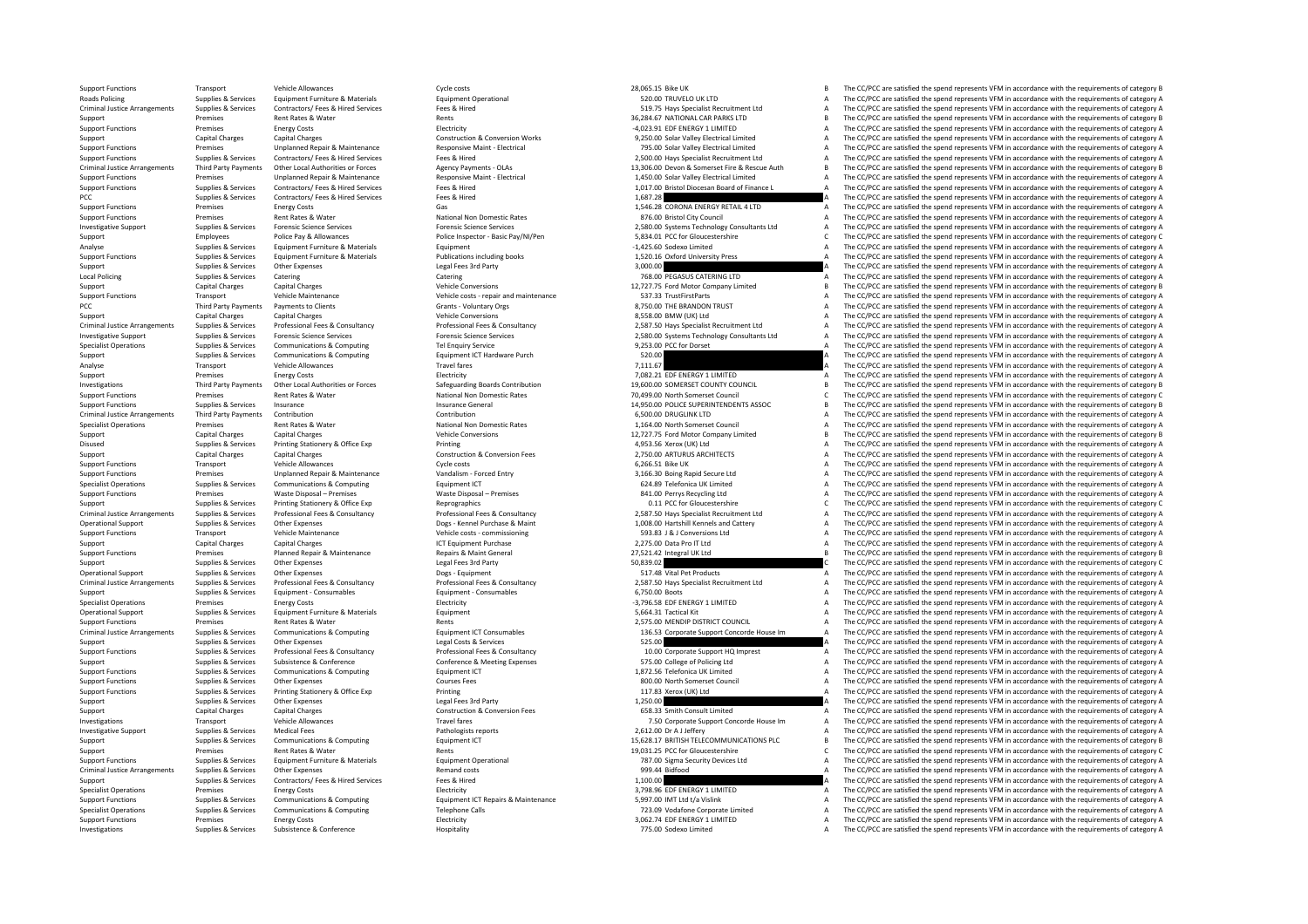Roads Policing Local Policing **Roads Policing** 

Operational Support Supplies & Services Other Expenses Companies and Support Forage Horses - Forage 1,267.10 A NICHOLS (COW MILLS) LTD<br>Support Functions Supplies & Services Equipment Furniture & Materials Equipment Cumpani

Supplies & Services Equipment Furniture & Materials Equipment Equipment Counter and the Services Equipment of Cerce A The CC/PCC are satisfied the spend represents VFM in accordance with the requirements of category A

Support Functions Supplies & Services Catering Catering Catering Catering Catering Catering Catering Catering Catering Catering Catering Catering 1,895.35 Sodexo Limited A The CC/PCC are satisfied the spend represents VFM Support Functions Premises Planned Repair & Maintenance Alterations to Buildings and the present of the support Functions and Storage A The CC/PCC are satisfied the spend represents VFM in accordance with the requirements Third Party Payments Other Incident Philips of Detroit of The Contributions to the Forces of the Contributions of the Contributions to the Forces and the Contributions of the COST PC for Gloucedership and the contributions Operational Support Supplies & Services Equipment Furniture & Materials Loose Furniture Loose Furniture 1,622.50 DFS Trading Ltd A The CC/PCC are satisfied the spend represents VFM in accordance with the requirements of ca Support Functions Transport Vehicle Maintenance Vehicle costs - repair and maintenance 2,086.53 Dick Lovett Ltd A The CC/PCC are satisfied the spend represents VFM in accordance with the requirements of category A Support Support Supplies & Services Communications & Computing Telephone Calls Telephone Calls Telephone Calls 510.00 Vodafone A The CC/PCC are satisfied the spend represents VFM in accordance with the requirements of category B<br>A Support Premises Cleaning & Domestic Supplies Cleaning Charges Cleaning Charges Cleaning Charges Cleaning Charges Cleaning Charges Cleaning Charges Cleaning Charges Cleaning Charges Cleaning Charges 975.83 Sodexo Limited B of the contract of the contract of the contract of the contract of the contract of the contract of the contract of the contract of the contract of the contract of the contract of the contract of the contract of the contrac Support Functions Supplies & Services Other Expenses Courses Fees Courses Fees Courses Fees 1,281.60 CITY & GUILDS A The CC/PCC are satisfied the spend represents VFM in accordance with the requirements of category A Suppo Support Functions Premises Rent Rates & Water National Non Domestic Rates 1,680.00 North Somerset Council A The CC/PCC are satisfied the spend represents VFM in accordance with the requirements of category A The Criminal C Transport Vehicle Maintenance Vehicle costs - tyres and tubes 536.00 CABOT TYRE SERVICE LTD A The CC/PCC are satisfied the spend represents VFM in accordance with the requirements of category A Investigative Support Supplies & Services Other Expenses Courses Fees Courses Fees Courses Fees 1,595.00 Learning Tree International Ltd A The CC/PCC are satisfied the spend represents VFM in accordance with the requiremen Employees Police Pay, Allow and Overtime Police PC - Basic Pay/NI/Pen/Overtime 20.496.01 PCC for Gloucestershire C. The CC/PCC are satisfied the spend represents VFM in accordance with the requirements of category C Analyse Police Pay Analyse Police Pay Analyse Compensatory Grant – Superintendent 41,513.04 Matrix SCM Ltd B The CC/PCC are satisfied the spend represents VFM in accordance with the requirements of category B The CC/PC are SUPPORT TRANSPORT FUNCTIONS TRANSPORT TRANSPORT TRANSPORT VEHICLE MAINTENANCE MAINTENANCE MAINTENANCE MAINTENA<br>2.000.00 ATOS IT Services Uk Ltd **A** The CC/PCC are satisfied the spend represents VFM in accordance with the r Support Functions Supplies & Services Other Expenses Courses Fees Courses Fees 2,000.00 ATOS IT Services Uk Ltd A The CC/PCC are satisfied the spend represents VFM in accordance with the requirements of category A The CC/P .<br>Support Functions Rent Rates & Water Charges Mater Charges Counter Charges A The CC/PC are satisfied the spend represents VFM in accordance with the requirements of category A Support Premises Rent Rates Rent Rates Rent Rates Rent Rates Rent Rates A The COPC are satisfied the spend represents VFM in accordance with the requirements of category A The CC/PC are satisfied the spend represents VFM i Sumplies & Services Environment Europeants (Alterials Environment Classical Environment Classical Environment Classical Environment Classical Control Cases (ENVING ADMS LTD COMERCIAL The CC/DCC are estistied the senator co Specialist Operations Supplies & Services Printing Stationery & Office Exp Printing Printing Printing Printing Printing Printing Printing Printing 945.00 Alive with Ideas Ltd A The CC/PCC are satisfied the spend represents Support Functions Supplies & Services Forensic Science Services Forensic Science Services Forensic Science Services Forensic Science Services and the material and the company and the CC/PCC are satisfied the spend represen Supplies & Services Professional Fees & Consultancy Professional Fees & Consultancy Professional Fees & Consultancy<br>Professional Professional Professional Fees & Consultancy Professional Fees & Consultancy Professional Rea Support Premises Rent Rates & Water National Non Domestic Rates 1,392.00 Bath & North East Somerset A The CC/PCC are satisfied the spend represents VFM in accordance with the requirements of category A Supplies & Services Other Expenses Legal Fees 3rd Party and the state of the CONSTANT CONSTANT CONSTANT CONSTANT THE CONSTANT OF THE CONSTANT CONSTANT CONSTANT CONSTANT OF THE CONSTANT OF THE CONSTANT OF THE CONSTANT OF TH Premises Rent Rates & Water Mational Non Domestic Rates 2,835.00 South Gloucestershire A The CC/PCC are satisfied the spend represents VFM in accordance with the requirements of category A The CC/PCC are satisfied the spen Support Functions Premises Energy Costs Energy Costs Electricity Electricity Electricity Electricity Electricity 2,795.99 EDF ENERGY 1 LIMITED A The CC/PCC are satisfied the spend represents VFM in accordance with the requ Operational Support Supplies & Services Other Expenses Dogs - Kennel Purchase & Maint 3,531.00 Timberbuild Dog Kennels A The CC/PCC are satisfied the spend represents VFM in accordance with the requirements of category A Support Functions Supplies & Services Professional Fees & Consultancy Professional Fees & Consultancy Professional Fees & Consultancy 901.20 A The CC/PCC are satisfied the spend represents VFM in accordance with the requir Specialist Operations Supplies & Services Contractors/ Fees A Hired Services Fees & Hired Hired Tees & Hired Pees & Hired Pees & Hired Pees & Hired Pees & Hired Pees & Hired Pees & Hired Pees & Hired Pees & Hired Pees & Hi Support Functions Premises Rent Rates & Water Mational Non Domestic Rates National Non Domestic Rates 1,116.00 North Somerset Council A The CC/PCC are satisfied the spend represents VFM in accordance with the requirements Supplies & Services Waste Disposal Waste Disposal Waste Disposal Waste Disposal 465.79 PCC for Gloucestershire C The CC/PCC are satisfied the spend represents VFM in accordance with the requirements of category C Support Support Support Support Communications & Computing Equipment ICT Repairs & Maintenance 8,225.58 Ideagen Gael Ltd A The CC/PCC are satisfied the spend represents VFM in accordance with the requirements of category A Specialist Operations Premises Energy Costs Energy Costs Energy Costs Electricity Electricity Electricity and Electricity and a Specialist Operations A The CC/PCC are satisfied the spend represents VFM in accordance with t Support Functions Supplies & Services Forensic Science Services Forensic Science Services Forensic Science Services Forensic Science Services Support Forensic Science Services SES.00 Alere Toxicology PLC A The CC/PCC are s Support Functions Premises Unplanned Repair & Maintenance Mesponsive Maint - Plumbing & Water 915.00 DRA Maintenance Ltd A The CC/PCC are satisfied the spend represents VFM in accordance with the requirements of category A Supplies & Services Equipment Furniture & Materials equipment Operational equipment Operational equipment Operational and the services and the CC/PCC are satisfied the spend represents VFM in accordance with the requiremen Specialist Operations Premises Rent Rates Rent Rates Rent Rates Rent Rates National Non Domestic Rates 2,004.00 North Somerset Council A The CC/PCC are satisfied the spend represents VFM in accordance with the requirements Support Support Support Other Expenses Category A Legal Costs & Services 1,462.50 A The CC/PCC are satisfied the spend represents VFM in accordance with the requirements of category A Support Functions Premises Energy Costs Gas Gas Gas Support Functions and the CC/PCC are satisfied the spend represents VFM in accordance with the requirements of category A Support Functions Premises Planned Repair & Maintenance Servicing - Fire Alarm 2,931.75 Sovereign Fire & Security Ltd A The CC/PCC are satisfied the spend represents VFM in accordance with the requirements of category A Support Functions Supplies & Services Forensic Science Services Forensic Science Services Forensic Science Services Forensic Science Services Support Forensic Science Services Science Services 520.00 Alere Toxicology PLC A support Functions Premises Energy Costs Electricity Electricity 2,351.32 EDE ENERGY 1 LIMITED A The CC/PCC are satisfied the spend represents VFM in accordance with the requirements of category A Support Capital Charges Capital Charges Capital Charges Vehicle Conversions 2,700.99 RS Fleet Installations Ltd A The CC/PCC are satisfied the spend represents VFM in accordance with the requirements of category A Support Capital Charges Capital Charges Capital Charges Construction & Construction & Construction A The CC/PCC are satisfied the spend represents VFM in accordance with the requirements of category A The CC/PCC are satisf Investigative Support Support Support Support Support Support Support Support Support Support Support Support Support Support Support Support Support Support Support Support Support Support Support Development Science Serv Support Functions Premises Planned Repair & Maintenance Fire Alarms Fire Alarms 1,026.72 STATIC SYSTEMS GROUP PLC A The CC/PCC are satisfied the spend represents VFM in accordance with the requirements of category A Support Functions Premises Rent Rates & Water Rents Rents Rents Rents Rents Rents A The CC/PCC are satisfied the spend represents VFM in accordance with the requirements of category A Support Functions Premises Unplanned Repair & Maintenance Nesponsive Maint - Floor or Stairs 875.00 N & S Flooring (Bristol) Ltd A The CC/PCC are satisfied the spend represents VFM in accordance with the requirements of ca Analyse Transport Vehicle Allowances Travel fares Travel fares Travel fares 15,846.26 B The CC/PCC are satisfied the spend represents VFM in accordance with the requirements of category B<br>Sunnort Functions and the represen Support Functions Premises Energy Costs Energy Costs Casts Gas Casts Gas Costs Casts Gas Costs Costs Casts Gas<br>
Support Functions Transport Vehicle Maintenance Wehicle costs repair and maintenance 1.139.24 CASTROL (UK) LTD Support Functions Transport Vehicle Maintenance Vehicle costs - repair and maintenance Vehicle costs - repair and maintenance 1,139.24 CASTROL (UK) LTD A The CC/PCC are satisfied the spend represents VFM in accordance with The CC/PCC are satisfied the spend represents VFM in accordance with the requirements of category A The CC/PCC are satisfied the spend represents VFM in accordance with the requirements of category A Support Functions A Support Functions Supplies A The CC/PCC are satisfied the spend represents VFM in accordance with the requirements of category A Services A The CC/PCC are satisfied the spend represents VFM in accordanc Support Functions Premises Unplanned Repair & Maintenance Responsive Maint ‐ Sanitary Services 587.00 AWP Services Ltd A The CC/PCC are satisfied the spend represents VFM in accordance with the requirements of category A S Specialist Operations Transport Operations Transport Operations Transport Operations Transport Vehicle Allowances Travel fare 151.90 B The CC/PCC are satisfied the spend represents VFM in accordance with the requirements o Conference & Conference Conference Conference Conference Conference Conference Conference Conference Conference Conference Conference States and the CONCERT START CONFERENCE Initiated The CC/PC are satisfied the spend repr Proport Vehicle Hire Sample Costs 700 Resilience Voyage A The CC/PCC are satisfied the spend represents VFM in accordance with the requirements of category A The CC/PCC are satisfied the spend represents VFM in accordance Operational Support Supplies & Services Equipment Furniture & Materials Materials Loose Furniture and Lose Furniture Content Materials Content Materials 2,625.70 Yorkshire Purchasing Organisation A The CC/PCC are satisfied Ontributions to ther Forces and the CONTENT CONTENT ACCORDING A SECURIC CONFIDENT ARE INTERNATIONAL THE COLOR CONTENT A The COPCC are satisfied the spend represents VFM in accordance with the requirements of category A and Support Functions Premises Planned Repair & Maintenance Grounds Maintenance Grounds Maintenance 750.57 PLANT CARE INTERIORSCAPES A The CC/PCC are satisfied the spend represents VFM in accordance with the requirements of ca Support Functions Transport Vehicle Maintenance Vehicle costs repair and maintenance 908.40 SLCook & Sons Ltd A The CC/PCC are satisfied the spend represents VFM in accordance with the requirements of category A Investigative Support Supplies & Services Forensic Science Services Forensic Science Services Forensic Science Services Forensic Science Services and a A SEX.00 Orchid Cellmark Ltd A The CC/PCC are satisfied the spend repr Operational Support Supplies & Services Equipment Furniture & Materials Equipment Equipment and Equipment and Equipment Equipment Equipment Equipment A The CC/PCC are satisfied the spend represents VFM in accordance with t Supplies & Services Professional Fees & Consultancy Consultance Professional Fees & Consultancy Professional Fees & Consultancy Professional Fees & Consultancy Consultancy 2,550.00 ATOS IT Services Uk Ltd The CC/PCC are sa Support Supplies & Services Other Expenses Legal Fees 3rd Party and The CONCLESCHEME LED A The CC/PCC are satisfied the spend represents VFM in accordance with the requirements of category A Supplies & Services Contractors Support Functions Supplies & Services Contractors/ Fees & Hired Services Fees & Hired Fees & Hired 816.66 CYCLESCHEME LTD A The CC/PCC are satisfied the spend represents VFM in accordance with the requirements of category Support Premises Support Premises Rent Rates & Water Rents Rents Rents Rents Rents Rents Rents 2,666.66 BATH & NORTH EAST SOMERSET COUNCIL A The CC/PCC are satisfied the spend represents VFM in accordance with the requirem Support Functions Transport Vehicle Maintenance Vehicle costs - repair and maintenance 1,594.89 SJ Cook & Sons Ltd A The CC/PCC are satisfied the spend represents VFM in accordance with the requirements of category A Support Functions Supplies & Services Other Expenses Courses Fees Courses Fees Support Functions and The CC/PCC are satisfied the spend represents VFM in accordance with the requirements of category A Radic Defenses of cat Policing Supplies A The CC/PC are satisfied the spend of the requirement of category A The CC/PC are satisfied the spend represents VFM in accordance with the requirements of category A dvertising (not recruitment) 540.00 Support Functions Transport Vehicle Maintenance Vehicle costs repair and maintenance 1,589.87 DRIVE VAUXHALL A The CC/PCC are satisfied the spend represents VFM in accordance with the requirements of category A Analyse Supplies & Services Communications & Computing Equipment ICT Software Equipment ICT Software 3,665.00 A The CC/PCC are satisfied the spend represents VFM in accordance with the requirements of category A Support Functions Transport Vehicle Maintenance Vehicle costs - tyres and tubes 1,580.98 GOODYEAR DUNLOP TYRES UK LTD A The CC/PCC are satisfied the spend represents VFM in accordance with the requirements of category A Su Transport Vehicle Maintenance Vehicle costs - fuel 20.83 Corporate Support HQ Imprest A The CC/PCC are satisfied the spend represents VFM in accordance with the requirements of category A